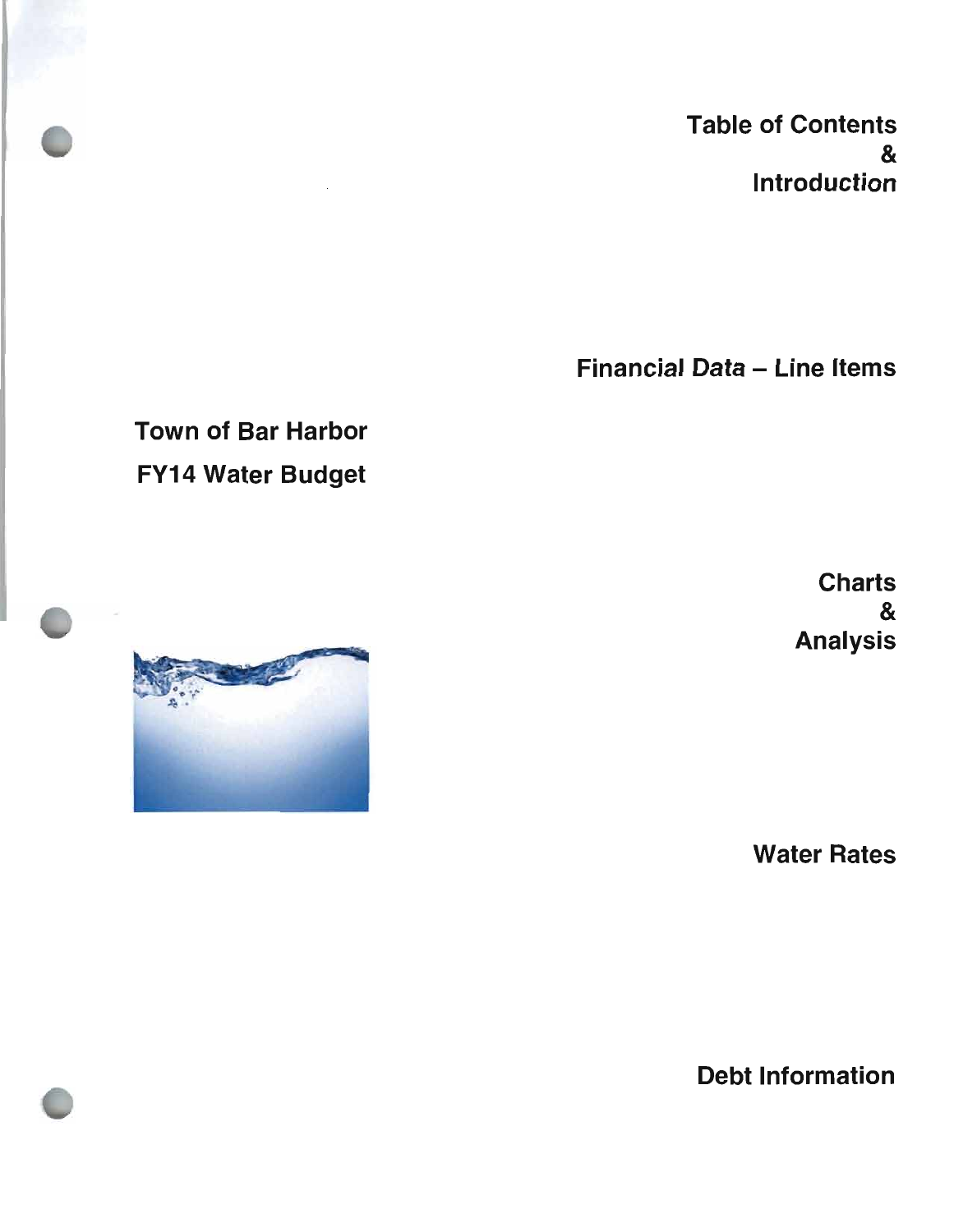### FY 2014 Water Budget

### TABLE OF CONTENTS

| <b>Introduction</b>                                   | Page           |
|-------------------------------------------------------|----------------|
| Water Budget Message and Summary                      | $1-6$          |
|                                                       |                |
| <b>Financial Data – Line Items</b>                    |                |
| <b>Income Statement Summary</b>                       | $\overline{7}$ |
| Revenues                                              | 8              |
| Expenses - Line Items                                 | $9 - 12$       |
| Capital Expenditures                                  | 13             |
| List of Authorized Positions-Wages                    | 14             |
| <b>Charts &amp; Analysis</b>                          |                |
| Water Volume & Consumption Billed                     | 15             |
| <b>Working Capital Requirements</b>                   | 16             |
| Monies Borrowed From the General Fund                 | 17             |
| Cash Generated vs. Capital Investment-History         | 18             |
| Capital Improvements - 5 year plan - \$ Summary       | $19 - 20$      |
| Capital Improvements - 5 year plan-PWD's Narrative    | $21 - 22$      |
| Jax Lab Tank Maintenance Program                      | 23             |
| <b>Water Rates</b>                                    |                |
| Calculation of Future Rate Increase (If filed)        | 24             |
| Water Rate Comparisons-Graph & Data Listing           | $25 - 26$      |
| History of Bar Harbor Minimum Charges                 | 27             |
| Current PUC Approved Bar Harbor Rates                 | $28 - 31$      |
| All ME Water Utility Rates (off web site-5 years old) | $32 - 38$      |
| <b>Debt Information</b>                               |                |
| Existing & New Debt Service Schedules                 | 39-42          |
| Cost of DuckBrook Project Upgrade To Date             | 43             |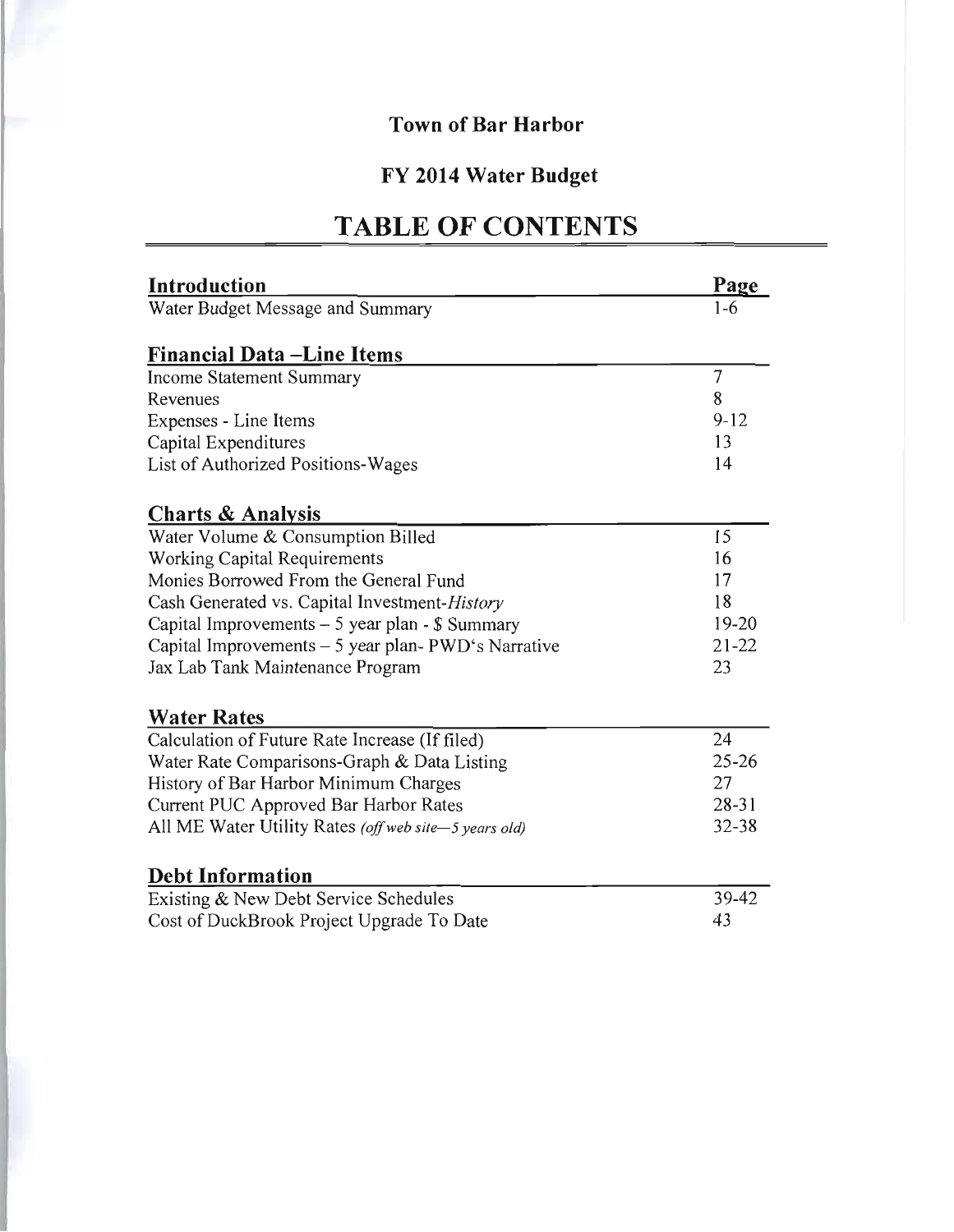### Memo

### To: Dana Reed, Town Manager, Town Councilors

From: Stan Harmon, Finance Director

CC: Chip Reeves, Public Works Director; Jeff Van Trump, Superintendent

Date: 5/16/13

Re: Water Budget Message—FY2014 Water Budget

### Summary

You will find attached the proposed budget for FY' 14. Revenues are projected to increase 10.0% over the FY2013 budget due to the assumption of the second half implementation of the 18% increase in water rates that went into effect on January 1, 2013. Total operating expenses over the 2013 budget are scheduled to increase by 6.3%. Capital spending is requested at a level of approximately \$932,475; but because of existing bonded monies for previously Town Meeting approved projects being utilized, the Water Division will limit capital spending to its own internally generated funds to \$97,200 to cover the minor CIP expenditures. This budget also enables the Water operations to remain at a positive projected cash flow for another year. The fiscal year just ending projects a positive cash flow of approximately \$138,224 due primarily to deferring some discretionary spending such as meter replacements. This budget does reflect certain anticipated operational changes resulting from a future projected move in April 2014 to the Public Works Complex in Hulls Cove. The allocated costs used are taken from the General Fund FY14 budget to show a half year in the new building so that both budgets remain consistent with each other.

### Water Rates & Average Customer Bill

A minimum quarterly bill under this budget allowing 1200 cubic feet through a 5/8" meter was adjusted to \$66.55 per quarter on January 1, 2013. Bar Harbor's typical quarterly average household charge for 2000 cubic feet currently is\$ 97.43, remaining below the average rate of\$ 108. 38 for 15 selected comparable communities. See pages 25-26 for the rate comparisons. It is anticipated that new rates will next be requested in October of 2014 before the *Public Utilities Commission* with an effective date of January 1, 2015. It is unknown what those rate needs would be at that time. For comparison purposes, the current quarterly fees for wastewater usage are\$ 70( minimum) and\$ 137( family), respectively. The minimum charges for water and sewer are closing in on parity; whereas, there is <sup>a</sup> 42% gap between the two for usage in <sup>a</sup> typical family.

USDA-Rural Development, the federal organization that provides grant and loan funds for utilities, uses a 2000 cubic feet per quarter standard to compare usage for <sup>a</sup> typical household among all the utilities. At the current rates, 8000 cubic feet in annual usage totals to \$390 per annum for a family of four in Bar Harbor or 0.97 per day.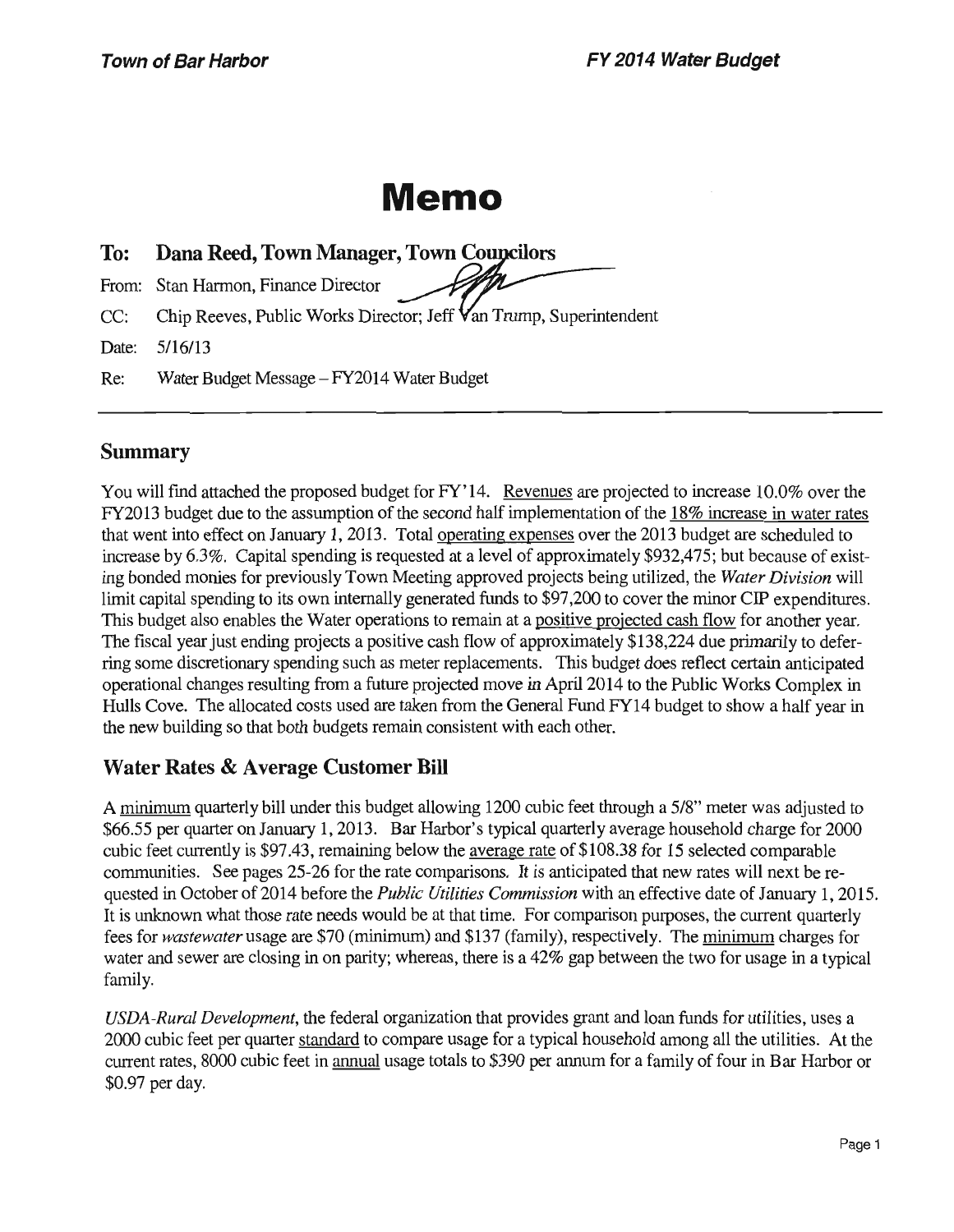### FY2014 Water Budget

### Volume

This budget assumes <sup>a</sup> 0% flat change in volume from the FY <sup>13</sup> budget and also no change from the present FY 13 actual. The trend seems to be stabilizing from the previous downtrends since the 2008 recession started; with the primary volume fluctuations due to the Jackson Lab. Page <sup>15</sup> shows the trends of water sales since 2008 in six month rolling averages.

### Revenues

The 2014 budget assumes a 10% revenue increase. This estimate is due primarily to the 2<sup>nd</sup> half year implementation of the 18% January 1<sup>st</sup> rate increase approved by the PUC. Accordingly, we are showing a plementation of the 18% January 1<sup>st</sup> rate increase approved by the PUC. Accordingly, we are showing a 10% increase over the FY2013 budget and 10% over the estimated FY2013 results.

### Cost of Service Study

A cost of service study to explore the equitable allocation of rates (minimums, seasonal, fire protection, etc.) which was completed by our rate case consultant, La Capra Associates, had separate Town Council hearings in the fall of 2012. This study has specifically explored the appropriate levels of the rate steps and the minimums( volume and dollars) for year round and seasonal customers. The study has been a standing request since 2001 by the PUC staff and also later on by the Town Council. Results from this comprehensive doc ument enabled the Town Council to direct staff to explore developing the most equitable rate structure, based upon that study and suggest an implementation period.

Progress has been slow since those hearings as *La Capra Associates* ran some test rates and data to analyze the transition issues( such as phased vs. one jump implementation, final costs, minimum customer charges, etc.) to anticipate issues that are likely to transpire in the process. So far, the consultants have emphasized to staff that expensive litigation will likely result from <sup>a</sup> full one-time implementation rather than their recommended phased in implementation of the rates due to certain classes of customers being hit hard from the original cost of service study. The end goal seemed to be fair, based upon that study, but the transition may be painful for some of the classes of ratepayers.

The other issue is that our prime consultant on this rate study( and in past rate cases) Barb Stoddard is wrapping up her employment with La Capra Associates but she is hopeful to finish the commitments still outstanding, such as Bar Harbor's study. It has been difficult for staff and La Capra to stay on top of this work project due to her other employment.

### Operating Expenditures

The proposed FY2013 water budget reflects a 6.3% overall increase in operating expenses over the FY '13 budget year and a 7.2% increase over this past year's estimated final expenses. Payroll and benefits are anticipated to be 3.9% over last year's budget; 3.3% in wage costs and 5.0% for benefits. The budgeted COLA wage increase is 1.7%, which is the same wage adjustment as the General Fund's budgeted increases for non-union employees. There are two individual job wage adjustments included which are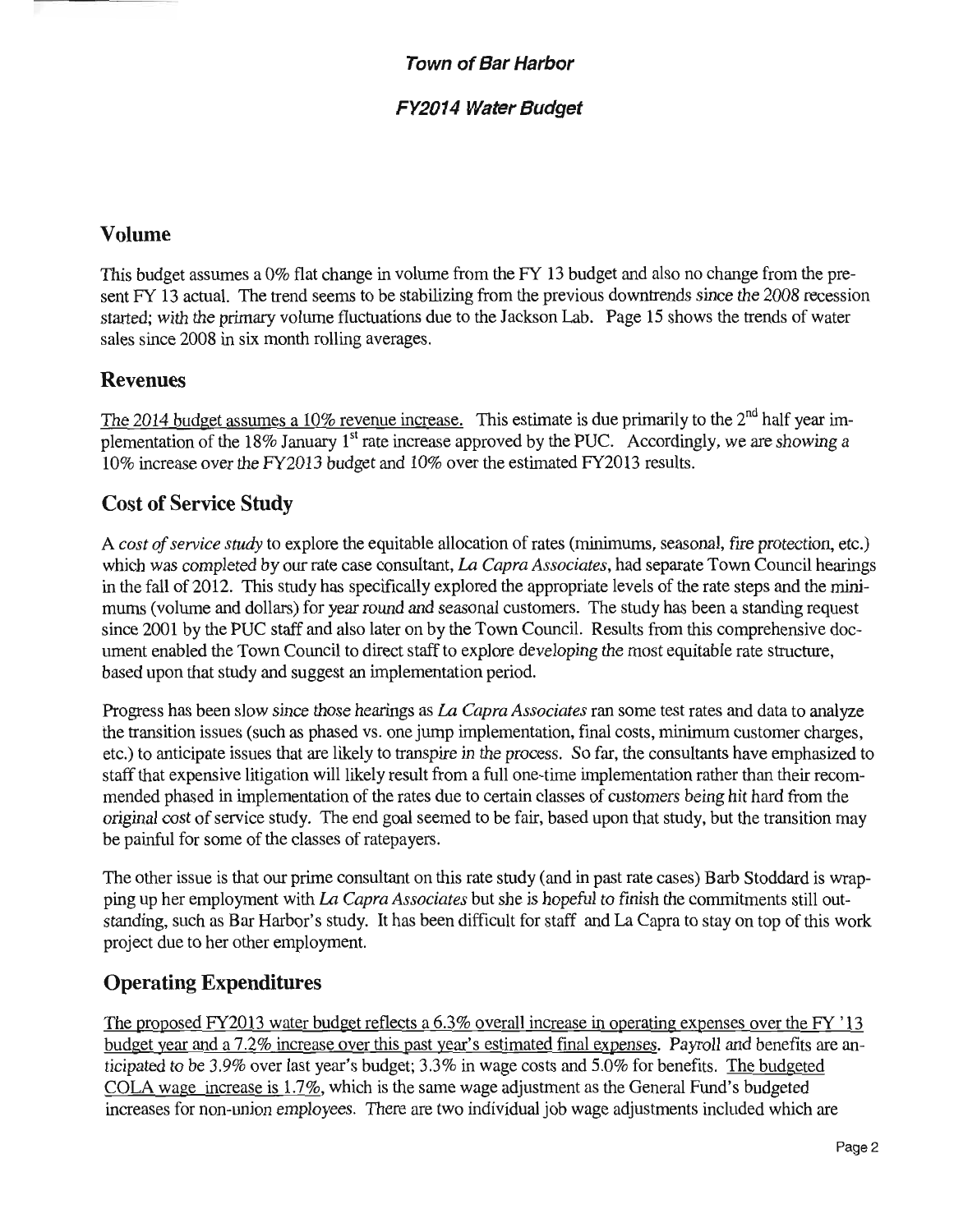### FY2014 Water Budget

highlighted on page 14 and deemed necessary due to increased certifications and responsibilities resulting from the supplemental ultraviolet water treatment system that is new; better known as the DuckBrook pump station UV upgrade.

This year, the annual pension payment was \$37,500 to fund the continuing unfunded liability of the old pension plan. This plan was "frozen" in 2002, accruing no additional employee benefits. The plan is presently funded at only 48% of its estimated present value of liabilities and is short by \$166,000 but was underfunded by over\$ 250,000 just five years ago. With the pending sale of the Water Company office in August of this year, staff will proceed to take some of those sales proceeds and pay off the liability of the Pension Plan and close it out. This means issuing checks to the remaining participants and those monies could then be rolled over into an IRA, or the Plan could purchase annuities for the participants---either way, the pension administration costs, annual funding obligations, the legal fees, the annual federal PBGC fees, the insurance bond costs, annual filings, etc., will eventually go away.

### Major increases in projected cash expenses anticipated in FY2014 (line items over \$1500) above last year's budget are as follows:

- Benefits-#5210 Pension Costs, \$2,000 for higher funding of the old underfunded pension plan, as  $\bullet$ determined by actuarial calculations
- Benefits-#5225 Health Insurance,\$ 5,000 for higher rates and increased participation  $\bullet$
- BHTown Mgt Fees-#5306, \$5,790 for an increased GF allocation calculation
- ContServ-CHL/CO2 Eqpmt-#5336, \$5,400 for new CO2 tank rental  $\bullet$
- ContServ-Rental ofBldg-#5364,\$ 30,283 for new Public Works facility lease in Hulls Cove  $\bullet$
- $\bullet$ Supplies-CO2-#5426,\$ 2,000 for lowering or buffering the water PH
- Supplies-Water Treatment-#5428, \$9,000 for costs of expanded and complex water treatment  $\bullet$
- Comp. Eqpmnt-#5702,\$ 3, 800 for <sup>a</sup> laptop and customer portal software to track usage  $\bullet$
- Operating Eqpmnt-#5704,\$ 4,500 for SCADA/Mobile alarm modules& Ditch box spreaders  $\bullet$

### What Were the Results of Actual FY13 Expenses vs the FY13 Budget?

The Water Division's FY'13 projected actual operating expense results will end up 1% below the 2013 spending budget this year. Some line items with either discretionary spending( such as meter replacements), or due to a late budget approved last fall were underspent to help offset certain unanticipated repairs and expenses necessitated by the DuckBrook upgrade.

Some of the major expense line item variances this past year include; higher pension contribution costs for the old pension plan, higher health insurance costs for participation and costs for the health insurance plan and higher insurance opt out payments to employees that utilize that program, temporary help costs for a medical leave period that was unbudgeted and finally, over\$ 42,000 in higher than budgeted costs for main repairs and unanticipated expenses for re-locating transmission mains at the DuckBrook project that didn't become known until the project was well underway.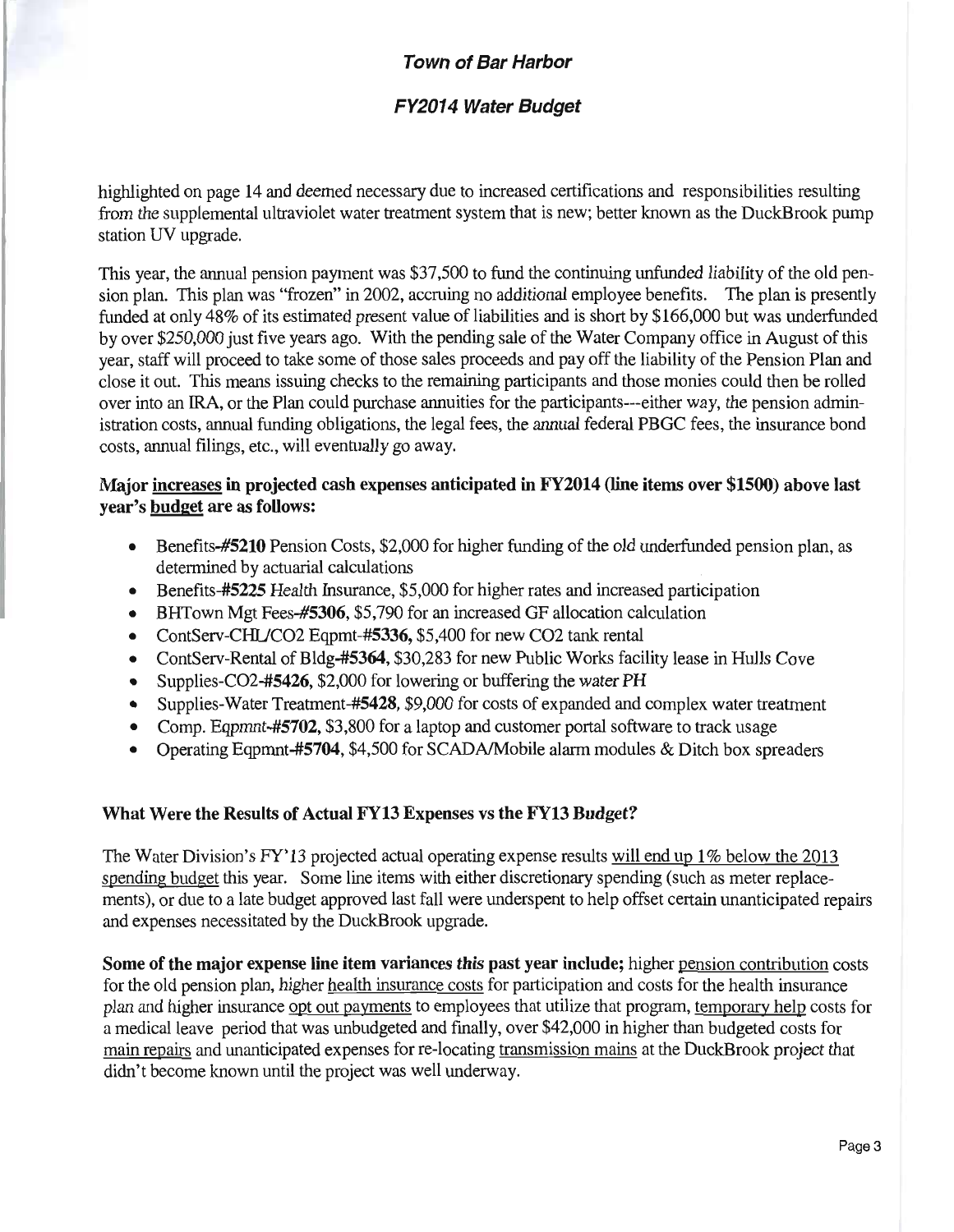### FY2014 Water Budget

### Old Water Office Building Brief Recap

The Town Council in 2009 authorized a move into the 49 Park Street building for safety, efficiency and avoidance of necessary extensive capital renovations. It added a directive to either sell or utilize the 337 Main Street building by a date certain. In 2010/2011, a sub-committee attempted to find a paying tenant(s) that would also renovate the building---this effort was unsuccessful. A professional appraisal was performed prior to placing the building up for sale in June of 2012. In April of 2013, a purchase and sale contract was signed and a non-refundable deposit placed in escrow with a final closing scheduled for late August. The selling price for the property was\$ 410,000 and will also put 335-7 Main Street back on the tax rolls.

The proceeds of the market sale will have to be eventually reconciled so that the Water Division's rate payers who have bought and maintained this building over the years be appropriately compensated within any legal and PUC regulatory guidelines. In effect, the net cash proceeds would go to the Water Division which would then go to reduce the loan that the General Fund's taxpayers have provided to the Water Division in the last few years to fund previous water main construction. As mentioned earlier in this memo, the Water Division is planning to use a portion of these cash proceeds to fully fund the old pension plan which will then allow a smooth termination of the plan.

### Park Street Lease

This is where the Water Division office is presently located and the 5 year lease runs out at the end October of 2014, so the timing should be just about right for the Water staff and the Public Works Director to be moving from there to the new Public Works complex.

### Debt Service

The purchase of the water company( including the new tank) originally cost the water users an average of 340,000 per year in debt service and was funded by two General Obligation Bonds issued over 20 years, one at 4.54% and one at 2.7%. The first bond was refinanced for lower interest in September of 2011 with only ten years left on the maturity, the effective rate dropped from 4.54% to 2.29%. In May of <sup>2010</sup> another 600,000 water main bond issue was added to the debt service requirements( interest 3. 42%). With the Town Meeting votes on June 7, 2011 and June 7, 2012 that allowed bonding for additional main replacements as well as the Duck Brook pump station and for a federally mandated water treatment upgrade another \$3.9 million has been added to committed debt. \$2.7 million of this amount qualified as eligible for a federal SRF subsidized loan, reducing the effective interest rate of the 20 year bond to 1.5%. With permanent financing in place, the Town Council/PUC approved the higher debt service costs for these bonds to be included in the water rates as recoverable costs, effective with the January 1, 2013, rate increase. In the FY2014 budget, the debt service is projected to be at \$587,000 or 33% of the total revenues presently generated. All current debt is presently fully funded with the existing rate structure.

New Debt—the 5 year CIP spending plan shows another \$3,675,250 in monies that needs to be borrowed for replacement of aging mains. That will likely occur during FY2015, if those future budgets are approved and the Rte 3 DOT project (\$1.7 million) is still a go. The estimated new annual debt service at 4% interest over the next <sup>5</sup> years would likely require <sup>a</sup> 15% rate increase, just to cover the debt service with perhaps one half of that estimated rate increase occurring two years from now.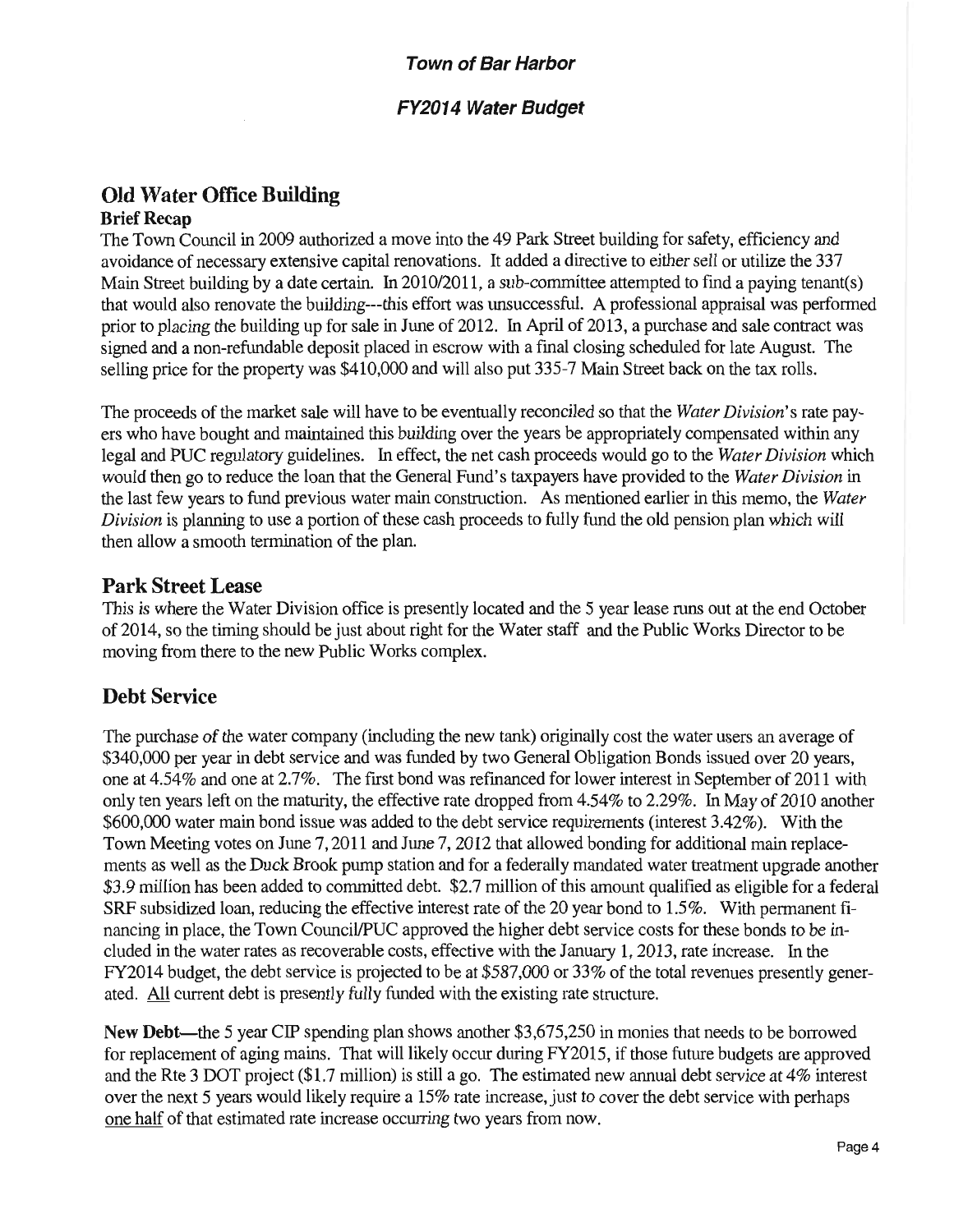### FY2014 Water Budget

### Capital Outlay

The Town has invested \$5,272,479 (\$1,544,541 from the Water and General Funds) on capital improvements since the purchase of the company in 2001. In fiscal year 2013 the Water division spent \$2,563,570 for necessary capital infrastructure investments, mostly for the DuckBrook project. The proposed ' <sup>14</sup> capital budget requests \$932,475 and is funded by two sources: operating cash flow and bonds that have already been approved at the June 7, 2011 and June 7, 2012 Town Meetings. The Water Division generally averages\$ 100,000 per year from its own cash flow for capital equipment and small project costs.

For long term planning and borrowing needs, the Public Works Director presented an updated consolidated plan to the Council in December 2012 to better coordinate all capital expenditures over the next 5 years that includes the Combined Sewer Overflow( CSO) Sewer projects, the road and sidewalk improvements and finally, the long term Water Fund improvements, including the Rte #3 DOT upgrade. This five year plan is typically revised annually and breaks out the *Water Division's* CIP, which is included in this budget package.

### FY 2013 Capital Spending (CIP) Recap (see PWD's detail discussion on pages 21-22)

Standpipe Maint/Painting( Jax Lab)-\$50,000– this is the fourth year of an extended contract for proposed maintenance, repairs, OSHA upgrades, inspections, etc., that included painting in FY2011 10 year life). The\$ 200,000 in initial painting costs is spread out and paid over four years.

Page 23 has a spreadsheet of costs and analysis of a comprehensive method to enable the Town to better protect and maintain its tanks. The 45 year old Jackson Lab tank is where this change was first implemented. This program allows staff to move forward to protect the infrastructure( similar to our main replacement program) so that we can reliably extend its useful life and continue to comply with federal safety regulations.

### Mains- \$435,275--Coordinate with Town CIP construction (100% Bonded)

UV Conversion, Pump Station and Equipment Conversion-\$ 400,000— remaining of the construction engineering, water treatment( Federally mandated) work, UV conversion, renovation of pump station, replacement of pumps and installation of SCADA system. (100% Bonded) Hydrants-\$10,000--Annual hydrants replacement program Services- \$10,000--Normal service renewals related to main replacements Vehicles- \$40, 000—Replacement of the 2005 GMC Utility pickup truck (97,000 miles) Equipment-\$10,000—This is for a spectrophotometer which would allow near instantaneous measurement of certain aspects of water quality sampling to determine UV effectiveness, PH levels, Fluoride levels and Chlorine contact.

### Five Year CIP Plan (and its Potential Effect on Rates)

Pages 19 & 20 has staff's listing of requested 5 year capital spending—totaling \$5,114,725. There is \$3,675,250 in main replacements, including the Rte #3 work, that are in the 5 year program which would also require bonding, if approved. This main replacement program requires borrowing @ 4.0% over <sup>20</sup> years and would add another \$274,000 in annual debt service requirements, causing an additional 25% increase in rates by fiscal year 2017. The non-cash depreciation charges would also add to the increase in rates. In summary, all the projects in this <sup>5</sup> year plan that require new bonding will collectively add new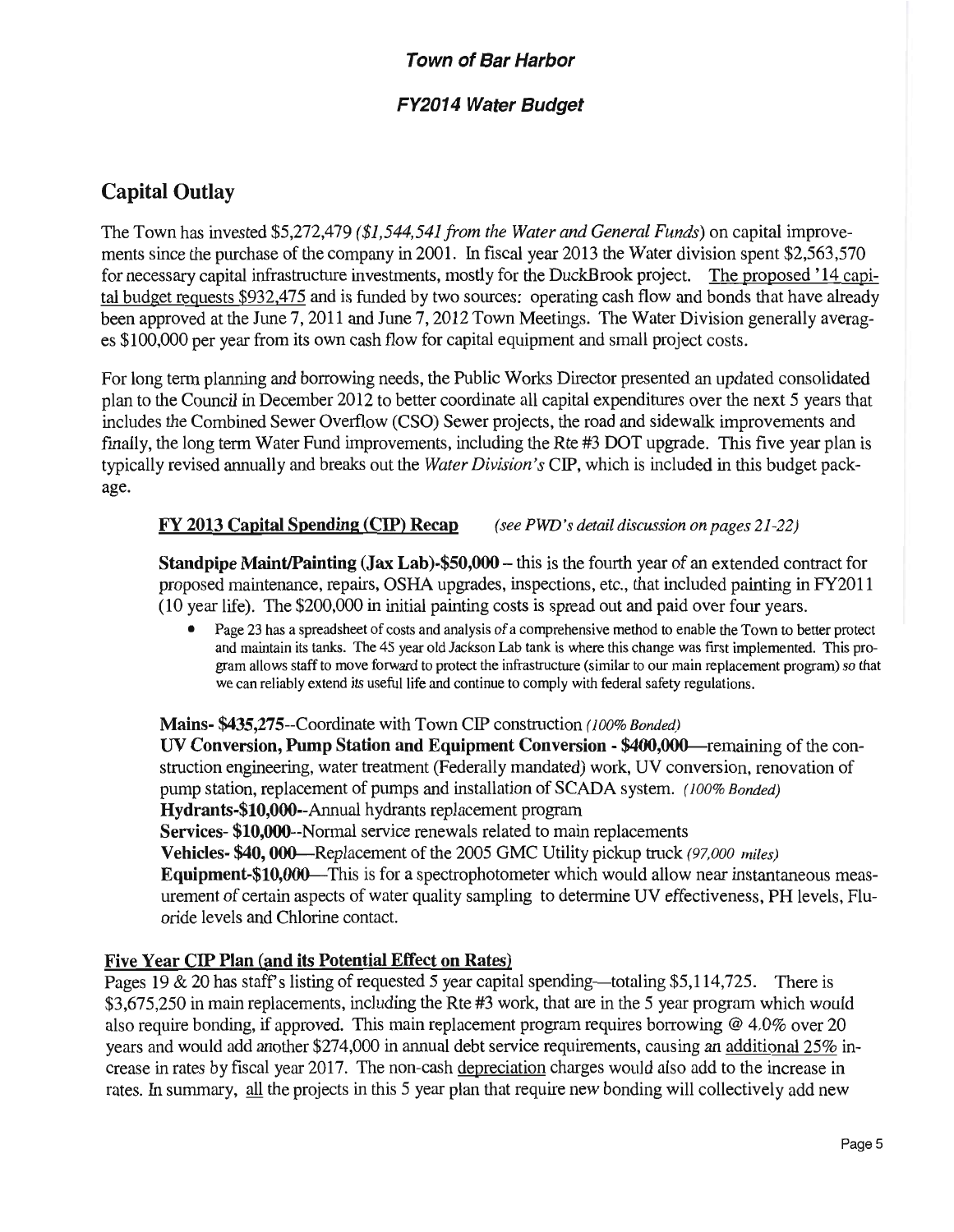### FY2014 Water Budget

debt service and depreciation costs that will require approximately <sup>a</sup> 20% rate increase to be in place by January, 2018.

### Working Capital

A conservative method for measuring a healthy working capital formula for <sup>a</sup> utility that bills in advance is to use <sup>3</sup> months or 25% of annual cash expenses as a suggested requirement, plus the principal of the annual debt service. This target calculates to a \$600,000 estimated requirement as of December 31, 2012. The schedule on page 16 that indicates we are \$584,000 short of the desired healthy level. All available working capital, other than that used for day to day bills, from FY2001 to FY2010 had been directed 100% to capital investment. Since FY2010, however, there has also been a gradual pay down of monies owed to the General Fund. The referenced schedule on page 17 shows that the borrowing from the General Fund peaked at \$836,372 on December 31, 2009 but had decreased each year down to \$593,963 as of December 31, 2012.

### Cash Basis

The proposed budget projects a positive net cash flow of \$138,224 in FY2013. This will enable the Water Division to continue its slow recovery to pay back its earlier draw down of monies from the *General Fund*. Also, in the five year plan, there is no additional projected drawdown borrowing from the General Fund. Cash flow for capital investment in the 11 and 3/4 years since the water company was purchased by the Town has shown a cumulative net cash out-flow of \$306,565 (see page 18) and this causes much of the borrowing from the General Fund.

### Summary

This FY2014 budget for the Bar Harbor Water Division specifically recommends the following changes from the FY2013 budget:

- No rate increase is proposed in this budget
- A 10.0% revenue increase is projected for the FY2014 budget year  $\bullet$
- A 6.3% budgeted increase of operating expenses as a target (the higher lease costs of the Public Works  $\bullet$ Complex and expanded water treatment causes over one-half of this estimated increase)
- Gross CIP expenditures projected at\$ 932,475 that has no new borrowing
- No additional borrowing from the Town's *General Fund* for the fourth year in a row  $\bullet$

### Action Requested of Council

To introduce the Water Budget Ordinance, as proposed and schedule a public hearing for June 18, 2013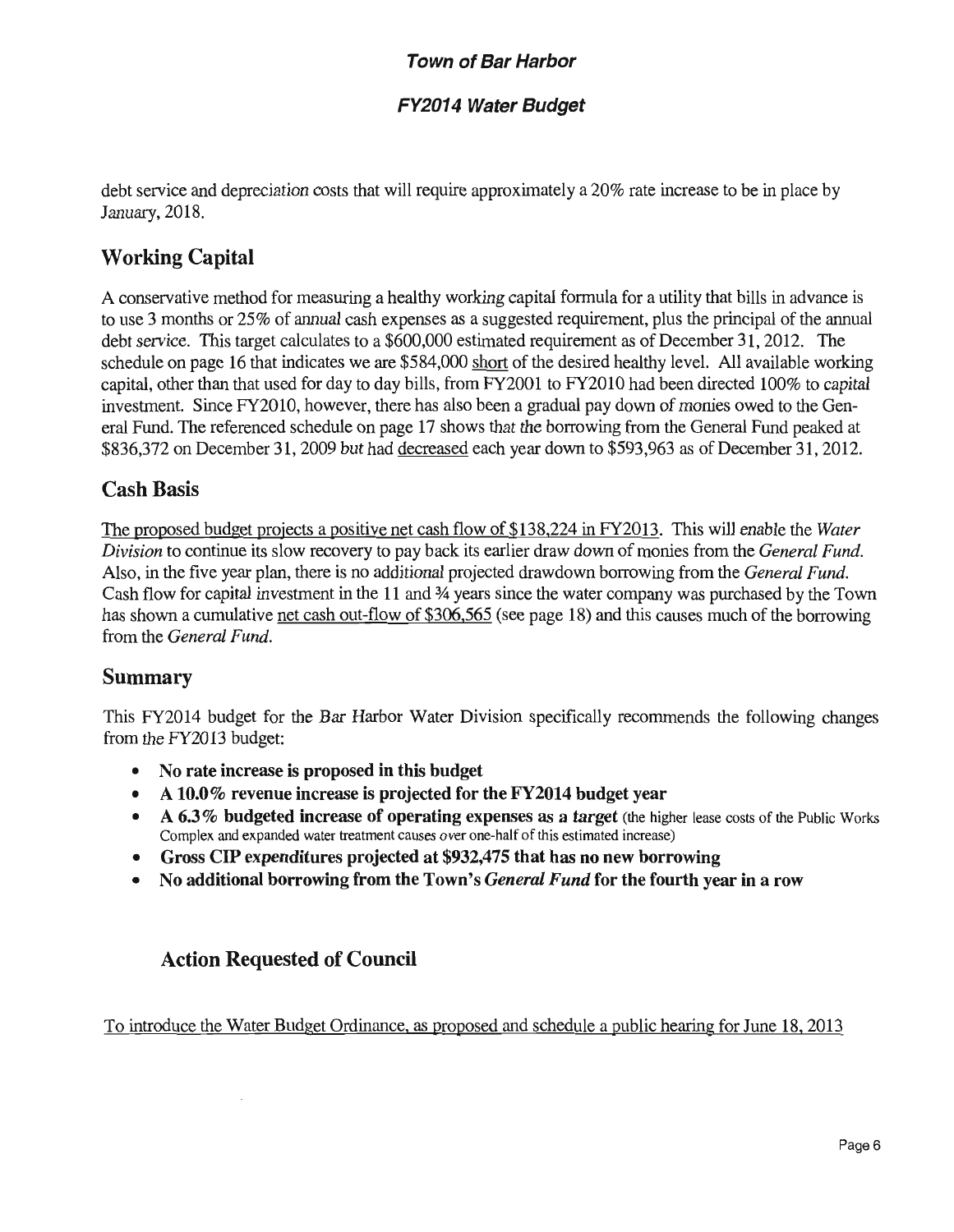|                                                  |         |                                                    |                          | Town of Bar Harbor<br>Water Budget<br>FY 2014    |                                             |                                                                     |                    |                                        |         |                                        |                                       |                                       |  |
|--------------------------------------------------|---------|----------------------------------------------------|--------------------------|--------------------------------------------------|---------------------------------------------|---------------------------------------------------------------------|--------------------|----------------------------------------|---------|----------------------------------------|---------------------------------------|---------------------------------------|--|
|                                                  |         | Actual Last Yr.<br>FY12 Actual<br>6/30/2012<br>APY |                          | Budget This Yr<br>FY13 Budget<br>6/30/2013<br>ΡĀ |                                             | Estimate This Yr Request Next Yr<br>FY13 Estimate<br>6/30/2013<br>모 |                    | FY14 Budget<br>6/30/2014<br><b>RNY</b> |         | vs. Bgt.'13<br>\$ Change<br><b>RNY</b> | vs. Bgt.'13<br>% Change<br><b>RNY</b> | % Change<br>vs. Est.'13<br><b>RNY</b> |  |
| ٠<br>Net Income Statement                        |         |                                                    |                          |                                                  |                                             | SUMMARY                                                             |                    |                                        | PAGE    |                                        |                                       |                                       |  |
| <b>Operating Revenues</b>                        | မာ      | 1,506,474                                          | မာ                       | 1,611,200                                        | မာ                                          | 1,606,248                                                           | မာ                 | 1,771,700                              | မာ      | 160,500                                | 10.0%                                 | 10.3%                                 |  |
| Payroll & Benefits<br><b>Operating Expenses:</b> |         | 452,771                                            | ↮                        | 465,987                                          | ↮                                           | 472,953                                                             |                    | 484,081                                |         | 18,094                                 | 3.9%                                  | 2.4%                                  |  |
| Contractual Services                             |         | 175,880                                            | ↮                        | 177,138                                          | ↮                                           | 174,875                                                             | မာမာ               | 216,511                                |         | 39,373                                 | 22.2%                                 |                                       |  |
| Materials & Supplies                             |         | 76,812                                             | ↮                        | 96,500                                           |                                             | 90,023                                                              |                    | 106,100                                |         | 9,600                                  | 9.9%                                  | 23.8%<br>17.9%                        |  |
| Utilities & Commodities                          |         | 59,559                                             | $\boldsymbol{\varTheta}$ | 61,400                                           | $\boldsymbol{\omega}$ $\boldsymbol{\omega}$ | 58,000                                                              |                    | 60,300                                 |         | (1, 100)                               | $-1.8%$                               | 4.0%                                  |  |
| Repairs & Maintenance                            |         | 136,465                                            | ↮                        | 134,300                                          |                                             | 139,545                                                             | <b>09 09 09 09</b> | 134,900                                |         | 600                                    | 0.4%                                  | $-3.3%$                               |  |
| Minor Equipment Purchases                        |         | 9,892                                              | ↮                        | 13,700                                           | ↮                                           | 5,274                                                               |                    | 21,700                                 |         | 8,000                                  | 58.4%                                 | 311.5%                                |  |
| Other Miscellaneous Expenses                     |         | 31,344                                             | မှာ မှာ                  | 39,540                                           | ↮                                           | 35,138                                                              | မှာ မှာ            | 37,700                                 |         | (1, 840)                               | $-4.7%$                               | 7.3%                                  |  |
| Depreciation & Amortization                      |         | 205,270                                            |                          | 205,859                                          | ↮                                           | 208,011                                                             |                    | 208,011                                |         | 2,152                                  | 1.0%                                  | 0.0%                                  |  |
| Utility Operating Expenses:                      |         | 1,147,993                                          | ↮                        | 1,194,424                                        | ↮                                           | 1,183,819                                                           | ↮                  | 1,269,303                              | ↮       | 74,879                                 | 6.3%                                  | $7.2\%$                               |  |
| Net Utility Operating income                     | ↮       | 358,481                                            | မာ                       | 416,776                                          | မာ                                          | 422,429                                                             | မှ                 | 502,397                                | ↮       | 85,621                                 | 20.5%                                 | 18.9%                                 |  |
| Interest Income                                  | ↮       | 6,380                                              | ↮                        | 2,000                                            | ↮                                           | 2,000                                                               | ↮                  | 2,000                                  | ↮       | ı                                      |                                       |                                       |  |
| Non-Utility Income, net of expense               | ↮       | 13,344                                             | ↮                        | 13,000                                           | ↮                                           | 13,800                                                              | ↮                  | 13,800                                 | ↮       | 800                                    |                                       |                                       |  |
| Interest Costs                                   | မှာ မှာ | 124,594                                            | မှာ မှာ                  | 126,000                                          | မှာ မှာ                                     | 126,000                                                             | မှာ မှာ            | 137,000                                | မှာ မှာ | 11,000                                 |                                       |                                       |  |
| NET INCOME                                       |         | 253,611                                            |                          | 305,776                                          |                                             | 312,229                                                             |                    | 381,197                                |         | 75,421                                 | 24.7%                                 | 22.1%                                 |  |
| Conversion to Cash Basis:                        |         |                                                    |                          |                                                  |                                             |                                                                     |                    |                                        |         |                                        |                                       |                                       |  |
| Add back: Deprciation & Acqtn. Adjtmnt.          |         | 205,270                                            | ↮                        | 205,859                                          | မှာ မှာ                                     | 208,011                                                             | မှာ မှာ            | 208,011                                |         |                                        |                                       |                                       |  |
| Less: Principal Debt Retired                     |         | (199, 361)                                         | ↮                        | (322, 510)                                       |                                             | (271, 227)                                                          |                    | (449, 984)                             |         |                                        |                                       |                                       |  |
| Plus: Unfunded Pension Adjustment                |         |                                                    | ↮                        |                                                  | ↮                                           |                                                                     |                    |                                        |         |                                        |                                       |                                       |  |
| Cash Available for C.I.P.                        |         | 259,520                                            | ↮                        | 189,125                                          | ₩                                           | 249,013                                                             | ↮                  | 139,224                                |         |                                        |                                       |                                       |  |
| Less: Capital Expenditures (From Internal Funds) |         | (112, 258)                                         | မာ                       | (112,500)                                        | ↮                                           | (110, 789)                                                          | ↮                  | (97, 200)                              |         |                                        |                                       |                                       |  |
| Net Cash Generation (Drawdown                    | မာ      | 147,262                                            | H                        | 76,625                                           | 49                                          | 138,224                                                             | ↮                  | 42,024                                 |         |                                        |                                       |                                       |  |
| ('000's cubic feet)<br>Consumption<br>Volume:    |         | 31,807                                             |                          | 33,000                                           |                                             | 33,080                                                              |                    | 33,080                                 |         |                                        | 0.2%                                  | 0.0%                                  |  |

 $\overline{r}$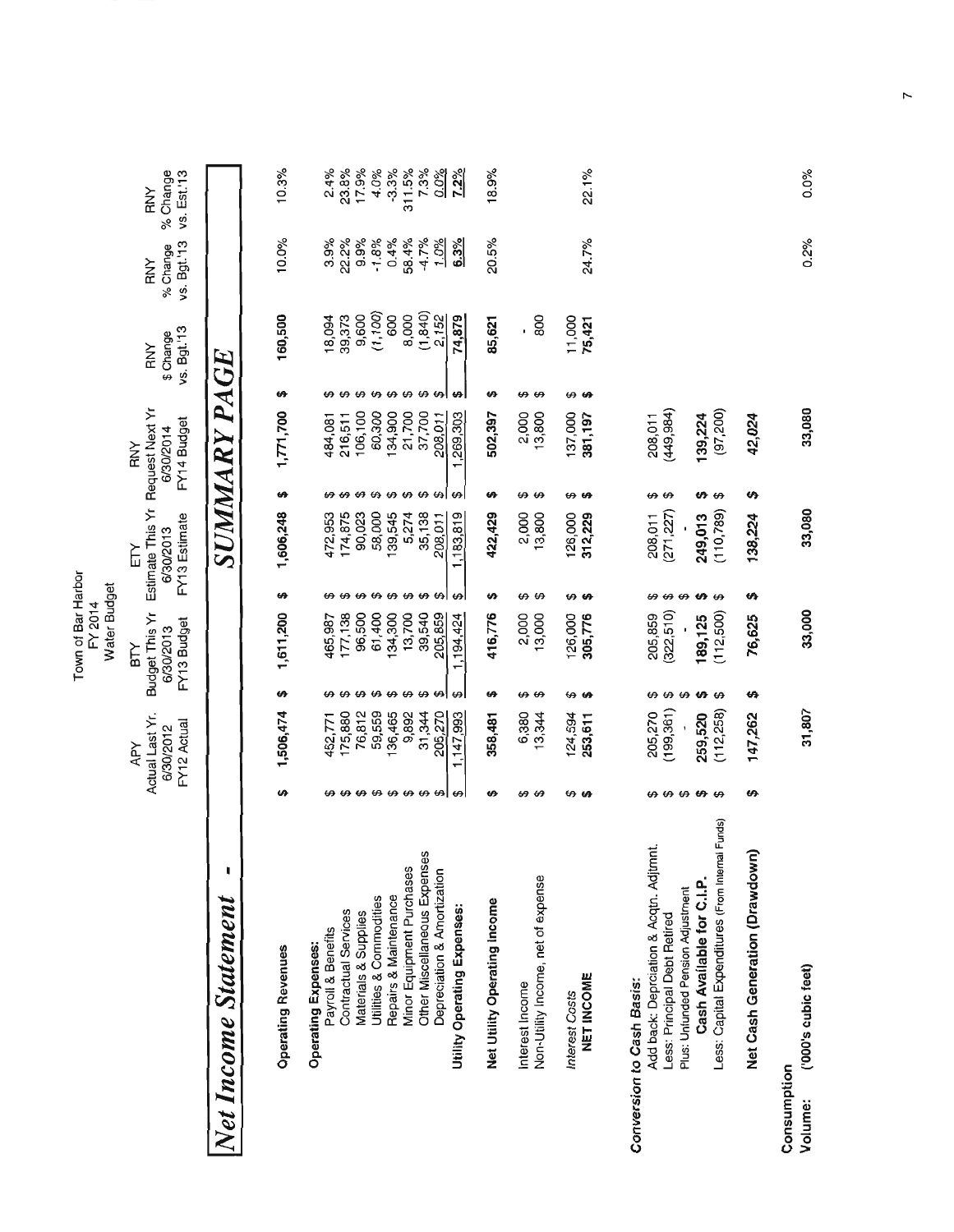Town of Bar Harbor<br>FY 2014<br>Water Budget

|     | RNY                                                                | % Change % Change | vs. Bgt.'13 vs. Est.'13 |      |  |
|-----|--------------------------------------------------------------------|-------------------|-------------------------|------|--|
|     | RNY                                                                |                   |                         |      |  |
|     | RNY                                                                | Schange           | vs. Bgt 13              |      |  |
| RNY |                                                                    | 6/30/2014         | FY14 Budget             |      |  |
| È   | Actual Last Yr. Budget This Yr. Estimate This Yr. Request Next Yr. | 6/30/2013         | FY13 Estimate           |      |  |
| ZВ  |                                                                    | 6/30/2013         | FY13 Budget             |      |  |
| APY |                                                                    | 6/30/2012         | FY12 Actual             |      |  |
|     |                                                                    |                   |                         |      |  |
|     |                                                                    |                   |                         |      |  |
|     |                                                                    |                   |                         |      |  |
|     |                                                                    |                   |                         | mues |  |

| Ç<br>כי |
|---------|
|         |
|         |
| 2       |
|         |
|         |
|         |
|         |
|         |
|         |

|                                 |                |                                         |                                |                            | 0.0%<br>စိစ        |                                |                         |                           |                          |                               | <b>8 % % % % % % % % % %</b><br>0 ± 5 0 ± 9 0 <u>0 0</u><br>0 ± 5 0 ± 9 0 <u>0 0</u><br>०० १९ १९ १९ १९ १९ १९<br>०००० १९ १९ १९ १९ १९ १९<br>००० २० १९ १९ १९ १९ १९ |                                |                         |                 |                                     | 10.2%<br>9.9%               |
|---------------------------------|----------------|-----------------------------------------|--------------------------------|----------------------------|--------------------|--------------------------------|-------------------------|---------------------------|--------------------------|-------------------------------|-----------------------------------------------------------------------------------------------------------------------------------------------------------------|--------------------------------|-------------------------|-----------------|-------------------------------------|-----------------------------|
|                                 |                |                                         |                                |                            |                    |                                |                         |                           |                          |                               |                                                                                                                                                                 |                                |                         |                 |                                     | 160,500                     |
|                                 |                |                                         |                                |                            |                    |                                |                         |                           |                          |                               | <del>.</del>                                                                                                                                                    |                                |                         |                 |                                     |                             |
|                                 |                | ក<br>ខិន្ទ <b>ខិ</b><br>ខិន្ទ <b>ខិ</b> |                                |                            |                    |                                |                         |                           | 193,000                  | 128,000                       | 56,000                                                                                                                                                          | 480,000                        | 106,000                 | 3,000           |                                     | ,783,700                    |
|                                 |                |                                         |                                |                            |                    |                                |                         |                           |                          |                               | <b>69 69 69 69 69</b>                                                                                                                                           |                                |                         |                 |                                     |                             |
|                                 |                | ភិទ្ធុ<br>ភិទ្ធុ<br>ភិទ្ធុ              |                                |                            |                    |                                | 1,700                   | 439,00                    | 139,00                   | 28,000                        | 49,000                                                                                                                                                          | 441,718                        | 106,645                 | 1,185           | 606,248                             | ,618,248                    |
|                                 |                |                                         | <b>69 69 69 69</b>             |                            |                    |                                |                         |                           |                          |                               | <b>69 69 69 69 69 69</b>                                                                                                                                        |                                |                         |                 |                                     |                             |
|                                 |                | 0,000<br>2,000<br>2,0 <b>00</b>         |                                |                            |                    |                                | 1,700                   | 455,000                   | 448,000                  |                               | 114,000<br>51,000<br>443,000<br>96,000                                                                                                                          |                                |                         | 2,500           |                                     | ,623,200                    |
|                                 |                |                                         |                                |                            |                    |                                |                         |                           |                          |                               | <b>88888</b>                                                                                                                                                    |                                |                         |                 |                                     |                             |
|                                 |                | 12,439<br>6,380<br>6                    |                                |                            | ۔<br>18,819        |                                | 1,948                   | 132,126                   | 119,772                  | 111,667                       | 48,254                                                                                                                                                          | 402,968                        | 88,838                  | 90              | ,506,474                            | ,525,293                    |
|                                 |                | <b>69 69 69 69</b>                      |                                |                            |                    |                                |                         |                           |                          |                               | <b>88888888</b>                                                                                                                                                 |                                |                         |                 |                                     |                             |
| Revenues: Misc. Non Operational | Jobbing Income | Investment Interest Income              | Nonutility Income-Rent/Refunds | Nonutility Income-FA Sales | Other Income Total | <b>PUC Requlated Revenues:</b> | Penalty Interest Income | Metered Residential Sales | Metered Commercial Sales | Metered Indstrl Sales-Jax Lab | Metered Sales Public Entities                                                                                                                                   | Public Fire Protection/Hydrant | Private Fire Protection | Misc Water Fees | 3<br>Subtotal-PUC Regulated Revenu- | <b>Total Water Revenues</b> |
| 4098                            | 4924           | 4700                                    | 4926                           | 4928                       |                    | 4098                           | 4704                    | 4900                      | 4902                     | 4904                          | 4906                                                                                                                                                            | 4920                           | 4922                    | 4938            |                                     |                             |

 $\infty$ 

 $\ddot{\phantom{0}}$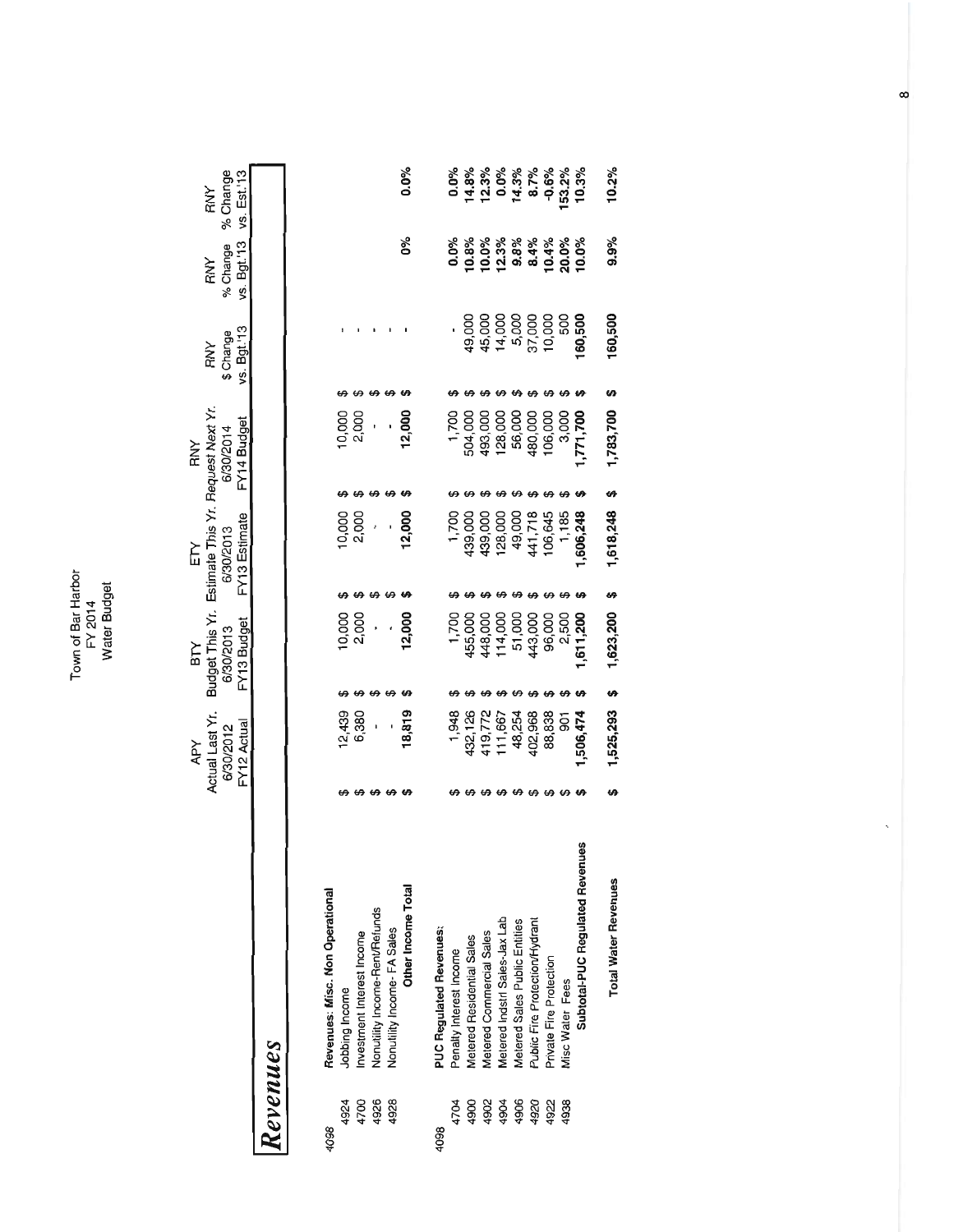Town of Bar Harbor Water Budget FY 2014

RNY

FY

ВTY

APY

 $0.0\%$ 2.2%<br>-2.0%  $3.4%$ 5.0%<br>0.0% 8% %<br>0.4% %<br>0.7 % % 2.0%  $3.3%$ 5.3% 2.6%<br>5.3% % Change vs. Est.'13 RNY  $3.3\%$ 6.7%<br>12.8%<br>50.0%  $1.7\%$ 2.9% vs. Bgt.'13 26.7%  $-16.7%$  $3.3%$  $0.0%$ 0.0%<br>4.3% 0.0%<br>0.0% 0.0% % Change RNY  $(800)$  $(800)$  $1,000$ 2,000 5,000<br>1,000<br>300  $|211$ 6,481 9,794  $\bar{1}$  $\overline{1}$  $\overline{\phantom{a}}$ J,  $\bar{a}$ vs. Bgt.'13 ï ï \$ Change RNY ↮ မှာမှာ  $\theta$  $\leftrightarrow$  $\leftrightarrow$  $\theta$  $\pmb{\varphi}$ ക ക မာ ക ക  $\theta$ မာ မာ ₩ 5,000<br>(3,800) Budget This Yr. Estimate This Yr. Request Next Yr.  $(8, 800)$  $(5,000)$  $(1,200)$ 23,000<br>48,000 72,408 8,000 204,723 38,850 4,000 1,600 80,000 8,800 900 310,981 FY14 Budget l,  $\ddot{\phantom{0}}$  $\overline{\phantom{a}}$ 6/30/2014 69  $\theta$ **69 69 69** မှာ မှာ မှာ မှာ မာ ക ↮ ക မာ ↮ ↮ ക  $(8, 800)$ 5,000<br>(3,800)  $(5,000)$  $(1, 100)$ 98,000 37,000 1,520<br>78,000 71,000 3,800 22,500 49,000 7,800 9,500 933 FY13 Estimate 301,000  $\ddot{\phantom{a}}$  $\overline{\phantom{a}}$ I 6/30/2013  $\boldsymbol{\omega}$ မာမာ ↮  $\theta$ \$  $\Theta$  $\Theta$  $\theta$ မာ ക မာ  $\theta$  $5,000$ <br> $(3,000)$  $(6,000)$  $(8,000)$  $(1,200)$ 71,197 37,748 600 4,000 23,000 46,000 8,000<br>1,600 75,000 7,800 198,242 301,187 FY13 Budget l, ı , 6/30/2013  $\boldsymbol{\omega}$  $\Theta$ မှာ မှာ  $\boldsymbol{\omega}$ မှာ မှာ ↮ မာ မာ  $\boldsymbol{\omega}$   $\boldsymbol{\omega}$  $\theta$  $\theta$  $\theta$  $\theta$  $\theta$  $\theta$  $(905)$  $(8,429)$ 6,660  $(1, 156)$ Actual Last Yr. 864 69,123 35,870  $(4,639)$ 7,903 1,519 74,849 90,380 45,347 622 290,734 3,591 21,691 7,671 FY12 Actual  $\overline{\phantom{a}}$ j 6/30/2012  $\Theta$  $\boldsymbol{\omega}$   $\boldsymbol{\omega}$ **69 69 69** မာ  $\Theta$ **69 69 69 69 69 69 69 69** Benefits-Retirement Health Savings Plan Amortization-Cont In Aid of Construction Benefits-Unemployment Compensation Benefits-Health Ins - Opt Out Program Benefits-Pension Mar Val Adjustment 49 - NON OPERATING EXPENSES: Benefits-Transf. to Capital Projects Benefits-Health Ins Wage Stipend Benefits-MSRS & Water Pension Benefits-Workers Compensation Total Salaries & Wages-Operations: Jobbing Supplies & Expenses Total Non Operating Expenses: 52 - PAYROLL BENEFITS: Loss of Disposal of Assets Benefits-Health Insurance Misc Nonutil. Rent Exps Benefits-FICA/Medicare Wages-Reclass to CIP Benefits-ICMA Wages Wages-Overtime Wages-Salaries Wages-Hourly 51 - WAGES: Expenses 6016 6018 6020 5110 5230 6002 5100 5105 5165 5160 5162 5200 5210 5212  $5215$ 5220 5225 5245 5270 4098-4098 4098თ

 $0.7\%$ 

 $5.0\%$ 

8,300

 $\bullet$ 

173,100

**SA** 

171,953

 $\bullet$ 

164,800

\$

162,037

ശ

Total PAYROLL BENEFITS: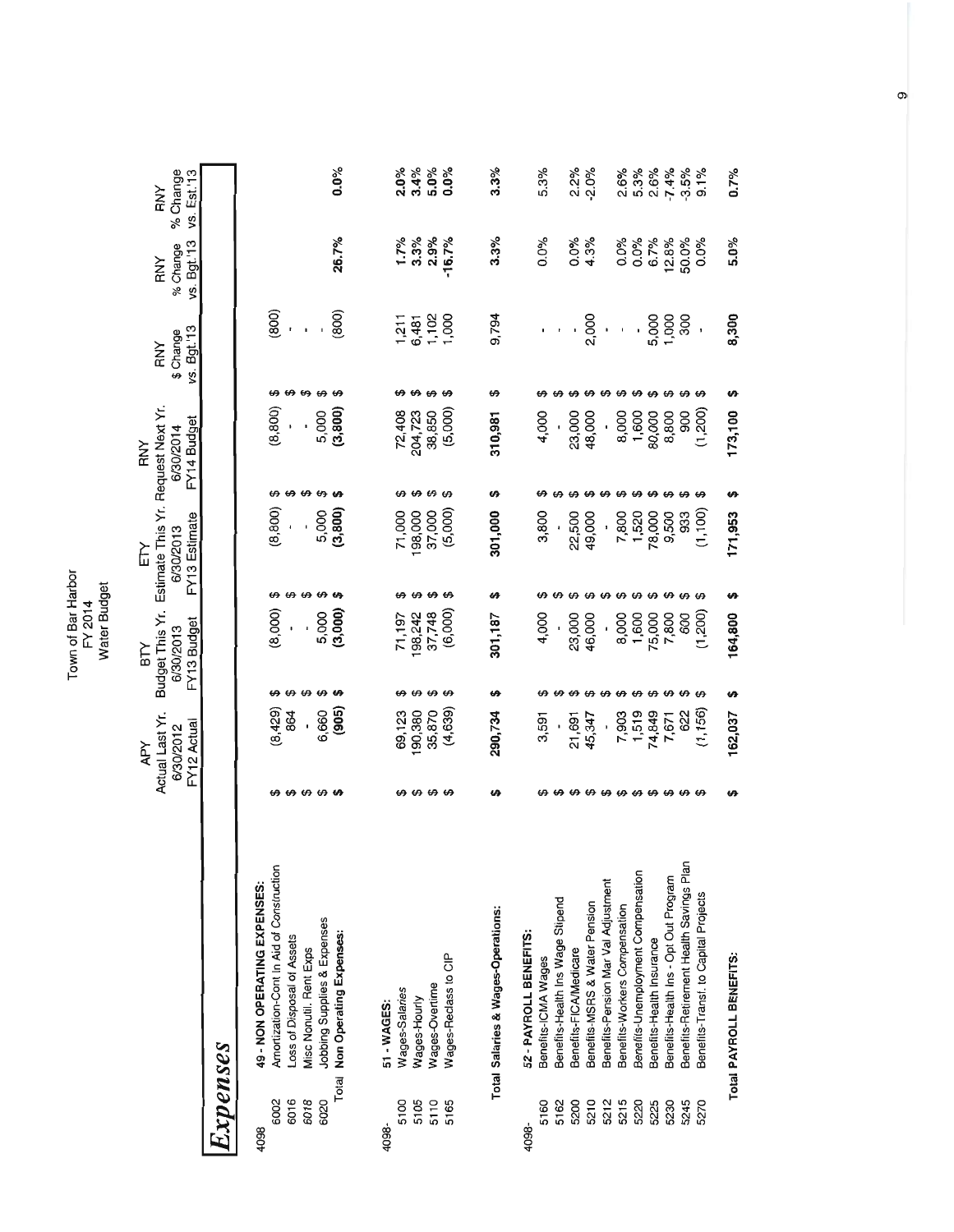|                                               | RNY                                     | % Change<br>vs. Est.'13    |                            | ೦%                           |                               | $0\%$                       | $0\%$                                   | 7%                        | 1%                                     | 13%                              | 105%                           | $-5\%$                                       | 264%                              | 60%                 | 5%              | 17%                          |                                      | 140%                         | 0%                         |                                        | 2%                        | $-100%$                 | 10%                                         | 10%                              | 23.8%                                |                            | $-4\%$                             | $-47%$                      | 60%                           | 14%              | 4%                | 22%                            | 67%                      | 11%                        | 41%                      | 5%              | 25%                | $-1\%$                   | 0%               | 18%                        |
|-----------------------------------------------|-----------------------------------------|----------------------------|----------------------------|------------------------------|-------------------------------|-----------------------------|-----------------------------------------|---------------------------|----------------------------------------|----------------------------------|--------------------------------|----------------------------------------------|-----------------------------------|---------------------|-----------------|------------------------------|--------------------------------------|------------------------------|----------------------------|----------------------------------------|---------------------------|-------------------------|---------------------------------------------|----------------------------------|--------------------------------------|----------------------------|------------------------------------|-----------------------------|-------------------------------|------------------|-------------------|--------------------------------|--------------------------|----------------------------|--------------------------|-----------------|--------------------|--------------------------|------------------|----------------------------|
|                                               | <b>RNY</b>                              | vs. Bgt.'13<br>% Change    |                            | 6%                           | 9%                            | $-14%$                      | $0\%$                                   | $6\%$                     | 0%                                     | $-10%$                           | $\delta$                       | $-10%$                                       | 208%                              | $6\%$               | $6\%$           | $\delta^{\circ}$             |                                      | 140%                         |                            |                                        | 2%                        |                         | 0%                                          | 0%                               | 22%                                  |                            | °°C                                | 0%                          | °°                            | 6 <sup>6</sup>   | $-2%$             | $-8\%$                         | 67%                      | 0%                         | 300%                     | 0%              | 0%                 | 12%                      | 6%               | 10%                        |
|                                               | <b>RNY</b>                              | vs. Bgt.'13<br>\$ Change   |                            | 100                          | 5,790                         | (200)                       |                                         |                           |                                        | (500)                            |                                | (2,000)                                      | 5,400                             |                     |                 |                              |                                      | 30,283                       |                            |                                        | 500                       |                         |                                             |                                  | 39,373                               |                            |                                    |                             |                               |                  | (900)             | (1,000)                        | 2,000                    |                            | 9,000                    |                 |                    | 300                      | 200              | 9,600                      |
|                                               |                                         |                            |                            | ↮                            | ₩                             | ↮                           | ↮                                       | ₩                         | ↮                                      | ₩                                | ₩                              | မှာမှာ                                       |                                   | ↮                   |                 |                              |                                      |                              | <b>69 69 69 69 69 69</b>   |                                        |                           | ↮                       |                                             |                                  |                                      |                            |                                    |                             | ₩                             | ↮                |                   | <b>09 09 09 09 09</b>          |                          |                            |                          | မာ              | ₩                  | ₩                        | မာ               | မာ                         |
|                                               | <b>RNY</b>                              | FY14 Budget<br>6/30/2014   |                            | 1,900                        | 70,701                        | 1,200                       | 4,000                                   | 520                       | 7,300                                  | 4,500                            | 640                            | 18,000                                       | 8,000                             | 800                 | 2,200           | 700                          |                                      | 51,883                       | 6,167                      |                                        | 27,000                    |                         | 8,800<br>2,200                              |                                  | 216,511                              |                            | 1,700                              | 600                         | 1,600                         | 4,000            | 39,500            | 11,000                         | 5,000                    | 13,300                     | 12,000                   | 2,200           | 8,600              | 2,800                    | 3,800            | 106,100                    |
|                                               |                                         |                            |                            | ↮                            | ↮                             | ↮                           | ↮                                       | ↮                         | ↮                                      | ക                                | ↮                              | ↮                                            | ₩                                 | ↮                   | ↮               | ക                            | ↮                                    | ↮                            | မှာ မှာ မှာ                |                                        |                           | ↮                       | ↮                                           |                                  |                                      |                            |                                    |                             | ₩                             | ↮                | မာ                | ↮                              |                          | <b><del>00 00 00</del></b> |                          |                 | ↮                  | <del>ഗ</del>             | ୫                | ↮                          |
|                                               | Estimate This Yr. Request Next Yr.<br>占 | FY13 Estimate<br>6/30/2013 |                            | 1,900                        | 64,911                        | 1,200                       | 4,000                                   | 485                       | 7,200                                  | 4,000                            | 312                            | 19,000                                       | 2,200                             | 500                 | 2,100           | 600                          | ï                                    | 21,600                       | 6,167                      |                                        | 26,500                    | 2,200                   | 8,000                                       | 2,000                            | 174,875                              |                            | 1,775                              | 1,138                       | 1,000                         | 3,500            | 38,000            | 9,000                          | 3,000                    | 12,000                     | 4,975                    | 2,100           | 6,900              | 2,835                    | 3,800            | 90,023                     |
|                                               |                                         |                            |                            | မာမာ                         |                               | ₩                           | θA                                      | ↮                         | ↮                                      | $\boldsymbol{\varTheta}$         | $\leftrightarrow$              |                                              | $\Theta$                          | ↮                   | ↮               | ↮                            | ↮                                    |                              |                            |                                        |                           | <b>89 89 89 89 89</b>   |                                             | ₩                                | <b>GA</b>                            |                            |                                    |                             |                               |                  |                   | <b>09 09 09 09 09 09 09 09</b> |                          |                            |                          |                 |                    | မှာ မှာ မှာ              |                  | မာ                         |
| Town of Bar Harbor<br>Water Budget<br>FY 2014 | Budget This Yr.<br>ЯY                   | FY13 Budget<br>6/30/2013   |                            | 1,800                        | 64,911                        | 1,400                       | 4,000                                   | 520                       | 7,300                                  | 5,000                            | 640                            | 20,000                                       | 2,600                             | 800                 | 2,200           | 700                          |                                      | 21,600                       | 6,167                      |                                        | 26,500                    |                         | 8,800                                       | 2,200                            | 177,138                              |                            | 1,700                              | 600                         | 1,600                         | 4,000            | 40,400            | 12,000                         | 3,000                    | 13,300                     | 3,000                    | 2,200           | 8,600              | 2,500                    | 3,600            | 96,500                     |
|                                               |                                         |                            |                            | ↮                            | မာ                            | မာ                          | ↮                                       | ↮                         | ↮                                      | ↮                                | ↮                              | ↮                                            | ↮                                 | ↮                   | ↮               | ↮                            | ↮                                    | ↮                            | $\theta$ $\theta$ $\theta$ |                                        |                           | ↮                       | ↮                                           | ₩                                | <b>GA</b>                            |                            |                                    | ₩                           | ↮                             | ↮                | ↮                 | <b>09 09 09 09 09</b>          |                          |                            |                          |                 |                    | မှာမှာ                   |                  | မာ                         |
|                                               | Actual Last Yr.<br>APY                  | FY12 Actual<br>6/30/2012   |                            | 1,750                        | 59,290                        | 566                         | 3,720                                   | 485                       | 6,630                                  | 7,594                            | 311                            | 27,888                                       | 2,475                             | 825                 | 2,040           | 342                          |                                      | 20,800                       | 6,167                      |                                        | 26,000                    |                         | 7,630                                       | 1,367                            | 175,880                              |                            | 1,401                              | 247                         | 705                           | 2,840            | 34,015            | 7,252                          |                          | 11,900                     |                          | 1,668           | 10,638             | 4,116                    | 2,030            | 76,812                     |
|                                               |                                         |                            |                            | ക                            | ₩                             |                             |                                         |                           |                                        |                                  |                                |                                              |                                   |                     |                 |                              |                                      |                              |                            |                                        |                           |                         |                                             | ↮                                |                                      |                            |                                    |                             | ↮                             |                  |                   |                                |                          |                            |                          |                 |                    |                          | မာ               | မာ                         |
|                                               |                                         |                            | 53 - CONTRACTUAL SERVICES: | Cont Srv-Auditing/Accounting | Cont Srv-BH Town Mgt Services | Cont Srv-Billing Processing | Cont Srv-Building Cleaning/Pest control | Cont Srv-Copier Equipment | Cont Srv-Courier Services- Wtr Samples | Cont Srv-Engineering & Surveying | Cont Srv-Generator Maintenance | 65<br>Cont Srv-C.O.S. Study & Pension Mgt Fe | Cont Srv-Chlorine & CO2 Equipment | Cont Srv-Legal Fees | Cont Srv-Mowing | Cont Srv-Printing of Reports | Cont Srv-E.Lake Public Safety Patrol | Cont Srv-Rental of Land/Bldg | Cont Srv-Comp Lic & Suppt  | Cont Srv-Stanpipe Cleaning/Inspections | Cont Srv-Tank Maintenance | Cont Srv-Temporary Help | Cont Srv-Testing Water Samples (incl postg) | Cont Srv-Uniform Cleaning/Rental | CONTRACTUAL SERVICES<br><b>Total</b> | 54 - MATERIALS & SUPPLIES: | Supplies-Clothing, Uniforms, Boots | Supplies-Copier & Computers | Supplies-Forms, Checks & Misc | Supplies-Ammonia | Supplies-Chlorine | Supplies-Flouride              | Supplies-CO <sub>2</sub> | Supplies-Lime              | Supplies-Water Treatment | Supplies-Office | Supplies-Operating | Supplies-Safety Supplies | Supplies-Vehicle | Total MATERIAL & SUPPLIES: |
|                                               |                                         |                            | 4098-                      | 5304                         | 5306                          | 5308                        | 5310                                    | 5314                      | 5315                                   | 5326                             | 5332                           | 5334                                         | 5336                              | 5340                | 5348            | 5360                         | 5362                                 | 5364                         | 5368                       | 5372                                   | 5374                      | 5376                    | 5384                                        | 5388                             |                                      | 4098                       | 5410                               | 5412                        | 5418                          | 5423             | 5424              | 5425                           | 5426                     | 5427                       | 5428                     | 5436            | 5438               | 5444                     | 5458             |                            |

 $\frac{1}{2}$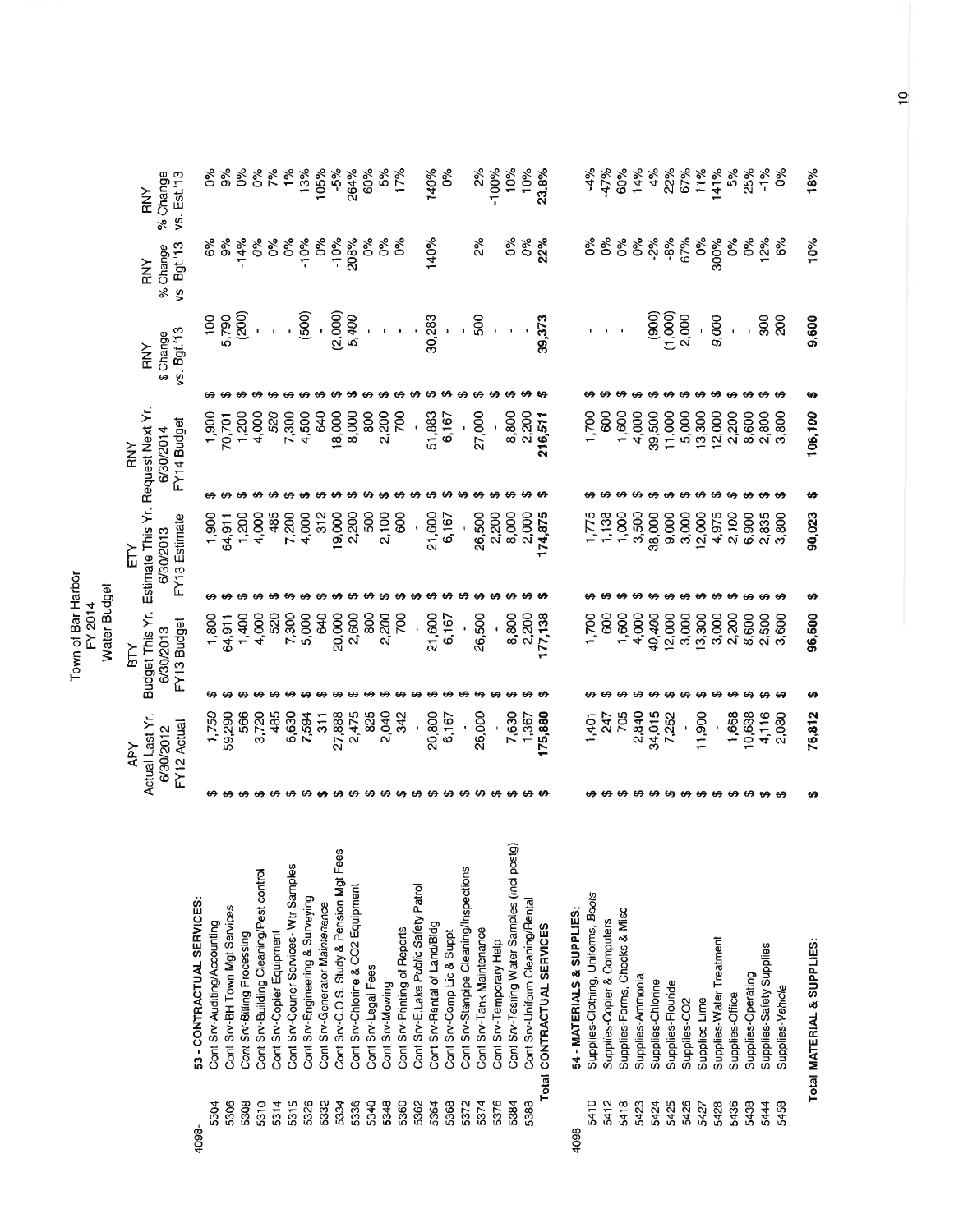Town of Bar Harbor<br>FY 2014<br>Water Budget

|      |                                      |              | Actual Last Yr.<br>ΑPΥ | Budget This Yr<br>Σ<br>Β |                 | Estimate This Yr Request Next Yr<br>모 |                          | KNA                    |                           | RNY                      |                                              | RNY                               | RNY                     |
|------|--------------------------------------|--------------|------------------------|--------------------------|-----------------|---------------------------------------|--------------------------|------------------------|---------------------------|--------------------------|----------------------------------------------|-----------------------------------|-------------------------|
|      |                                      |              | 6/30/2012              | 6/30/2013                |                 | 6/30/2013                             |                          | 6/30/2014              |                           | \$ Change<br>vs. Bgt.'13 |                                              | % Change                          | % Change                |
|      |                                      |              | FY12 Actual            | FY13 Budget              |                 | FY13 Estimate                         |                          | FY14 Budget            |                           |                          |                                              | vs. Bgt.'13                       | vs. Est.'13             |
| 4098 | 55 - UTILITIES & COMMODITIES:        |              |                        |                          |                 |                                       |                          |                        |                           |                          |                                              |                                   |                         |
| 5504 | Utility-Electricity                  |              | 13,504                 |                          | 13,600          | ↮                                     | 13,600                   | ↮                      | 14,000                    | ↮                        |                                              | $3%$<br>$-17%$                    | ೆ<br>ನಿ<br>೧೮           |
| 5506 | Utility-Electricity Pumping          |              | 9,240                  |                          | 9,600           | ↮                                     | 7,600                    |                        | 8,000                     | ↮                        |                                              |                                   |                         |
| 5508 | Utility-Heating Oil                  |              | 13,814                 | ↮                        | 14,000          |                                       | 14,000                   | ↮                      | 14,000                    | ↮                        |                                              |                                   |                         |
| 5514 | Jtility-Motor Fuel-Diesel            |              | 3,537                  | ↮                        | 4,000           |                                       | 3,000                    | ക                      | 3,000                     | ക                        | $400$<br>$(1,000)$<br>$(1,000)$<br>$(1,000)$ | 0%<br>-25%                        | $\frac{6}{3}$           |
| 5516 | Utility-Motor Fuel-Gasoline          |              | 12,550                 | ↮                        | 2,500           |                                       | 12,500                   | မှာ မှာ မှာ            | 13,000                    | မှာမှာ                   |                                              | 4%                                | 4%                      |
| 5520 | Jtility-Propane                      |              | ೫                      | ↮                        | 500             |                                       | 500                      |                        | 1,000                     |                          |                                              |                                   | 100%                    |
| 5524 | Utility-Sewer                        | <del>.</del> | 1,564                  | ↮                        | 1,600           | <b>09 09 09 09 09 09</b>              | 1,600                    |                        | 1,600                     | ↮                        | ï                                            | စိစ                               | $\frac{6}{3}$           |
| 5528 | Utility-Telephone & Cellular         |              | 4,136                  | ₩                        | 4,400           |                                       | 4,000                    | ↮                      | 4,400                     | ↮                        | i,                                           | $\delta^{\rm o}_0$                | 10%                     |
| 5530 | Utility-Water                        |              | 1,184                  | $\boldsymbol{\varTheta}$ | 1,200           |                                       | 1,200                    | ↮                      | 1,300                     | ↮                        | (100)                                        | 8%                                | $\frac{8}{6}$           |
|      | Total UTILITIES & COMMODITIES        |              | 59,559                 |                          | 61,400          | ക                                     | 58,000                   |                        | 60,300                    |                          |                                              | $-2\%$                            |                         |
| 4098 | 56-REPAIRS & MAINTENANCE             |              |                        |                          |                 |                                       |                          |                        |                           |                          |                                              |                                   |                         |
| 5602 | Rep & Mt-Buildings                   |              | 3,227                  |                          | 3,000           |                                       | 3,000                    |                        | 3,000                     |                          |                                              | °°                                | ò,                      |
| 5618 | Rep & Mt-Equipment, Gen'l            |              | 2,798                  |                          | 2,500           |                                       | 2,500                    |                        | 2,500                     |                          |                                              | 8°C                               | ò,                      |
| 5626 | Rep & Mt-Hydrants                    |              | 10,378                 |                          | 8,000           |                                       | 8,569                    | ↮                      | 8,000                     |                          |                                              | °°C                               | $-7\%$                  |
| 5628 | Rep & Mt-Mains                       |              | 34,251                 | မာ မာ မာ                 | 35,000          |                                       | 77,875                   |                        | 35,000                    |                          |                                              |                                   | $-55%$                  |
| 5630 | Rep & Mt-Meters                      | <del>.</del> | 61,539                 |                          | 63,000          | <b>69 69 69 69 69 69 69</b>           | 25,000                   | <b><del>ഗഗഗഗ</del></b> | 63,000                    | ക                        |                                              | ಕಿ ಕೆ ಕೆ ಕ್ಲಿ ಕೆ<br>ಕೆ ಕೆ ಕ್ಲಿ ಕೆ | 52%<br>20%              |
| 5634 | Rep & Mt-Plant & Treatment Equipment |              | 4,092                  | မှာ မှာ                  | 3,600           |                                       | 3,000                    |                        | 3,600                     | မှာ မှာ                  |                                              |                                   |                         |
| 5642 | Rep & Mt-Pumping Equipment           |              | 1,849                  |                          | 2,200           |                                       | 3,032                    |                        | 2,800                     |                          | 600                                          |                                   |                         |
| 5650 | Rep & Mt-Services                    |              | 15,770                 | ക                        | 11,000          |                                       | 10,500                   |                        | 11,000                    | ↮                        |                                              |                                   | $-8%$                   |
| 5652 | Rep & Mt-Standpipes                  |              |                        | မှာ မှာ                  | 500             |                                       | 1,569                    | မှာမှာ                 | 500                       | ↮                        |                                              | °°                                | အ<br>၁၁<br>- <b>၁</b> % |
| 5658 | Rep & Mt-Vehicles                    |              | 2,561                  |                          | 5,500           |                                       | 4,500                    |                        | 5,500                     | ↮                        |                                              | ို စိ                             |                         |
|      | Total REPAIRS & MAINTENANCE          |              | 36,465                 | 34,300                   |                 | မာ                                    | 39,545                   |                        | 34,900                    |                          | 600                                          |                                   |                         |
| 4098 | 57-EQUIPMENT PURCHASES               |              |                        |                          |                 |                                       |                          |                        |                           |                          |                                              |                                   |                         |
| 5700 | Equip Purch-Computers & Printers     |              | 1,722                  |                          | 7,500           | ക                                     | 2,074                    |                        | 7,200                     |                          | $(300)$<br>$3000$<br>$4,500$<br>$4,500$      | $4\%$                             | 247%                    |
| 5702 | Equip Purch-Office Furniture         | မှာမှာ       | í                      |                          | ï               | မာမာ                                  | $\overline{\phantom{a}}$ | မာ မာ                  | 3,800<br>10,700<br>21,700 |                          |                                              |                                   |                         |
| 5704 | Equip Purch-Operating Equipment      |              |                        |                          |                 |                                       |                          |                        |                           | ↮                        |                                              |                                   |                         |
|      | Total EQUIPMENT PURCHASES            | ക            | 8,170<br>9,892         |                          | 6,200<br>13,700 |                                       | $3,200$<br>5,274         |                        |                           |                          |                                              | 73%<br>58%                        | 234%<br>311%            |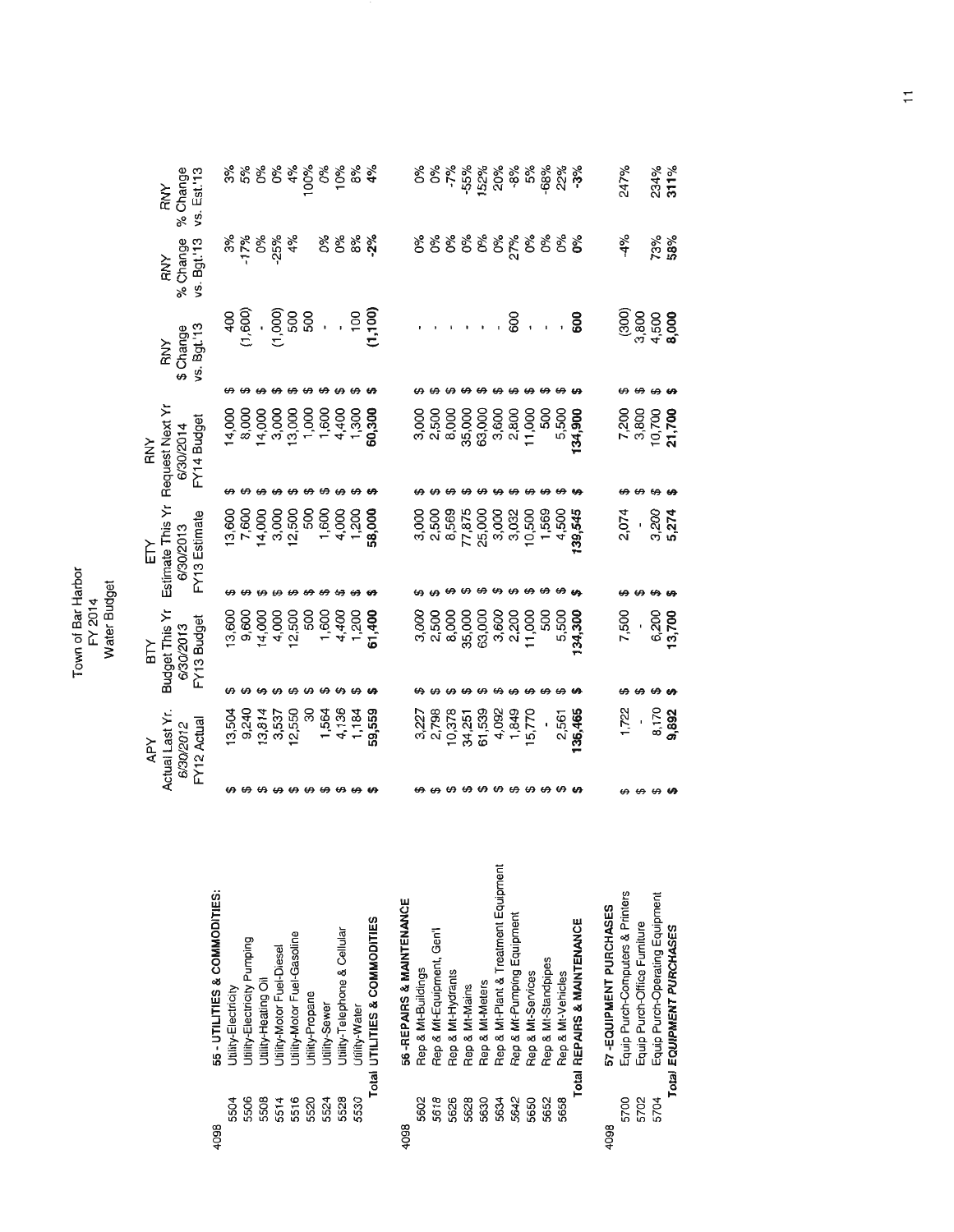|      |                                          |                                      |                          |                                  | water Budge |                            |               |                                         |                    |                             |                         |                                |
|------|------------------------------------------|--------------------------------------|--------------------------|----------------------------------|-------------|----------------------------|---------------|-----------------------------------------|--------------------|-----------------------------|-------------------------|--------------------------------|
|      |                                          |                                      | Actual Last Yr.<br>APY   | Budget This Yr<br>ΡÄ             |             | È                          |               | Estimate This Yr Request Next Yr<br>RNY |                    | RNY                         | <b>RNY</b>              | RNY                            |
|      |                                          |                                      | FY12 Actual<br>6/30/2012 | FY13 Budget<br>6/30/2013         |             | FY13 Estimate<br>6/30/2013 |               | FY14 Budget<br>6/30/2014                |                    | vs. Bgt.'13<br>\$Change     | % Change<br>vs. Bgt.'13 | % Change<br>vs. Est.'13        |
| 4098 | 58 - OTHER-INS, TRVL, ADV, MISC:         |                                      |                          |                                  |             |                            |               |                                         |                    |                             |                         |                                |
| 5800 | Advertising                              | ↮                                    | 1,726                    |                                  | 2,100       |                            | 1,995         | 2,100                                   |                    |                             | ್ಲಿ                     |                                |
| 5802 | Uncollectible Customer Accnts            | ↮                                    | 800                      |                                  | 1,000       |                            | 500           | 1,000                                   |                    |                             | $0\%$                   | 100%                           |
| 5808 | Dues-Licenses & Other                    |                                      | 3,515                    |                                  | 3,700       |                            | 3,700         | 3,700                                   |                    |                             | $6\%$                   | 0%                             |
| 5822 | Insurance-General & Pub Off. Liab.       |                                      | 4,416                    |                                  | 4,700       |                            | ↮<br>4,697    | 4,700                                   | ↮                  |                             | $0\%$                   |                                |
| 5824 | Insurance-Property & Casualty            | <b>09 09 09 09 09 09 09 09 09 09</b> | 4,012                    | <b><del>09 09 09 09 09</del></b> | 3,900       |                            | ↮<br>3,610    | 3,900                                   |                    |                             | 6 <sup>6</sup>          | $8888888888888$<br>$822288888$ |
| 5826 | Insurance-Vehicle Coll./Liab.            |                                      | 1,508                    |                                  | 1,600       | ↮                          | ↮<br>1,568    | 1,600                                   |                    |                             | $6\%$                   |                                |
| 5832 | Permits & Fees                           |                                      | 502                      |                                  | 500         | ക                          | ↮<br>500      | 500                                     |                    |                             |                         |                                |
| 5836 | Postage & Shipping Costs                 |                                      | 1,850                    |                                  | 2,800       | ₩                          | ↮<br>2,200    | 2,600                                   |                    |                             |                         |                                |
| 5840 | Regulatory Assessments                   |                                      | 5,595                    | ₩                                | 8,700       | မာ                         | ↮<br>7,200    | 8,000                                   |                    | $(200)$<br>$(700)$          | $-7%$<br>$-8%$          |                                |
| 5844 | Training, Workshops, Etc.                |                                      | 904                      |                                  | 2,100       | ↮                          | ↮<br>2,000    | 2,100                                   |                    | $\overline{1}$              | 0%                      |                                |
| 5846 | Travel, Rooms, Miles & Meals             |                                      | 677                      | မှာ မှာ မှာ                      | 2,600       | ₩                          | ↮<br>1,800    | 2,600                                   |                    | ł,                          | $0\%$                   |                                |
| 6008 | Rate Case Amortization                   |                                      | 5,839                    |                                  | 5,840       | မာ                         | ↮<br>5,368    | 4,900                                   | <b>69 69 69 69</b> |                             | $-16%$                  |                                |
|      | Total OTHER-INS, TRAVL, ADV, MISC        |                                      | 31,344                   |                                  | 39,540      |                            | ₩<br>35,138   | 37,700                                  |                    | $(0+6)$<br>(940)            | -5%                     |                                |
| 4098 | 59 - UNCLASSIFIED                        |                                      |                          |                                  |             |                            |               |                                         |                    |                             |                         |                                |
| 5910 | Debt Service-Interest                    |                                      | 124,594                  | ക                                | 126,000     | 126,000                    |               | 130,000                                 | မာ                 | $4,000$<br>$4,000$          |                         |                                |
|      | Total Debt Service-Interest              |                                      | 124,594                  | မာ                               | 126,000     | 126,000                    |               | 130,000                                 | မာ                 |                             | 3%                      | 3%                             |
| 4098 | 60 - DEPRECIATION & AMORT.:              |                                      |                          |                                  |             |                            |               |                                         |                    |                             |                         |                                |
| 6000 | Amortization-Acquisition Adjustment      |                                      | 70,124                   | မာ                               | 70,124      |                            |               | 70,124                                  |                    |                             |                         |                                |
| 6006 | Amortization-Debt Expenses               |                                      | 19,937                   |                                  | 759         | ↮                          | 70,124<br>759 | 759                                     | ↮                  |                             |                         |                                |
| 4610 | Amortization of Prem. On Debt            |                                      | (16, 989)                |                                  | ï           | ↮                          | ↮<br>ï        | ł                                       |                    |                             |                         |                                |
| 6009 | Amortization of Bldg Lease Imprymnts     |                                      | 14,332                   |                                  | 14,976      | ↮                          | ↮<br>14,328   | 14,328                                  |                    |                             |                         |                                |
| 6012 | Depreciation-                            |                                      | 109,437                  | <b>69 69 69 69</b>               | 112,000     | 114,000<br>↮               | မာမာ          | 114,000                                 |                    | $(648)$<br>$2,000$<br>$800$ |                         |                                |
| 6014 | Depreciation-Cont In Aid of Construction |                                      | 8,429                    |                                  | 8,000       | ↮                          | 8,800         | 8,800                                   |                    |                             |                         |                                |
|      | Total Depreciation & Amortization Exps:  |                                      | 205,270                  | မာ                               | 205,859     | 208,011<br>မာ              |               | 208,011                                 | မာ                 | 2,152                       | $\frac{5}{6}$           | 0%                             |
|      |                                          |                                      |                          |                                  |             |                            |               |                                         |                    |                             |                         |                                |

Town of Bar Harbor<br>FY 2014<br>Water Budget

 $\vec{a}$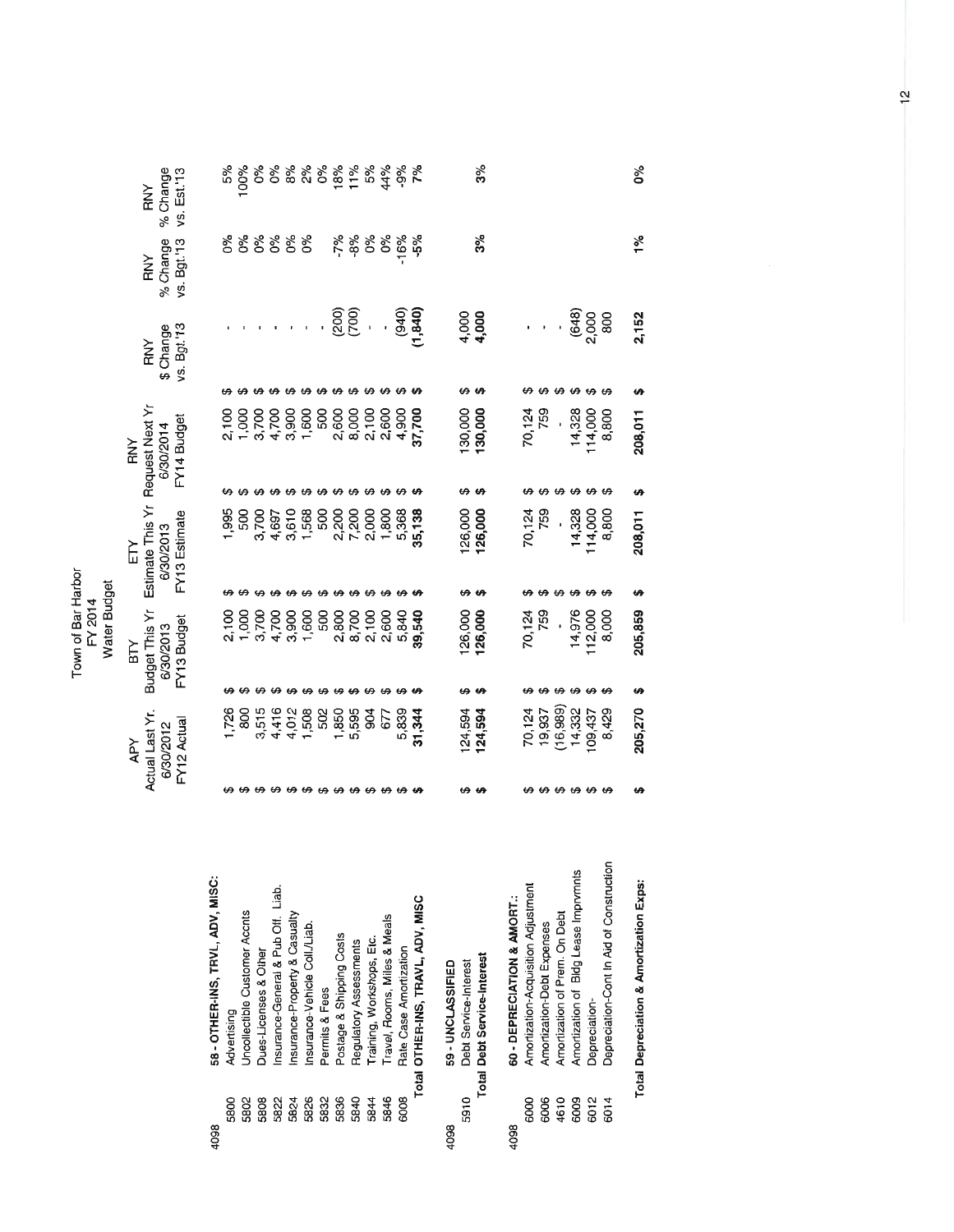|            | RNY                                                                |                   |                           |  |
|------------|--------------------------------------------------------------------|-------------------|---------------------------|--|
|            | <b>RNY</b>                                                         | % Change % Change | vs. Bgt.'13 vs. Est.'13   |  |
|            | RNY                                                                | \$ Change         | vs. Bgt.'13               |  |
| <b>RNY</b> |                                                                    | 6/30/2014         | FY14 Budget               |  |
| ΕY         | Actual Last Yr. Budget This Yr. Estimate This Yr. Request Next Yr. | 6/30/2013         | FY13 Budget FY13 Estimate |  |
| ВTY        |                                                                    | 6/30/2013         |                           |  |
| ΑPΥ        |                                                                    | 6/30/2012         | -Y12 Actual               |  |
|            |                                                                    |                   |                           |  |

Capital Expenditures

4098-

|                   |                        |                                      |                              |                               |                      |                          |                                            |                      |                     |      | 75%                           |            |                                 | .14%                                  |
|-------------------|------------------------|--------------------------------------|------------------------------|-------------------------------|----------------------|--------------------------|--------------------------------------------|----------------------|---------------------|------|-------------------------------|------------|---------------------------------|---------------------------------------|
| 10,000            | 27,200                 |                                      |                              |                               | 400,000<br>10,000    | 135,275                  |                                            | 10,000<br>40,000     |                     |      | 932,475                       |            | 835,275                         | 97,200                                |
|                   |                        |                                      |                              |                               |                      |                          |                                            |                      |                     |      |                               |            |                                 |                                       |
|                   | 50,000                 |                                      | 7,500                        | 2,254,211                     | 10,000               | 196,859                  | 35,000                                     | 10,000               |                     |      | 2,563,570                     | (1,711)    | (2,451,070)                     | 10,789                                |
|                   |                        |                                      |                              |                               |                      |                          |                                            |                      |                     |      |                               |            |                                 |                                       |
|                   | 50,000                 |                                      | 7,500                        | 670,000                       | 10,000               | 944,900                  | 35,000                                     | 10,000               |                     |      | 3,727,400                     |            | $195,169$ \$ $(3,614,900)$      | 112,500                               |
|                   |                        |                                      |                              |                               |                      |                          |                                            |                      |                     |      |                               |            |                                 |                                       |
|                   | 50,000                 | 13,297                               |                              | 67,042                        | 44,703               | 76,941                   |                                            | 28,469               | 28,854              |      | 309,306\$                     | (1, 879)   |                                 | 12,258                                |
|                   |                        |                                      |                              |                               |                      |                          |                                            |                      |                     |      |                               |            |                                 |                                       |
| Spectrophotometer | Standpipe-Jax Painting | Oper. Equip-Level Indicator Jax Tank | 2nd Datamatic Gateway Reader | DuckBrook Pmp Sta.-UV Upgrade | Hydrants Replacement | <b>Main Replacements</b> | Vault (Jax Main)<br>Mains-Altitude Valve & | Service Replacements | Vehicles-P/up Truck |      | Totals-Gross Capital Spending | Less: CIAC | Less: Bonding (mains/ uv projct | Net Capital Spending (Internal funds) |
| 6912              | 6902                   | 6910                                 | 6914                         | 6916                          | 6918                 | 6922                     | 6924                                       | 6928                 | 6932                | 2830 |                               |            |                                 |                                       |

 $-64%$ 

 $-12%$ 

See Also Page 18 for CIP Cummulative Spending History<br>See Also Page 21 for CIP Detail Explanations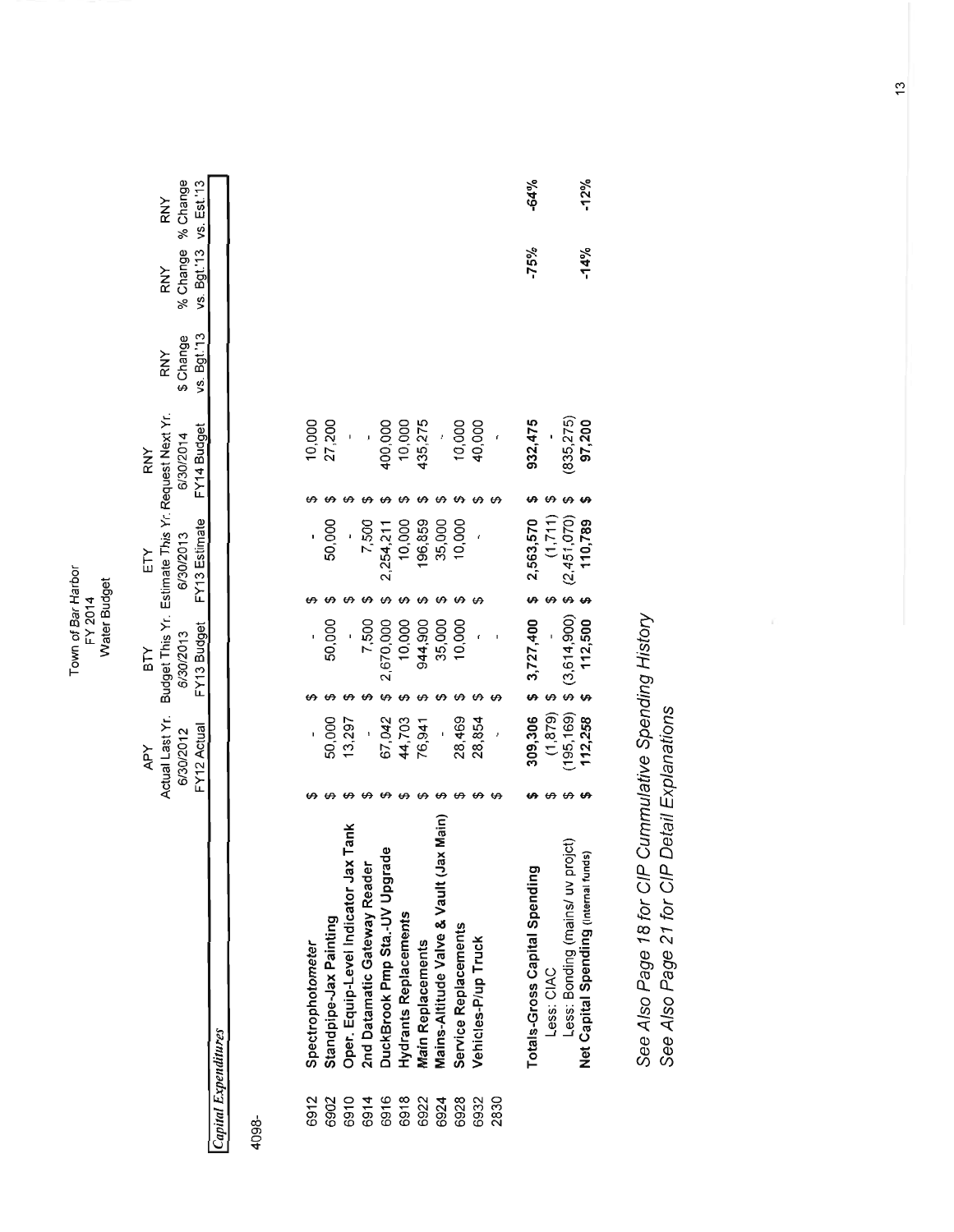Town of Bar Harbor<br>FY 2014<br>Water Budget

List of Positions - Authorized Wages

|       | -base pay-                                                                                                                                |   | Present Rate   |    | June '13  | Proposed 1.7% FY14 Proposed<br>Rate or Hours |   | Base Wages |     | FY14 Budget<br>Proposed |  |
|-------|-------------------------------------------------------------------------------------------------------------------------------------------|---|----------------|----|-----------|----------------------------------------------|---|------------|-----|-------------------------|--|
| A/c # |                                                                                                                                           |   | $@6 - 30 - 13$ |    | Base Wage | 2080                                         |   | 1.7%       |     |                         |  |
| 5100  | Superintendent-Salary-Van Trump                                                                                                           |   | 71,198         | မာ | 71,198    |                                              |   | 72,408     | မာ  | 72,408                  |  |
|       | Foreman/Lic.Oper.-Tinker                                                                                                                  |   | 22.64          |    | 47,091    | 23.02                                        |   | 47,892     |     | 47,892                  |  |
|       | Office Manager-Warner                                                                                                                     |   | 19.36          |    | 40,269    | 19.69                                        |   | 40,953     |     | 40,953                  |  |
|       |                                                                                                                                           | ↮ | 19.61          | ↮  | 40,789    | 19.94                                        |   | 41,482     |     | 41,482                  |  |
|       | Equip. Operator/Lic. Oper.-Kidder<br>Water Maint. Worker-Winslow                                                                          |   | 18.05          | ↮  | 37,544    | 18.36                                        |   | 38,182     |     | 38,182                  |  |
|       | Wage Adjustment - Winslow                                                                                                                 |   |                |    |           | 0.75                                         |   | 1,560      |     | 1,560                   |  |
|       | Water Maint. Worker-Anderson                                                                                                              | ക | 15.89          | ↮  | 33,051    | 16.16<br>ക                                   |   | 33,613     | ↮   | 33,613                  |  |
|       | Wage Adjustment - Anderson                                                                                                                |   |                |    |           | 0.50                                         |   | 1,040      |     | 1,040                   |  |
| 5105  | total wages-hourly                                                                                                                        |   |                | ക  | 198,744   |                                              |   | 204,723    |     | 204,723                 |  |
|       | Scheduled Overtime-Avg. OT rate (3)                                                                                                       |   | 31.03          |    | 23,242    | 832                                          |   | 25,817     |     | 25,817                  |  |
|       | Unscheduled Overtime-Avg. OT rate (3)                                                                                                     | ക | 31.03          |    | 10,476    | 420                                          | ക | 13,033     | ↮   | 13,033                  |  |
|       | Wage Adjustment-OT portion                                                                                                                |   |                | ↮  |           |                                              |   |            | ↮   |                         |  |
| 5110  | total wages-overtime                                                                                                                      |   |                | ക  | 33,718    |                                              |   | 38,850     |     | 38,850                  |  |
|       | Totals - Salaries & Wages                                                                                                                 |   |                |    | 303,660   |                                              |   | 315,981    | မှာ | 315,981                 |  |
|       | Actual Unscheduled Overtime Hours - CY 2012<br>Actual Unscheduled Overtime Hours - CY 2010<br>Actual Unscheduled Overtime Hours - CY 2011 |   |                |    |           | 332<br>306<br>491                            |   |            |     |                         |  |

 $\frac{4}{3}$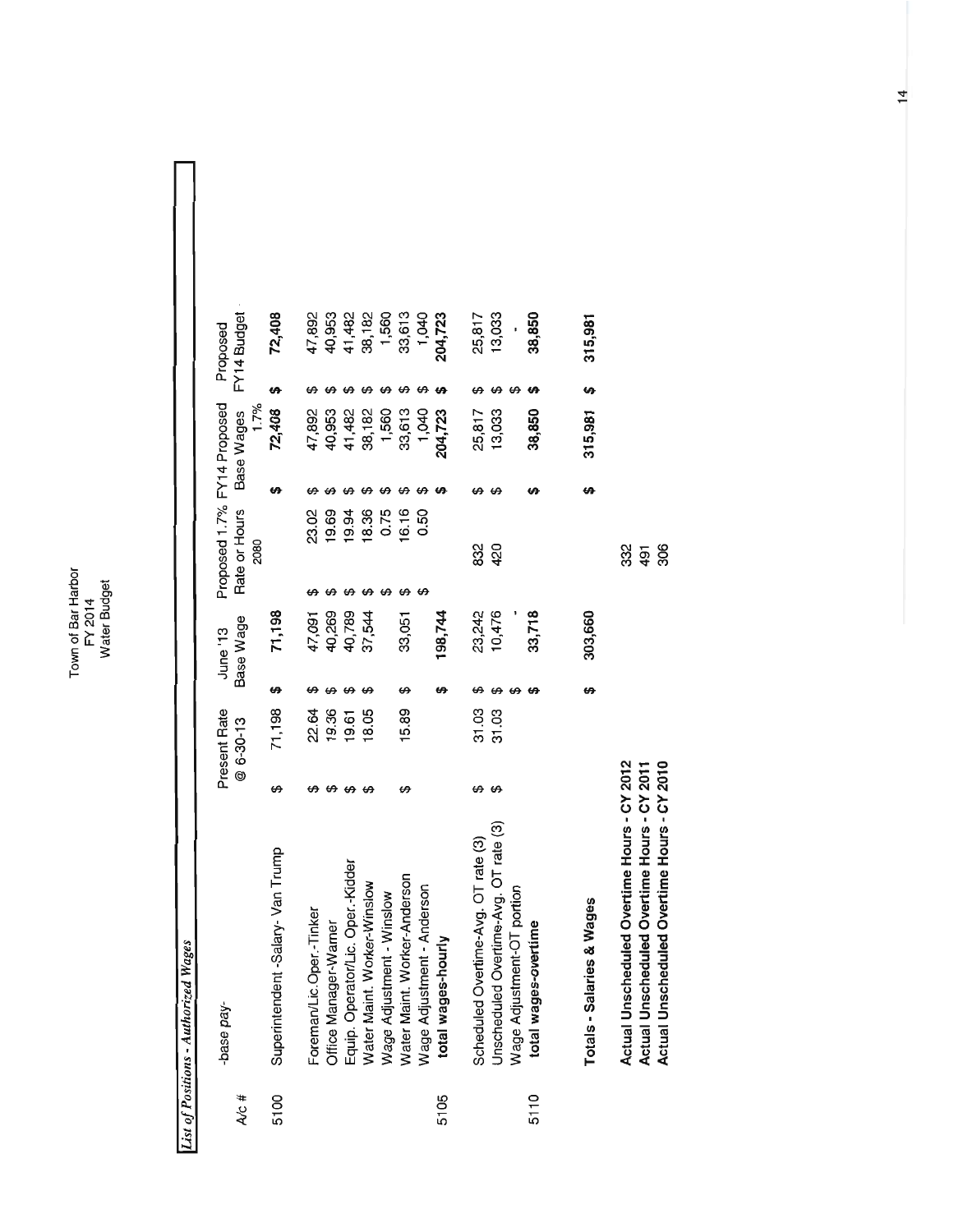

Town of Bar Harbor 2014 Water Budget

## Volume - 12 Month Roll Forward Volume Numbers Cubic Feet (000's)

|                                           | Dec-08<br>PUC Yr<br>1 | Jun-09<br>FY<br>2<br>35,630<br>-2% | Dec-09<br>೨ <b>UC Yr</b><br>೨೫,೦೦೦<br>- <sup>7%</sup> | Jun-10<br>FY<br>32,710<br>-1% | Dec-10<br>೨ <b>UC Yr</b><br>೨೨ ನೊಂ<br>೧% | Jun-11<br>FY<br>6<br>34,390<br>0% | <b>Dec-11</b><br>PUC Yr<br>7.5%<br>-7.5% | Jun-12<br>FY<br>31,807<br>31,807 | Dec-12<br>೨ <b>UC Yr</b><br>೨೩,300<br>೨% | $J$ un-13<br>FY<br>$^{10}$<br>$^{10}$<br>$^{2\%}$<br>$^{2\%}$<br>$^{2\%}$ |
|-------------------------------------------|-----------------------|------------------------------------|-------------------------------------------------------|-------------------------------|------------------------------------------|-----------------------------------|------------------------------------------|----------------------------------|------------------------------------------|---------------------------------------------------------------------------|
| <b>Billed Consumption</b>                 | 36,360                |                                    |                                                       |                               |                                          |                                   |                                          |                                  |                                          |                                                                           |
| 6 Month % Changes                         |                       |                                    |                                                       |                               |                                          |                                   |                                          |                                  |                                          |                                                                           |
| YTD -(4.5) year % change                  |                       |                                    |                                                       |                               |                                          |                                   |                                          |                                  |                                          |                                                                           |
| 1% average decrease in annual consumption |                       |                                    |                                                       |                               |                                          |                                   |                                          |                                  |                                          |                                                                           |
| <b>Production Water</b>                   | 55,286                |                                    | 60,444                                                |                               | 51,160                                   |                                   | 50,337                                   |                                  | 51,000                                   |                                                                           |

 $-7.7\%$ 

YTD 4 Year % change

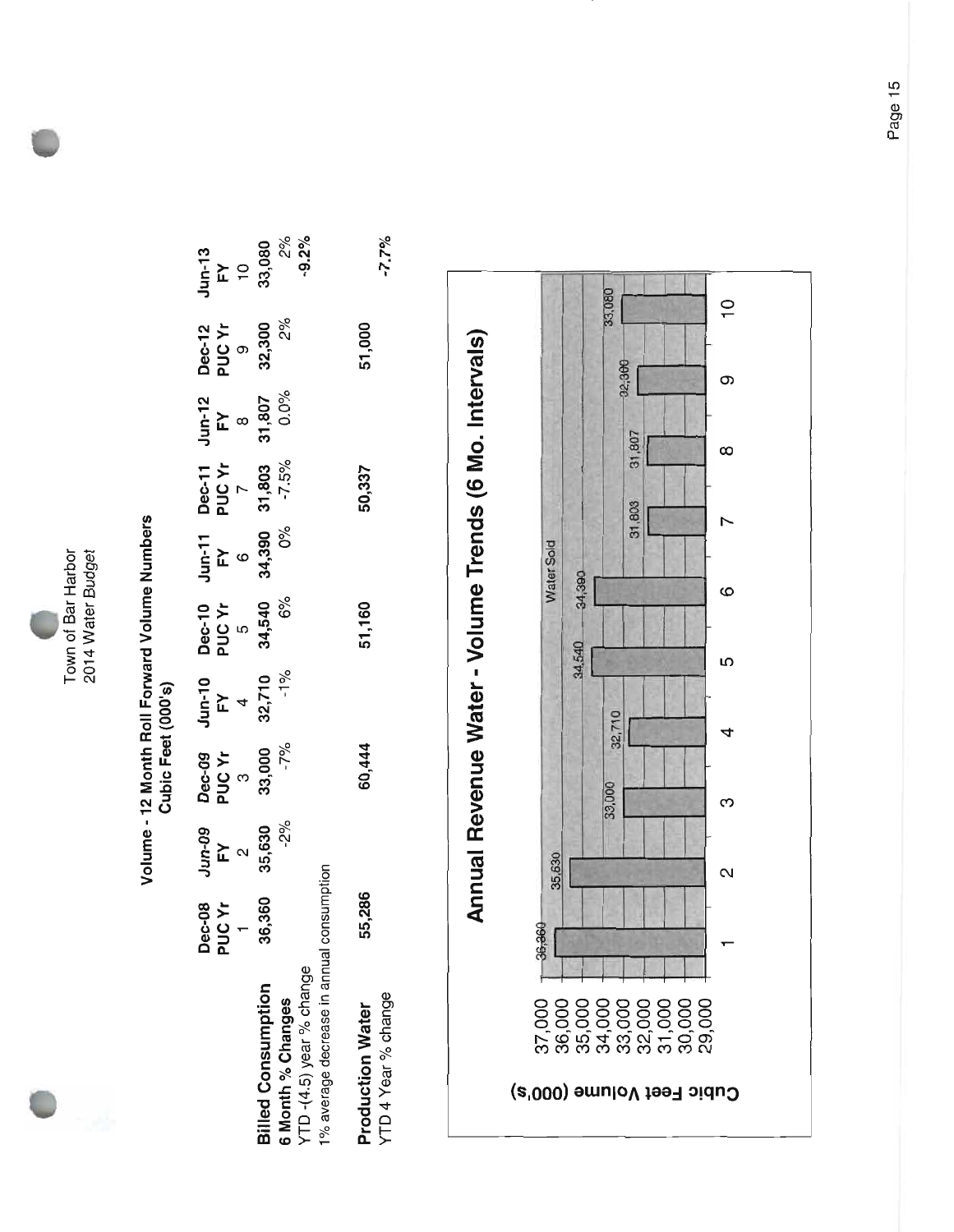5/16/2013

Town of Bar Harbor 2014 Water Budget

## **Historical Working Capital**

### anital Analveis  $\frac{1}{\epsilon}$ **Morkin** ł á<br>÷ င့်

|                                                        |                                                                                                              |    | Cash Balances - Working Capital Analysis                                                                                                                                                                                                                 |                      |  |           |            |                                     |  |  |
|--------------------------------------------------------|--------------------------------------------------------------------------------------------------------------|----|----------------------------------------------------------------------------------------------------------------------------------------------------------------------------------------------------------------------------------------------------------|----------------------|--|-----------|------------|-------------------------------------|--|--|
|                                                        | 6/30/2009                                                                                                    |    | 12/31/2009                                                                                                                                                                                                                                               | 6/30/2010 12/31/2010 |  | 6/30/2011 | 12/31/2011 | 6/30/2012 12/31/2012                |  |  |
| Cash on Hand                                           | 3,805                                                                                                        | မာ | 5,239\$                                                                                                                                                                                                                                                  | $7,143$ \$ 11,135 \$ |  |           |            | 4,500 \$ 12,960 \$ 49,170 \$ 16,432 |  |  |
| Required Working Capital:<br>3 Months of Cash Expenses |                                                                                                              |    |                                                                                                                                                                                                                                                          |                      |  |           |            |                                     |  |  |
| Annual debt service (principal)                        |                                                                                                              |    | 212,000 \$ 218,000 \$ 217,000 \$ 220,000 \$ 221,000 \$ 235,000 \$ 236,000 \$ 278,000<br>196,000 \$ 210,000 \$ 200,000 \$ 200,000 \$ 200,000 \$ 271,000 \$ 271,000 \$ 322,000<br>408,000 \$ 428,000 \$ 417,000 \$ 420,000 \$ 421,000 \$ 506,000 \$ 507,00 |                      |  |           |            |                                     |  |  |
| <b>Cash Required</b>                                   |                                                                                                              |    |                                                                                                                                                                                                                                                          |                      |  |           |            |                                     |  |  |
| Working Capital Shortfall                              | $(404, 195)$ \$ $(422, 761)$ \$ $(409, 857)$ \$ $(416, 500)$ \$ $(493, 040)$ \$ $(457, 830)$ \$ $(583, 568)$ |    |                                                                                                                                                                                                                                                          |                      |  |           |            |                                     |  |  |
| Borrowed From General Fund: \$                         | 591,840 \$ 836,372 \$ 428,015 \$ 729,643 \$ 777,000 \$ 563,967 \$ 521,273 \$ 593,963                         |    |                                                                                                                                                                                                                                                          |                      |  |           |            |                                     |  |  |



Page 16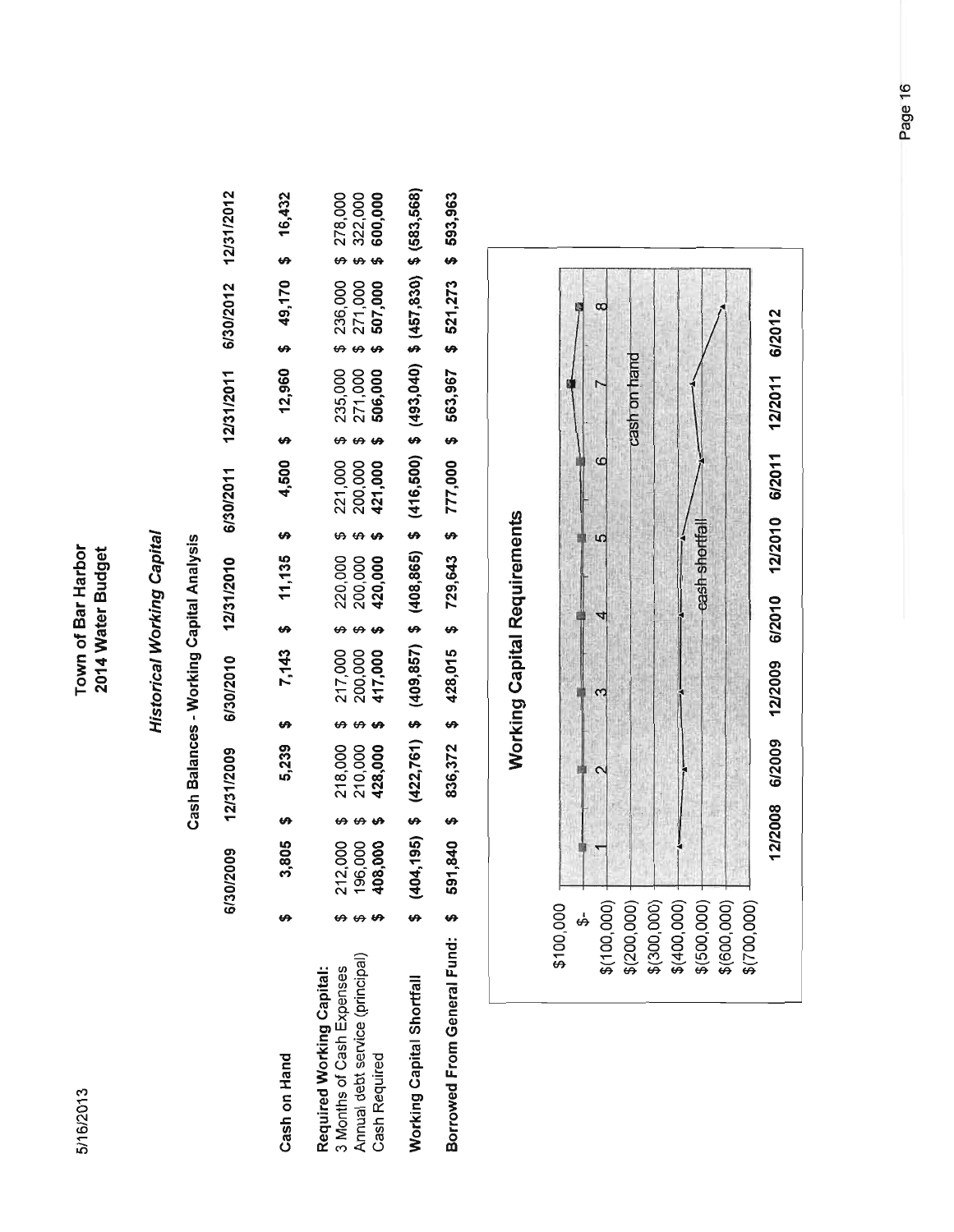### Town of Bar Harbor 2014 Water Budget

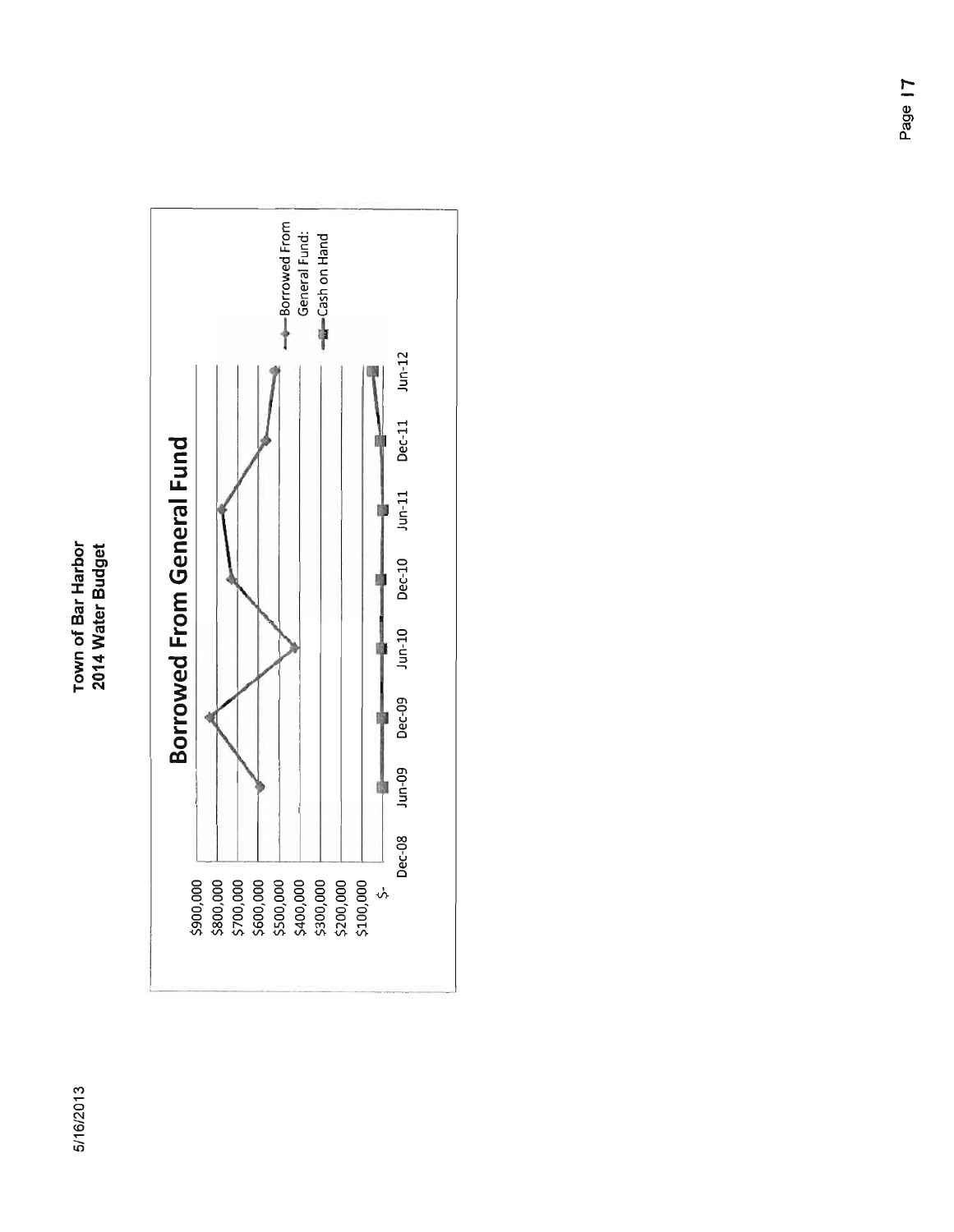Town of Bar Harbor<br>2014 Water Budget

Cash Generation (working capital) For Capital Investment (CIP)

| Cash Generated & Available for                                   |    | 6/30/2008<br>$(6.75$ yrs) | 6/30/2009          | 6/30/2010          |   | 6/30/2011          | 6/30/2012          | 6/30/2013<br>(e <sub>st</sub> ) | $11.75$ yrs<br>Totals                      |
|------------------------------------------------------------------|----|---------------------------|--------------------|--------------------|---|--------------------|--------------------|---------------------------------|--------------------------------------------|
| Increase of Working Capital or CIP:<br><b>Fiscal Year</b>        |    | 522,542 \$                | $(52,787)$ \$      | 68,596             | ക |                    |                    |                                 | 187,892 \$ 259,520 \$ 252,213 \$ 1,237,976 |
| Less: Paid by Bonds & Other Sources<br>Gross Capital Investment: |    | 1,172,782<br>106,000      | 222,595<br>107,914 | 429,230<br>386,817 |   | 574,996<br>477,378 | 197,048<br>309,306 | \$2,452,781                     | \$ 2,563,570 \$ 5,272,479<br>\$3,727,938   |
| Internally Generated Cash Used<br>For Capital Expenditures       | မာ | 1,066,782                 | 114,681            | 42,413             |   |                    |                    |                                 | 97,618 \$ 112,258 \$ 110,789 \$ 1,544,541  |

Net Increase (Decrease) In Working Capital<br>Since Buying Water Co.:

 $$(306, 565)$ 

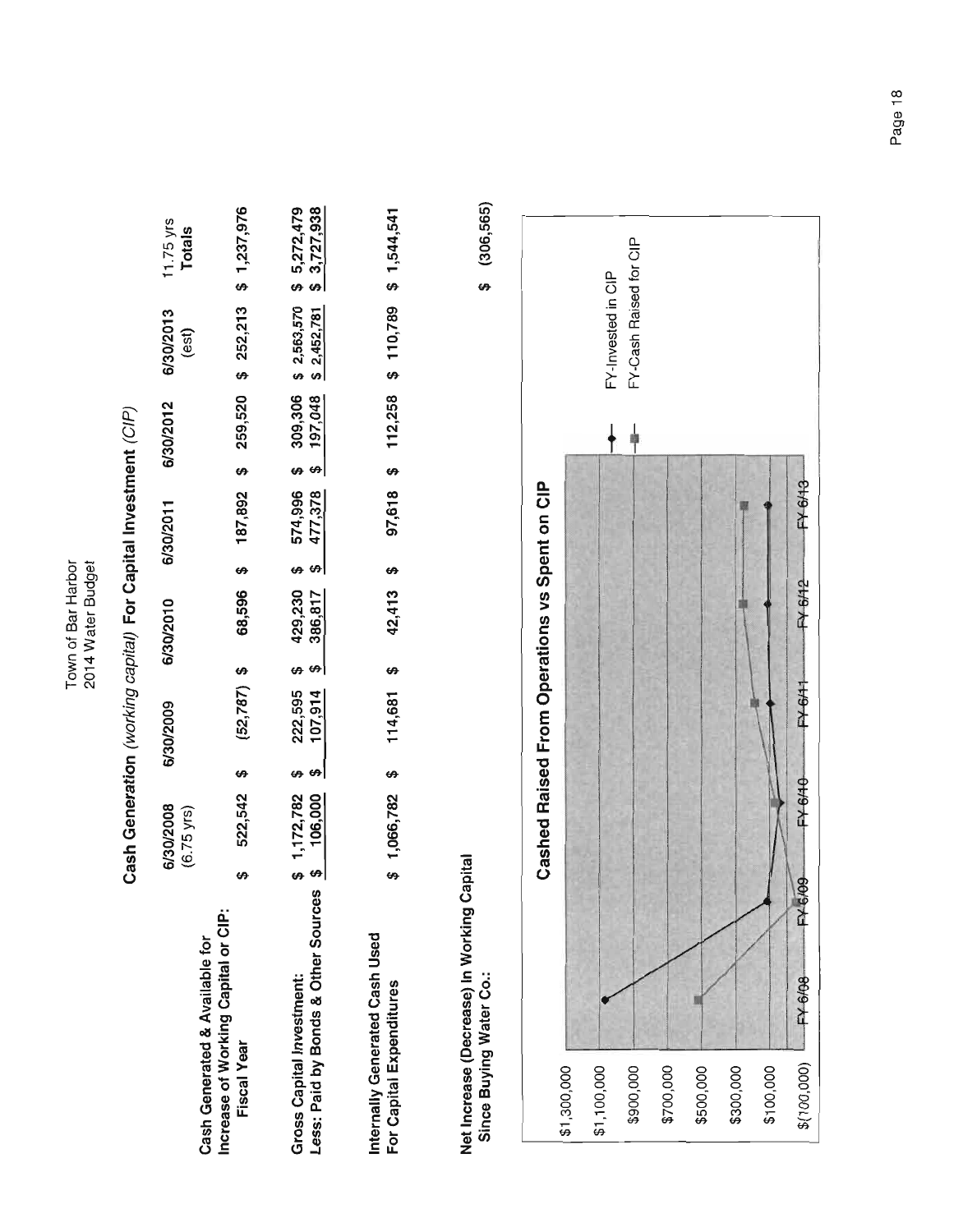## FY 2014 Water Budget

Year By Year Overview

# 5 Year Capital Improvement Program

|                      |                                                                                |                      | Year One         | Year Two         | Year Three       | Year Four        | <b>Year Five</b> | Total               |  |
|----------------------|--------------------------------------------------------------------------------|----------------------|------------------|------------------|------------------|------------------|------------------|---------------------|--|
| Acct.                |                                                                                | Age                  | FY14             | FY15             | FY16             | <b>FY17</b>      | FY18             | Five Year           |  |
| ġ                    | <b>Account Description</b>                                                     |                      | Funding/Spending | Funding/Spending | Funding/Spending | Funding/Spending | Funding/Spending | Spending            |  |
| 6932<br>6932         | 87 Ford Dump Trck-F6000<br>94 Backhoe/Loader<br>Vehicles                       | 1994<br>1987         |                  | 85,000           |                  | 90,000           |                  | 90,000<br>85,000    |  |
| 6932<br>6932         | 00 GMC Sierra-2500 (from DPW)<br>05 GMC Sierra Util Pickup-2500                | 2000<br>2005<br>2011 | 40,000           |                  |                  |                  |                  | 40,000              |  |
| 6932<br>6932         | 11 GMC Sierra Supt Pickup-2500<br>06 GMC Sierra Pickup-2500                    | 2006                 |                  |                  | 37,000           |                  |                  | 37,000              |  |
| 6914                 | 2nd Datamatic Meter Reader<br><b>Facilities</b>                                | new                  |                  |                  |                  |                  |                  |                     |  |
| 1837                 | Coating-1968 Lab Tank                                                          |                      | 27,200           |                  |                  |                  |                  | 27,200              |  |
| 1805<br>1809<br>1837 | Standpipe Coating-1936 Steel Tank<br>Spectrophotometer                         | new                  | 10,000           |                  | 65,000           | 65,000           | 65,000           | 195,000<br>10,000   |  |
|                      | Equipment                                                                      |                      |                  |                  |                  |                  |                  |                     |  |
| 6916                 | Pipe Fusion Machine (Crissy)                                                   |                      |                  | 20,000           |                  |                  |                  | 20,000              |  |
| 6910                 | 14 Starcraft Boat                                                              | 1998                 |                  |                  |                  |                  |                  |                     |  |
| 6926                 | Mains-Altitude Valve & Jax Vault                                               | 1967                 |                  |                  |                  |                  |                  |                     |  |
| 6916<br>6914         | Pump Station Upgrade, UV & SCADA                                               | 2012 Bond            | 400,000          | $\blacksquare$   |                  |                  |                  | 400,000             |  |
|                      |                                                                                |                      |                  |                  |                  |                  |                  |                     |  |
| 6922                 | Rep Crooked Road-1380<br>Mains (Rep = replacement)                             | 2011 Bond            | 193,075          |                  |                  |                  |                  | 193,075             |  |
| 6922                 | Rep Oliver St.-550' -2" galv                                                   | 2011 Bond            | 90,250           |                  |                  |                  |                  | 90,250              |  |
| 6922                 | Rep Ash Place-500' - 1"/2"                                                     | 2011 Bond            | 73,250           |                  |                  |                  |                  | 73,250              |  |
| 6922                 | Rep Shannon Road - 1500                                                        | New Bond             |                  |                  |                  | 246,400          |                  | 246,400             |  |
| 6922                 | Rep Atlantic Ave - 6" CI -1927-760"                                            | New Bond             |                  |                  | 139,300          |                  |                  | 139,300             |  |
| 6922                 | Rte #3 Project-Coordinate with DOT                                             | New Bond             |                  | 1,700,000        | 81,275           |                  |                  | 1,700,000<br>81,275 |  |
| 6922<br>6922         | Rep Des Isle Ave - 2" galv -1937 - 495'<br>Rep Hancock St. - 6" - 1898 - 1800" | New Bond<br>New Bond |                  |                  |                  |                  | 281,150          | 281,150             |  |
| 6922                 | Rep Center St.-550' - 1"/2" 1933                                               | 2011 BOnd            | 78,700           |                  |                  |                  |                  | 78,700              |  |
| 6922                 | Rep Highbrook Rd.-850' extension                                               | New Bond             |                  | 116,200          |                  |                  |                  | 116,200             |  |
| 6922                 | New-Barberry Lane - 400                                                        | New Bond             |                  |                  |                  |                  |                  |                     |  |
| 6922                 | Rep Rodick St. (West to Cottage)-470                                           | New Bond             |                  | 95,950           |                  |                  |                  | 95,950              |  |
| 6922                 | Rep Derby Lane - 430'                                                          | New Bond             |                  |                  | 72,450           |                  |                  | 72,450              |  |
| 6922                 | Rep Livingston Road - 6" - 1912                                                | New Bond             |                  |                  | 182,075          |                  |                  | 182,075             |  |
| 6922                 | Rep Lower Main St. - 2050'                                                     | New Bond             |                  |                  |                  |                  | 343,950          | 343,950             |  |
| 6922                 | Rep                                                                            | New Bond             |                  |                  |                  |                  |                  |                     |  |
| 6922                 | Rep Glen Mary Road 1350                                                        | New Bond             |                  |                  |                  | 225,450          |                  | 225,450             |  |
| 6922<br>6922         | Rep Holland Ave - 1450'<br>Rep                                                 | New Bond<br>New Bond |                  |                  |                  | 191,050          |                  | 191,050             |  |
|                      |                                                                                |                      |                  |                  |                  |                  |                  |                     |  |

Page 19

CIP-5YrPlan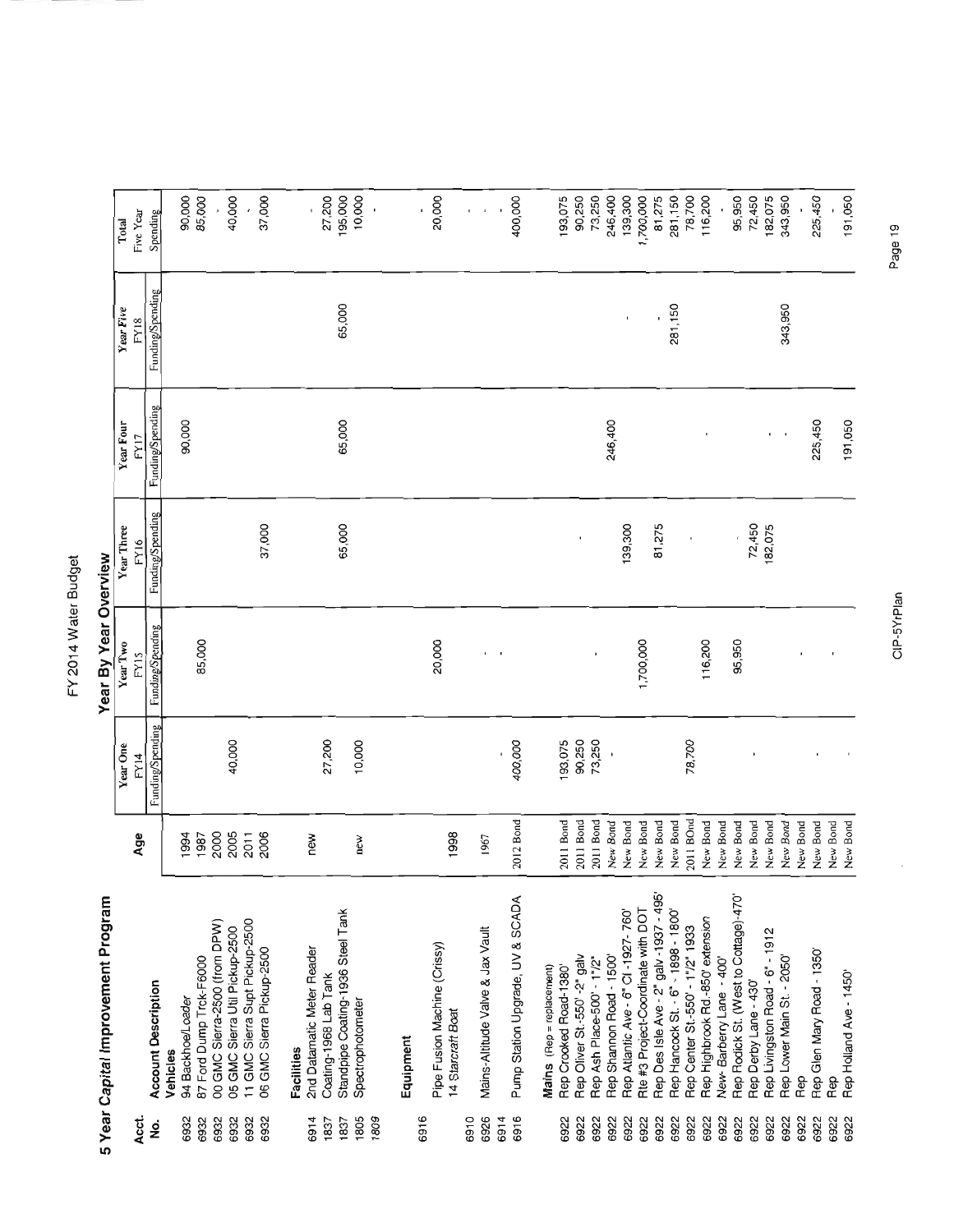## FY 2014 Water Budget

| ļ  |  |
|----|--|
|    |  |
|    |  |
| į  |  |
| LO |  |

|               | 5 Year Capital Improvement Program                      |     |                  | Year By Year Overview |                  |                  |                  |           |
|---------------|---------------------------------------------------------|-----|------------------|-----------------------|------------------|------------------|------------------|-----------|
|               |                                                         |     | Year One         | Year Two              | Year Three       | Year Four        | Year Five        | Total     |
| Acct.         |                                                         | Age | FY14             | FY15                  | FY16             | FY17             | FY18             | Five Year |
| ş             | <b>Account Description</b>                              |     | Funding/Spending | Funding/Spending      | Funding/Spending | Funding/Spending | Funding/Spending | Spending  |
|               |                                                         |     |                  |                       |                  |                  |                  |           |
|               |                                                         |     |                  |                       |                  |                  |                  |           |
|               |                                                         |     |                  |                       |                  |                  |                  |           |
|               |                                                         |     |                  |                       |                  |                  |                  |           |
|               |                                                         |     |                  |                       |                  |                  |                  |           |
|               |                                                         |     |                  |                       |                  |                  |                  |           |
|               | Mains - subtotal                                        |     | 435,275          | 1,912,150             | 475,100          | 662,900          | 625,100          | 4,110,525 |
| 6918          | Hydrants-from road construction                         |     | 10,000           | 10,000                | 10,000           | 10,000           | 10,000           | 50,000    |
|               |                                                         |     |                  |                       |                  |                  |                  |           |
|               |                                                         |     |                  |                       |                  |                  |                  |           |
| 6928          | Services - Rebuild from road const                      |     | 10,000           | 10,000                | 10,000           | 10,000           | 10,000           | 50,000    |
| <b>Totals</b> |                                                         |     | 932,475          | 2,037,150             | 597,100          | 837,900          | 710,100          | 5,114,725 |
|               |                                                         |     |                  |                       |                  |                  |                  |           |
| Funded From:  | Operations                                              |     | 97,200           | 125,000               | 122,000          | 175,000          | 85,000           | 604,200   |
|               | Other adjustments/Reserves<br>20 Year Bonding-new bonds |     |                  | 1,912,150             | 475,100          | 662,900          | 625,100          | 3,675,250 |
|               | 20 Year Bonding-existing                                |     | 835,275          |                       |                  |                  |                  | 835,275   |
|               |                                                         |     | 932,475          | 2,037,150             | 597,100          | 837,900          | 710,100          | 5,114,725 |

| \$274,000                                                           | \$49,000                    | \$25,000               | \$348,000 |
|---------------------------------------------------------------------|-----------------------------|------------------------|-----------|
|                                                                     |                             |                        |           |
| 20 Year Bonding- added annual debt service on \$3,675,250 4%-20 yrs | depreciation mains (75 yrs) | depreciation-equipment |           |

\$348,000/\$1,772,000 = 20% rate increase over 5 years<br>(excludes bond projects already approved that are already in the user rates)

Page 20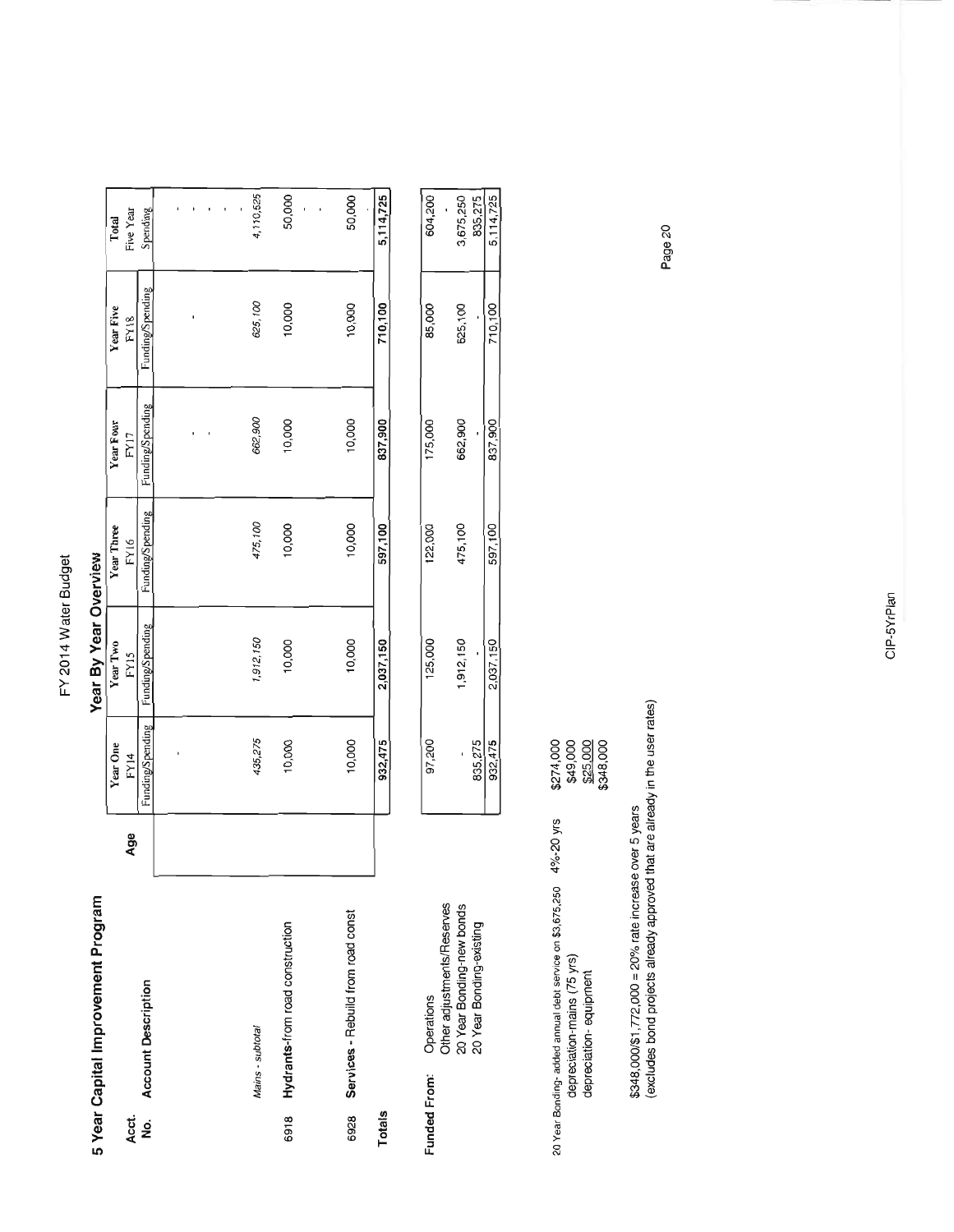### Memo

| To:    | Dana Reed, Town Manager                                 |
|--------|---------------------------------------------------------|
| $Cc$ : | Stan Harmon, Finance Director                           |
| From:  | Chip Reeves, Public Works Director                      |
| Date:  | May 13, 2013                                            |
| Re:    | Water Division FY 14 Capital Improvement Program Budget |

In preparing the FY 14 Capital Improvement Program budget, we have taken the same approach as previous years of utilizing the Consolidated Capital Improvement Work Plan which was updated in 2012 and the concept approved by Council on December 18, 2012.

In the process of developing the work plan we made adjustments as we are falling behind the schedule laid out in the previous plans. We also made adjustments in the schedule to coordinate work with other projects such as the MDOT Route #3 project and Wastewater's CSO Master Plan project.

Descriptions of water related portions of the five year plan are as follows:

### Year One - FY 14

### Main Replacements—\$435,275

Oliver Street- Unknown installation date for this 2" galvanized main. Work coordinated with road and sidewalk improvements.

Center Street- 1933 installation date of 2" galvanized and 1" copper mains. Work coordinated with road and sidewalk improvements.

Ash Place- Unknown installation date of 2" galvanized and 1" copper mains.

Crooked Road- Intersection of Route <sup>3</sup> to approximately the intersection of Wilcomb Lane.

### Year Two - FY 15

### Main Replacements-\$1,912,150

Rodick Street (Cottage St to West St)-1911 installation date for this 8" cast iron pipe. Work coordinated with road and sidewalk improvements.

MDOT Route #3/Ireson Hill- In November of 2010 Council discussed improvements to be coordinated with the MDOT project for the section of the corridor from Ireson Hill to West Street. This work includes replacement of services, hydrants and in-line gate valves as well as main replacement and relocation of mains.

Highbrook Road- Install a new 6" main from where the existing 6" main terminates to the intersection of Eden Street.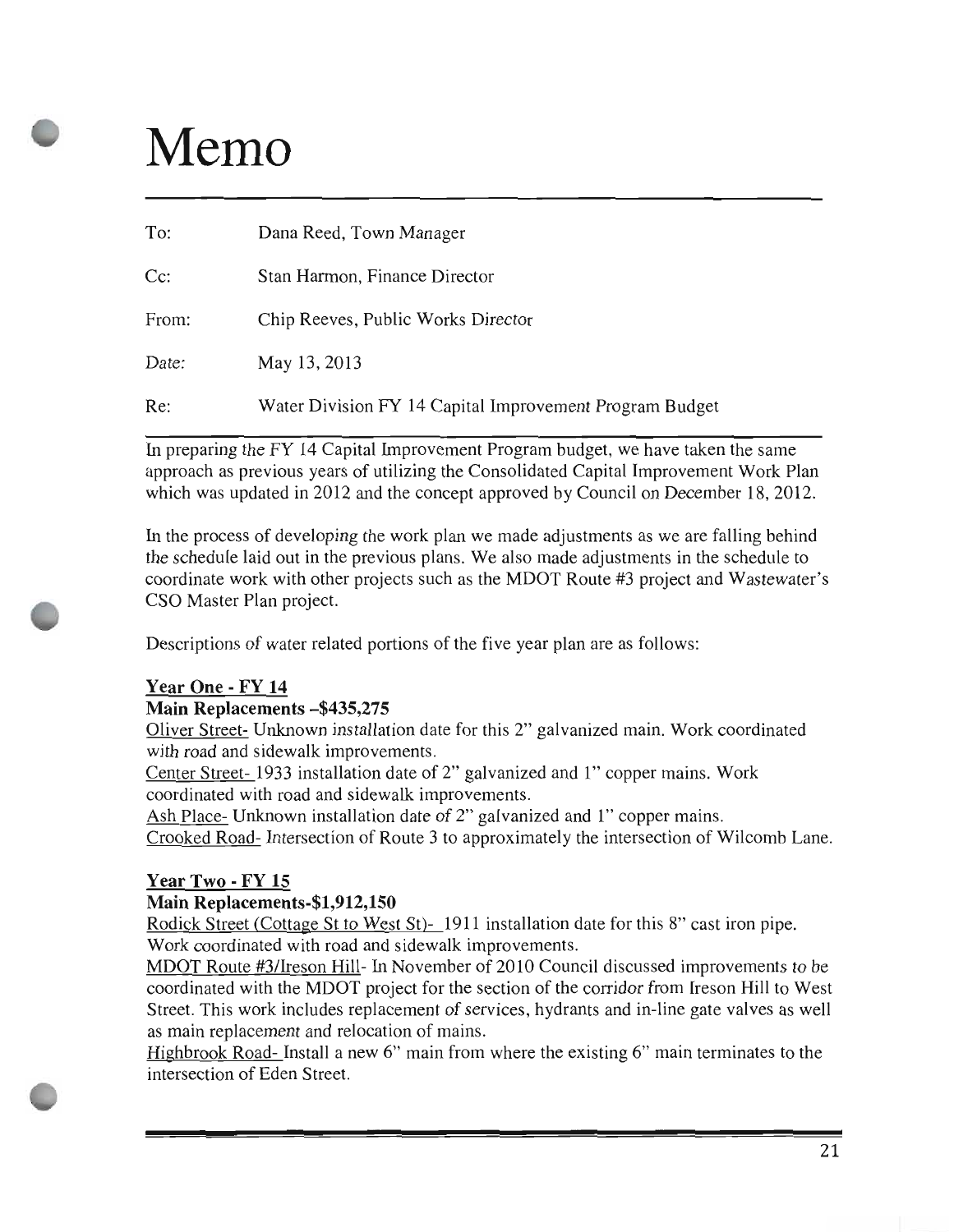### Year Three- FY 16

### Main Replacement—\$475, 100

Des Isle Ave- 1932 installation date of this 2" galvanized pipe. Work coordinated with wastewater, road and sidewalk improvements.

Atlantic Ave- 1927 installation date for this 6" cast iron pipe. Work coordinated with wastewater, road and sidewalk improvements.

Derby Lane- Replace 430 LF of 3" galvanized main from the intersection of Main Street to the intersection of Grason Lane.

Livingstone Road- 1912 installation date for this 6" cast iron pipe. Work coordinated with wastewater, road and sidewalk improvements.

### Year Four- FY 17

### Main Replacement-\$662,900

Shannon Road- Work coordination with CSO Master Plan implementation. Holland Ave- Work coordination with CSO Master Plan implementation. Glen Mary Road- Work coordination with CSO Master Plan implementation.

### Year Five- FY 18

### Main Replacement—\$625, 100

Main Street- Replace approximately 2050 LF of 6" water main from South Street to Cromwell Harbor Road. This work could be coordinated with the Downtown improvement project.

Hancock Street- 1898 installation date for this 6" cast iron pipe. Work coordinated with wastewater, road and sidewalk improvements.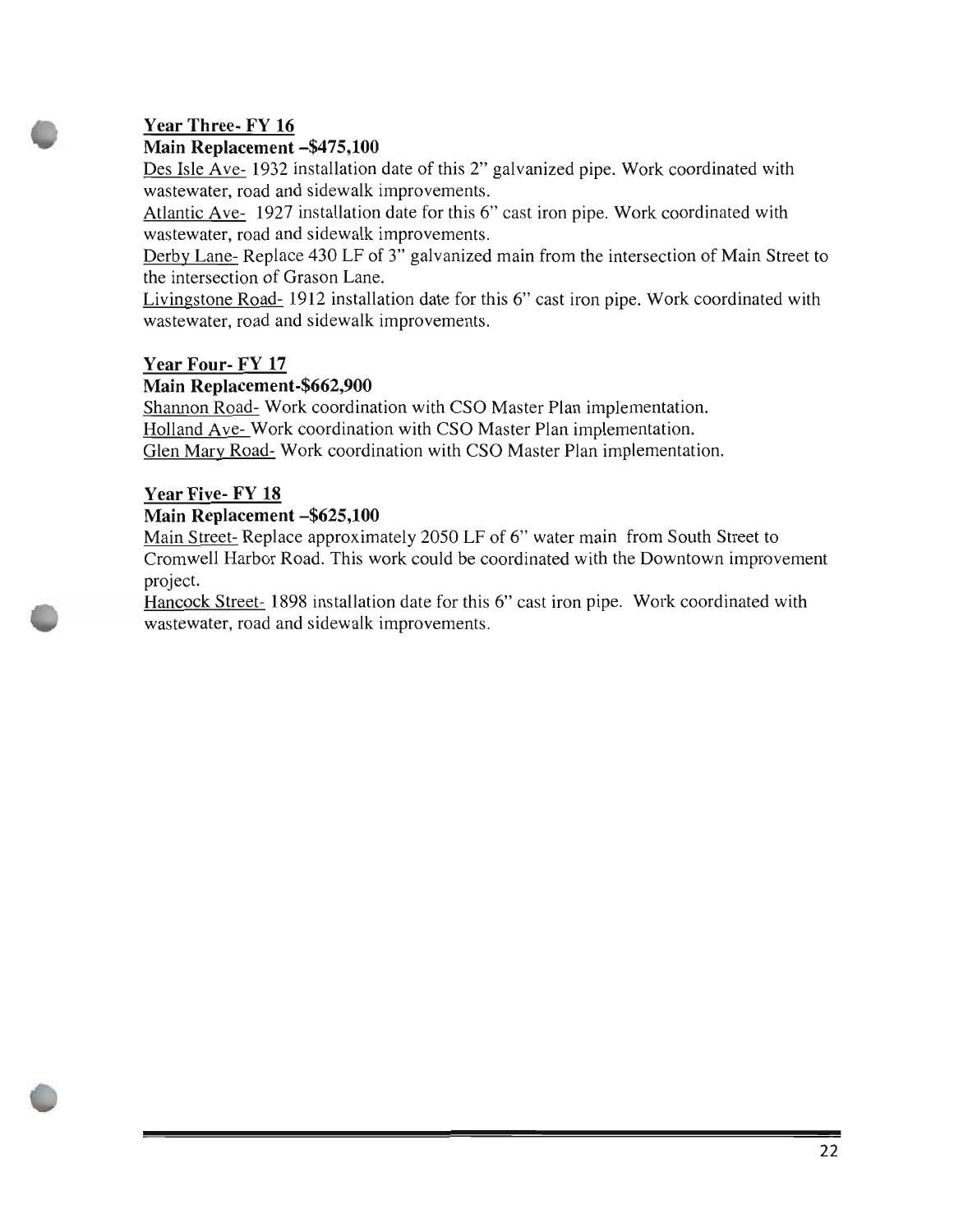| <u>ਰ</u><br>n | ≍<br>φ |
|---------------|--------|
|               |        |

# Tanks - Maintenance Programs - Contractual

## Full Service Maintenance Program

| Cash Outlay                   | <b>CO2A</b> :<br>Year <sub>1</sub> | Year <sub>2</sub><br>FY201. |                  | FY2012<br>Year 3      |                                  | =Y2013<br>Year 4                    | -Y2014<br>Year 5                                     | = Y2015<br>Year 6           |                            | FY2016<br>Year 7           | <b>FY2017</b><br>Year 8     | FY2018<br>Year 9                                         | FY2019<br>Year 10 | Totals<br>Year 11 |
|-------------------------------|------------------------------------|-----------------------------|------------------|-----------------------|----------------------------------|-------------------------------------|------------------------------------------------------|-----------------------------|----------------------------|----------------------------|-----------------------------|----------------------------------------------------------|-------------------|-------------------|
|                               | Ext. & Int.                        |                             |                  |                       |                                  |                                     |                                                      |                             |                            |                            |                             | Washout                                                  | Visual Insp.      |                   |
|                               | Renovation                         | Visual Insp.<br>& Emer Serv |                  | Washout<br>Inspection |                                  | Visual Insp.<br>& Emer Serv         | Washout<br>Inspection                                | Visual Insp.<br>& Emer Serv |                            | Washout<br>Inspection      | Visual Insp.<br>& Emer Serv | Inspection                                               | & Emer Serv       |                   |
|                               | (Paint &                           |                             |                  | Emer Sen              |                                  |                                     | & Emer Serv                                          |                             |                            | & Emer Serv                |                             | & Emer Serv                                              |                   |                   |
| Jackson Lab Tank              | Repairs)                           |                             |                  |                       |                                  |                                     |                                                      |                             |                            |                            | (cola)                      |                                                          |                   |                   |
| Cost: Painting/Safety Upgrade | 37,472                             |                             | 50,000           |                       |                                  |                                     |                                                      |                             |                            |                            |                             |                                                          |                   | 200,000           |
| <b>Contract Services</b>      | 11,035                             |                             | 14,677<br>64,677 |                       | 50,000 :<br>14,677 :<br>64,677 : | 50,000 \$<br>14,677 \$<br>64,677 \$ | $\frac{12,528}{14,677}$ \$<br>14,677 \$<br>27,205 \$ |                             | $15,000$ \$<br>$15,000$ \$ | $15,250$ \$<br>$15,250$ \$ |                             |                                                          |                   | 147,243           |
| Totals: (Cash)                | 48,507                             | 64.                         |                  |                       |                                  |                                     |                                                      |                             |                            |                            |                             | 15,500 \$ 15,750 \$ 16,000<br>15,500 \$ 15,750 \$ 16,000 |                   | 347,243           |
|                               |                                    |                             |                  |                       |                                  |                                     |                                                      |                             |                            |                            |                             |                                                          |                   |                   |

## Duck Brook Steel Tank

| start new maint. contract:<br>ainting contract:<br><b>Total Costs:</b> | G) |  | ω | $\boldsymbol{\varphi}$                            |  |  |  | θĐ |  |  | 50,000 \$ 50,000 \$ 50,000 \$ 150,000<br>65,000 \$ 65,000 \$ 65,000 \$ 195,000<br>$15,000$ \$ $15,000$ \$ $15,000$ \$ |  | 45,000 |  |
|------------------------------------------------------------------------|----|--|---|---------------------------------------------------|--|--|--|----|--|--|-----------------------------------------------------------------------------------------------------------------------|--|--------|--|
| otals: cash paid                                                       |    |  |   |                                                   |  |  |  |    |  |  |                                                                                                                       |  |        |  |
| Amortization                                                           |    |  |   | $$15,000 $5$ 22,500 \$ 26,000 \$ 26,500 \$ 27,000 |  |  |  |    |  |  |                                                                                                                       |  |        |  |
|                                                                        |    |  |   |                                                   |  |  |  |    |  |  |                                                                                                                       |  |        |  |

Annual maint (drain & wash) & graffiti checks, ice damage repairs, OSHA safety upgrades etc., for both interior and exterior

Note: Steel Duckbrook Tank maintenance will be fully budgeted once the Town has successful experience with the full service maintenance program.<br>Approved Rate structure currently has \$26,500 costs annually which is the est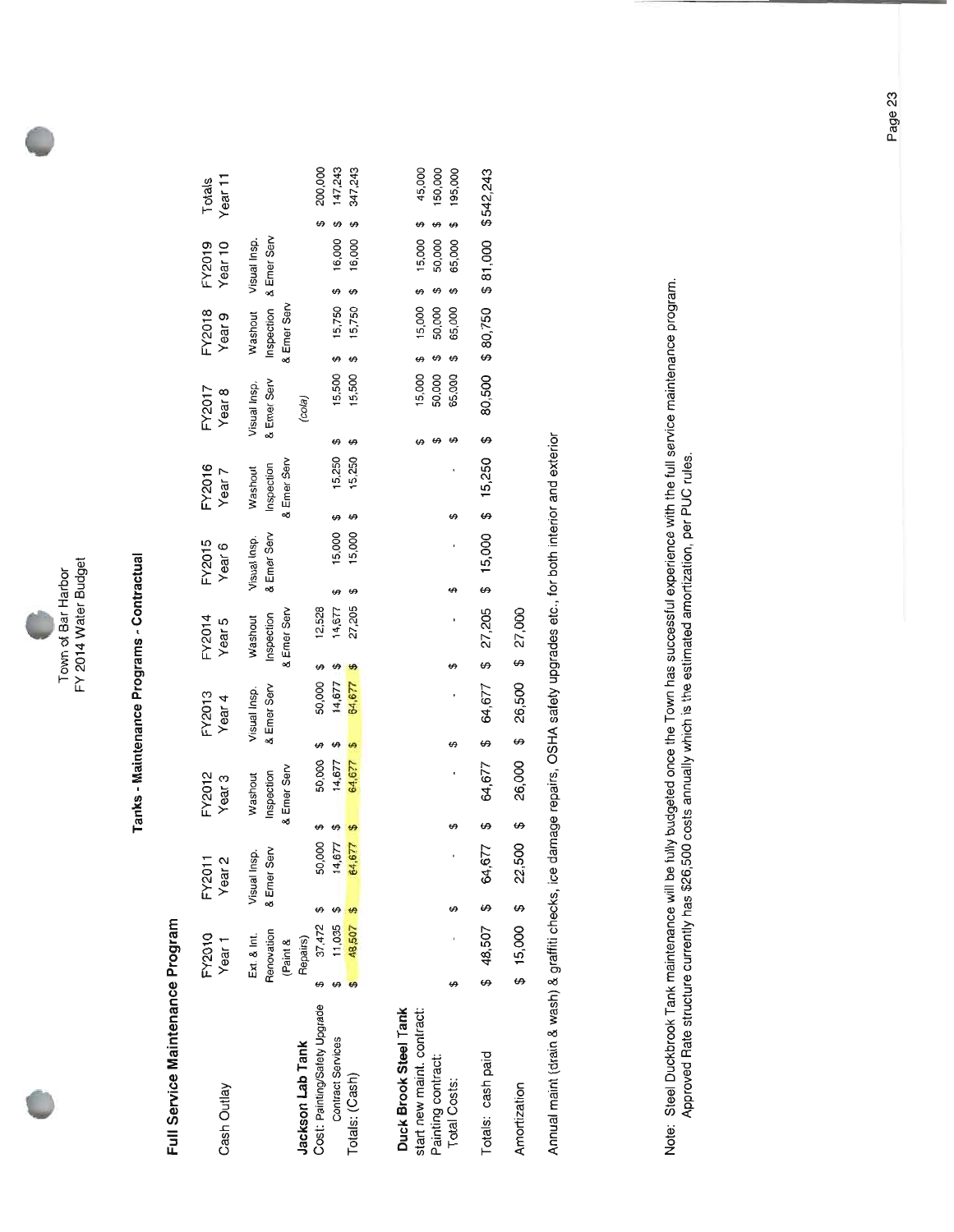

Base-Budget Adjustments Pro-Forma

# Calculation of Estimated Rate Increase

| <b>Total Operating Expenses:</b>                                           |              |                          |           |   |                          |                 |
|----------------------------------------------------------------------------|--------------|--------------------------|-----------|---|--------------------------|-----------------|
| Payroll & Benefits                                                         |              |                          | 484,081   |   | ↮                        | 484,081         |
| Contractual Services                                                       |              |                          | 216,511   |   | ↮                        | 216,511         |
| Materials & Supplies                                                       |              | ↮                        | 106,100   |   | $\theta$                 | 106,100         |
| Utilities & Commodities                                                    |              | ↮                        | 60,300    |   | $\boldsymbol{\varTheta}$ | 60,300          |
| Repairs & Maintenance                                                      |              | $\boldsymbol{\varTheta}$ | 134,900   |   | $\Theta$                 | 134,900         |
| Minor Equipment Purchases                                                  |              | $\boldsymbol{\varTheta}$ | 21,700    |   | ക                        | 21,700          |
| Other Miscellaneous Expenses                                               |              | $\boldsymbol{\varTheta}$ | 37,700    |   | ↮                        | 37,700          |
| Depreciation & Amortization                                                | *** a/c#6000 | ₩                        | 208,011   | ↮ | ↮<br>(70, 124)           | 137,887         |
| Utility Operating Expenses:                                                |              | ↮                        | 1,269,303 | ↮ | ↮<br>(70, 124)           | 1,199,179       |
| Debt Service: Interest                                                     |              | ക                        | 137,000   |   | ↮                        | 137,000         |
| Principal                                                                  |              | ↔                        | 449,984   | ↮ | ₩<br>ı                   | 449,984         |
| Total Base Expenses for Rates                                              |              | ↮                        | 1,856,287 | ↮ | ↔<br>(70, 124)           | 1,786,163       |
| Contingency Allowance: 5%                                                  |              |                          |           |   | ↮<br>5%                  | 89,308          |
| Total Gross Revenue Required:                                              |              |                          |           |   | ↮                        | 1,875,471       |
| Revenues @ current rates:                                                  |              |                          |           |   | ↮                        | 1,771,700       |
|                                                                            |              |                          |           |   | ↮                        | ,771,700        |
| Esitmated Increase in Gross Revenues<br>Estimated Increase of rates needed |              |                          |           |   | ↮                        | 5.9%<br>103,771 |

""eliminate purchase cost of Water Company amortization per PUC order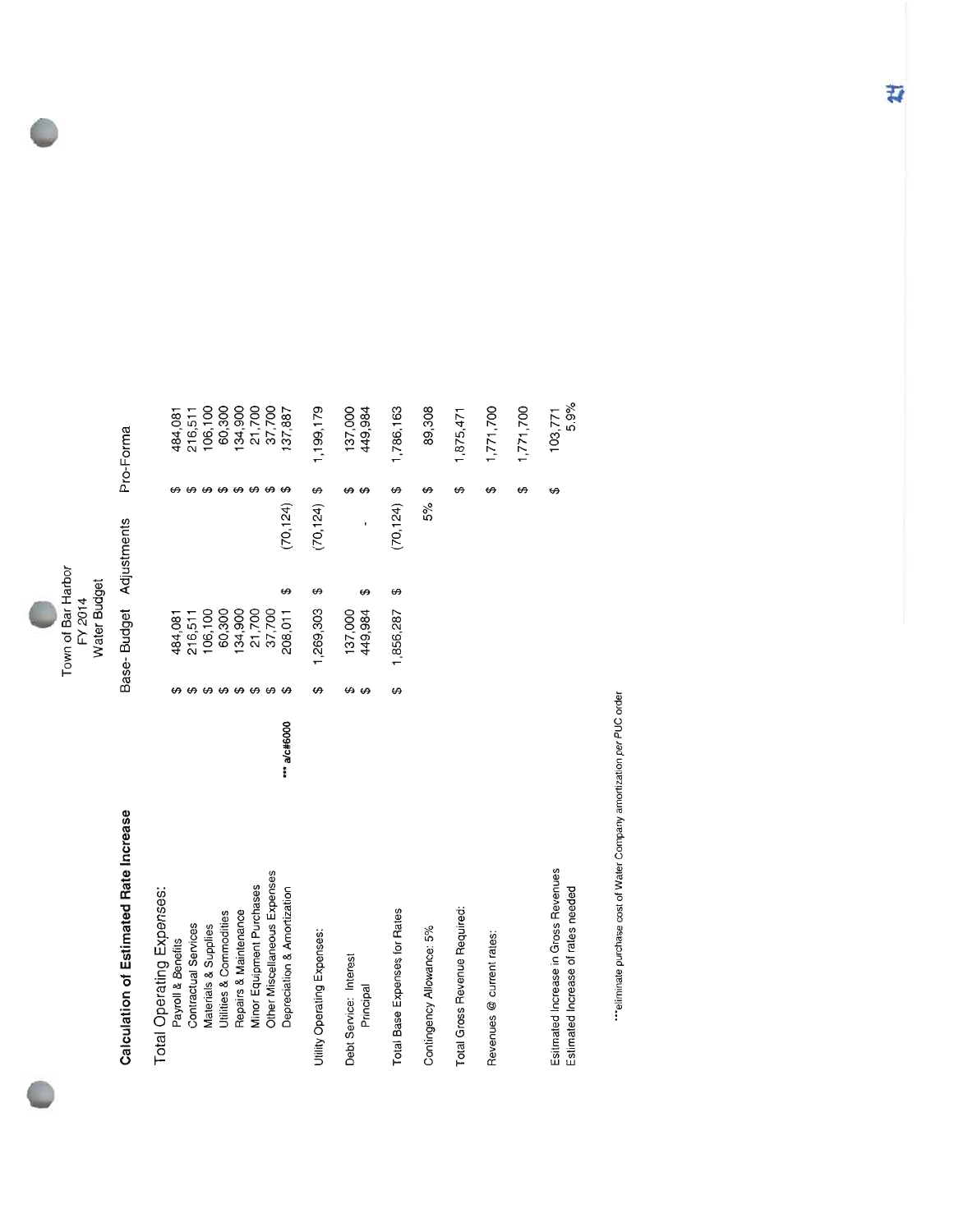2014 Water Budget Town of Bar Harbor

# Water Rate Comparisons - Family Usage @ 2000 CF

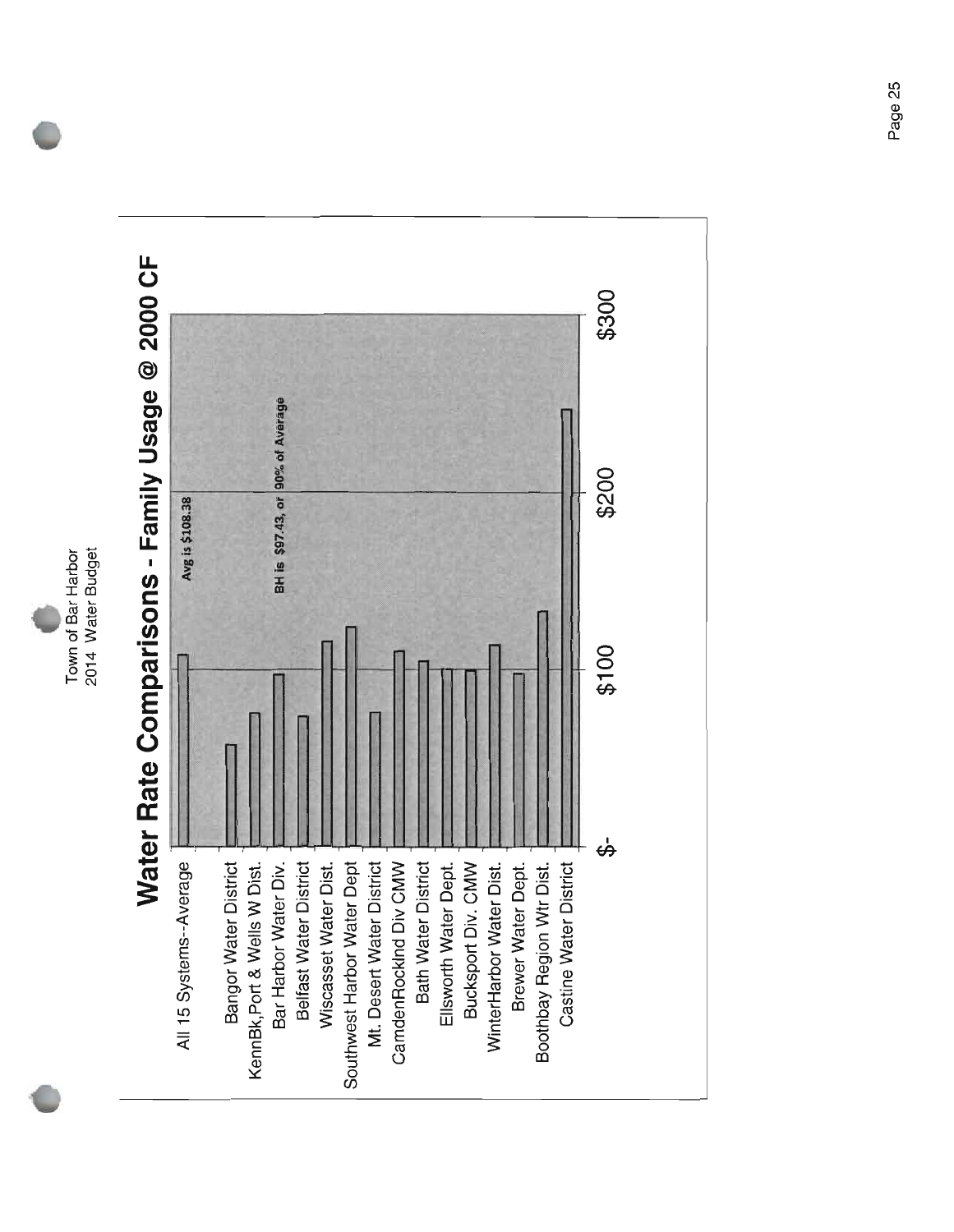

# **Water Rate Comparisons**

|                             |    |                          |    | (USDA std)                |                     |         |  |
|-----------------------------|----|--------------------------|----|---------------------------|---------------------|---------|--|
| <b>Utility Name</b>         |    | Qtr Minimum<br>1200 CuFt |    | Qtr - Family<br>2000 CuFt | Effective<br>Rates  | New Est |  |
| Unfiltered Systems:         |    |                          |    |                           |                     |         |  |
| Brewer Water Dept.          |    |                          |    | 97.77                     | 2008                |         |  |
| Mt. Desert Water District   |    |                          |    | 75.80                     | 2003                |         |  |
| ME Water Co,-Camden         | ക  |                          | ക  | 110.38                    | 2012                |         |  |
| Bar Harbor Water Div.       | 5  | 66.55                    | S) | 97.43                     | 2013                |         |  |
| Bangor Water District       | 66 |                          | ₩  | 57.62                     | 2011                |         |  |
| Average Billing             |    |                          | မာ | 87.80                     |                     |         |  |
| BH Rate as a % of Avg. Rate |    |                          |    | 111%                      |                     |         |  |
| Filtered Systems:           |    |                          |    |                           |                     |         |  |
| Castine Water District      |    |                          |    | 246.40                    | 2011                |         |  |
| Boothbay Region Wtr Dist    |    |                          |    | 132.98                    |                     |         |  |
| WinterHarbor Water Dist.    |    |                          |    | 14.20                     | $\frac{2011}{1999}$ |         |  |
| ME Water Co-Bucksport       |    |                          |    | 99.29                     |                     |         |  |
| Ellsworth Water Dept        |    |                          |    | 100.10                    |                     |         |  |
| Bath Water District         |    |                          |    | 05.02                     | 208110082009        |         |  |
| Southwest Harbor Water Dept |    |                          |    | 124.12                    |                     |         |  |
| Wiscasset Water Dist        |    |                          |    | 15.92                     |                     |         |  |
| Belfast Water District      |    |                          |    | 73.46                     |                     |         |  |
| KennBk, Port & Wells W Dist |    |                          |    | 75.21                     | 2010                |         |  |

| WinterHarbor Water Dist.     |  | 114.20 |  |
|------------------------------|--|--------|--|
| ME Water Co-Bucksport        |  | 99.29  |  |
| Ellsworth Water Dept.        |  | 100.10 |  |
| Bath Water District          |  | 105.02 |  |
| Southwest Harbor Water Dept  |  | 124.12 |  |
| Wiscasset Water Dist.        |  | 115.92 |  |
| Belfast Water District       |  | 73.46  |  |
| KennBk, Port & Wells W Dist. |  | 75.21  |  |
|                              |  |        |  |
| Average Billing              |  | 118.67 |  |
| BH Rate as a % of Avg. Rate  |  | 82%    |  |
| All Systems-Average          |  | 108.38 |  |
| BH Rate as a % of Avg. Rate  |  | 90%    |  |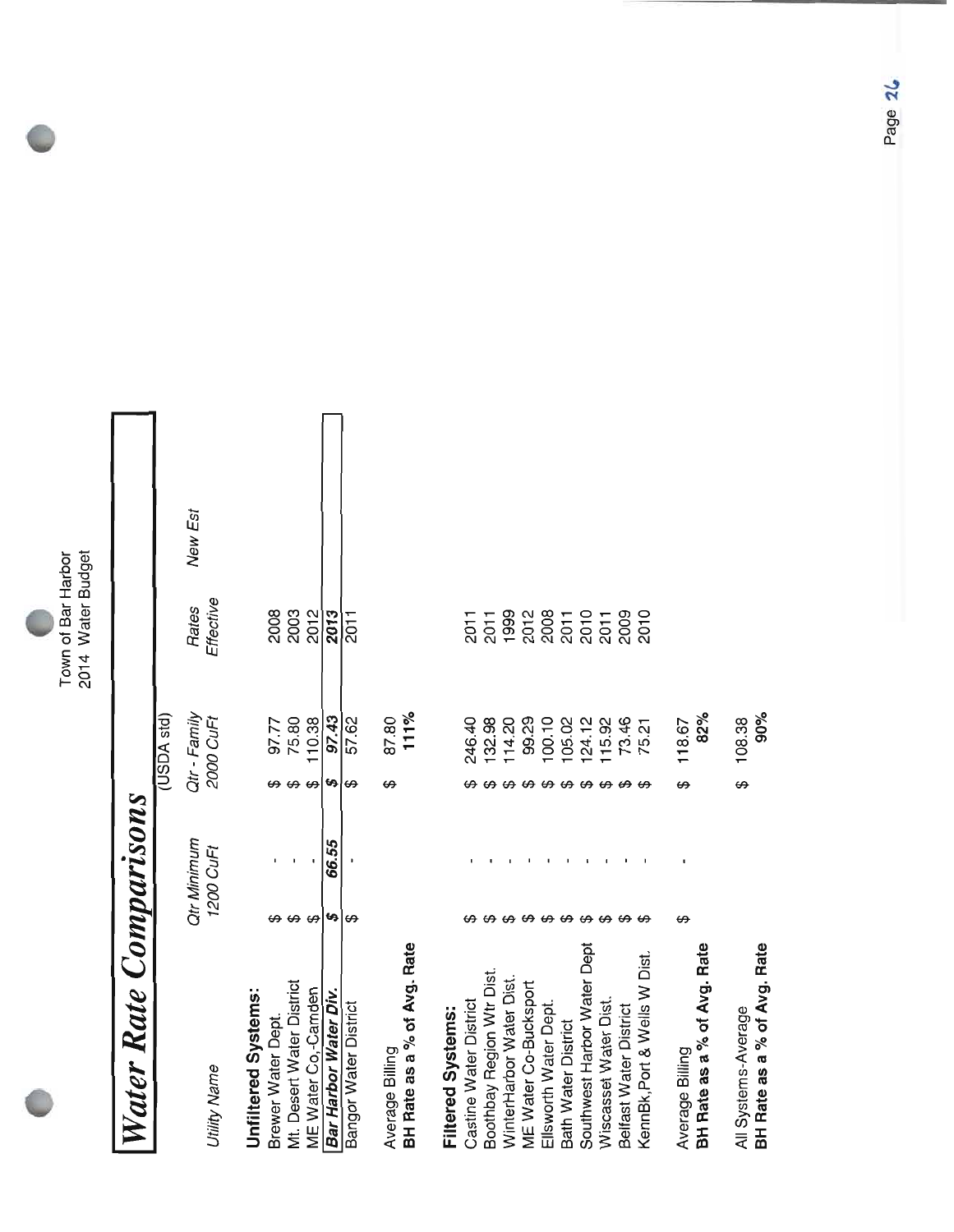| ðār<br>Ú | 2 |
|----------|---|
| ,        |   |

|                        |              |            |      |            |              |        |                                                              | History of Quarterly Minimum Water Charges |                                 |            |              |                                 |
|------------------------|--------------|------------|------|------------|--------------|--------|--------------------------------------------------------------|--------------------------------------------|---------------------------------|------------|--------------|---------------------------------|
| Rate Increases by Town |              |            |      |            |              |        |                                                              |                                            |                                 |            |              |                                 |
| (on residential users) |              |            |      |            |              | 19%    |                                                              | 17%                                        |                                 | 18%        |              | 18%                             |
| Effective Dates        |              | 1/1/05     |      | 11/06      |              | 1/1/07 | 1/1/08                                                       | 1/1/09                                     | 1/1/10                          | 1/1/11     | 1/1/12       | 1/1/13                          |
| Water Minimum Charge   |              | 34.00<br>↮ |      | 34.00<br>↮ | $\Theta$     | 40.59  | 40.59<br>↮                                                   | 47.70<br>$\varphi$                         | 47.70<br>$\boldsymbol{\varphi}$ | 56.39<br>↮ | 56.39<br>\$  | 66.55<br>$\boldsymbol{\varphi}$ |
| Minimum Allowance      |              |            | 1200 | 1200       |              | 1200   | 1200                                                         | 1200                                       | 1200                            | 1200       | 1200         | 1200                            |
|                        |              |            |      |            |              |        | an average of 9% increase per year over the last eight years |                                            |                                 |            |              |                                 |
| \$70                   |              |            |      |            |              |        |                                                              |                                            |                                 |            | 18% Increase |                                 |
|                        |              |            |      |            |              |        |                                                              |                                            |                                 |            |              |                                 |
| \$60                   |              |            |      |            | 19% increase |        |                                                              | 17% increase                               |                                 |            |              |                                 |
| \$50                   | 13% Increase |            |      |            |              |        |                                                              |                                            |                                 |            |              |                                 |
| \$40                   |              |            |      |            |              |        |                                                              |                                            |                                 |            |              |                                 |
| \$30                   |              |            |      |            |              |        |                                                              |                                            |                                 |            |              |                                 |
| \$20<br>610            |              |            |      |            |              |        |                                                              |                                            |                                 |            |              |                                 |
| \$                     |              |            |      |            |              |        |                                                              |                                            |                                 |            |              |                                 |
|                        | $Jan-05$     | $Jan-06$   |      | $Jan-07$   | $Jan-08$     |        | $Jan-09$                                                     | $Jan-10$                                   | $Jan-11$                        | $Jan-12$   | $Jan-13$     |                                 |
|                        |              |            |      |            |              |        |                                                              |                                            |                                 |            |              |                                 |

Page 27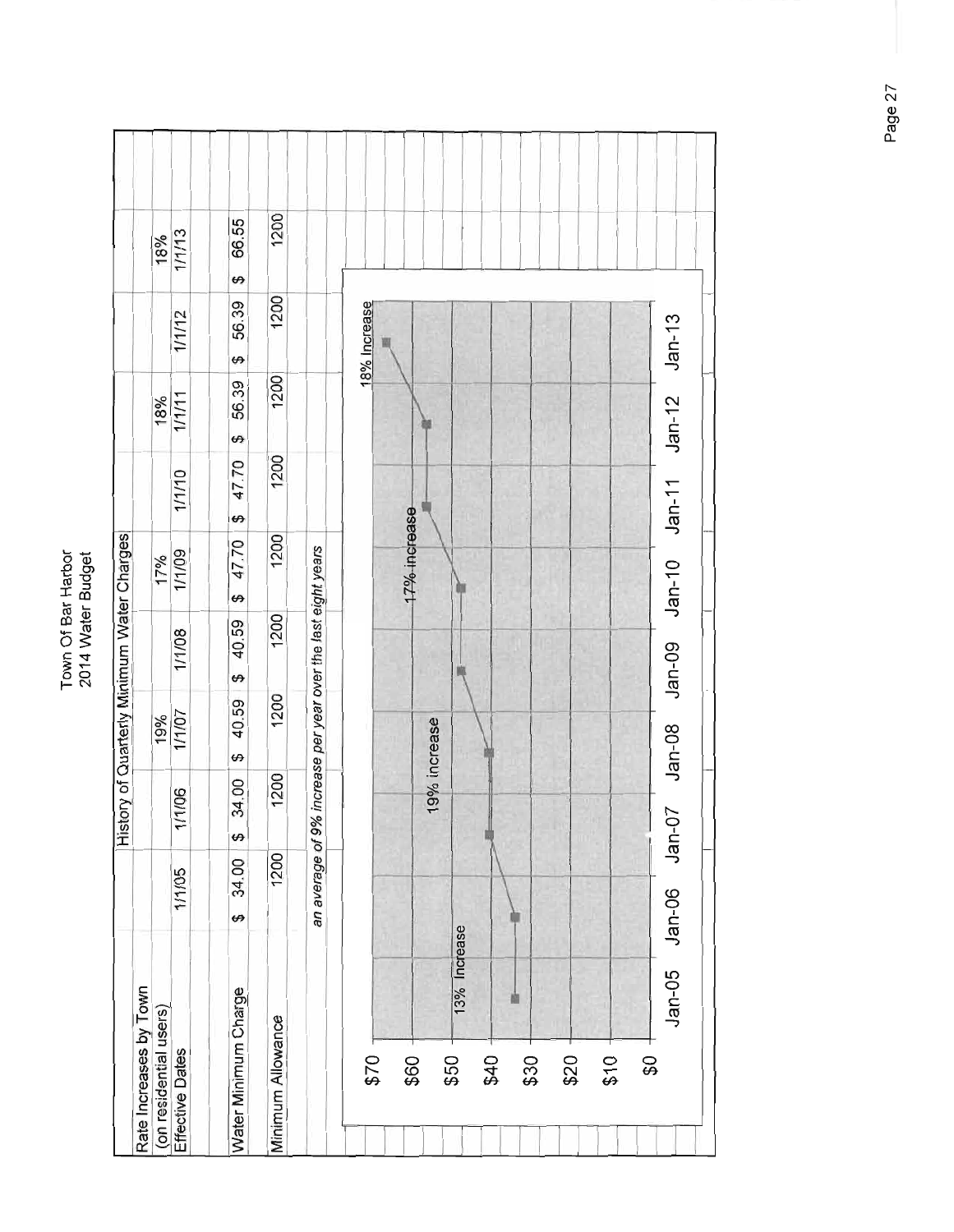### SHEET #1 FIFTH REVISION

### QUARTERLY AND MONTHLY RATES FOR WATER TO METERED ANNUAL CUSTOMERS

|  | \$                                                                                                                                                                                                                          | 66.55 | minimum per quarter     |
|--|-----------------------------------------------------------------------------------------------------------------------------------------------------------------------------------------------------------------------------|-------|-------------------------|
|  | \$                                                                                                                                                                                                                          | 3.86  | per 100 cubic feet      |
|  | \$                                                                                                                                                                                                                          | 1.81  | per 100 cubic feet      |
|  | \$                                                                                                                                                                                                                          |       | 1.18 per 100 cubic feet |
|  |                                                                                                                                                                                                                             |       |                         |
|  | \$                                                                                                                                                                                                                          |       | 22.18 minimum per month |
|  | \$                                                                                                                                                                                                                          |       | 3.86 per 100 cubic feet |
|  | \$                                                                                                                                                                                                                          |       | 1.81 per 100 cubic feet |
|  | \$                                                                                                                                                                                                                          |       | 1.18 per 100 cubic feet |
|  | 1.200 Cu. Ft. or less<br>10,800 Cu. Ft. per quarter<br>78,000 Cu. Ft. per quarter<br>90,000 Cu. Ft. per quarter<br>400 Cu. Ft. per month<br>3,600 Cu. Ft. per month<br>26,000 Cu. Ft. per month<br>30,000 Cu. Ft. per month |       |                         |

### Minimum Charge

For the customer served through a single meter, there will be a Minimum Charge, based on the size of the meter installed:

| Size of Meter | Monthly   |              | Quarterly |                |
|---------------|-----------|--------------|-----------|----------------|
| in Inches     | Allowance | Charge       | Allowance | Charge         |
| 5/8"          | 400       | \$<br>22.18  | 1,200     | \$<br>66.55    |
| 3/4"          | 600       | \$<br>29.92  | 1,800     | \$<br>89.75    |
| 1"            | 1,000     | \$<br>45.38  | 3,000     | \$<br>136.13   |
| $1 - 1/2"$    | 2,000     | \$<br>84.03  | 6,000     | \$<br>252.08   |
| 2"            | 3,200     | \$<br>130.41 | 9.600     | \$<br>391.22   |
| 3"            | 6,000     | \$<br>197.33 | 18,000    | \$<br>591.98   |
| 4"            | 10,000    | \$<br>269.33 | 30,000    | \$<br>807.98   |
| 6"            | 20,000    | \$<br>449.33 | 60,000    | \$<br>1.347.98 |

| lssued:             | 18-Oct-2012 |
|---------------------|-------------|
| Proposed Effective: | 1-Jan-2013  |
| Effective:          |             |
| Docket No.          | 2012-00499  |

Proposed Effective: 15 and 2013 stanley W. Harmon Stanley W. Harmon external politics of Finance Director, Bar Harbor ME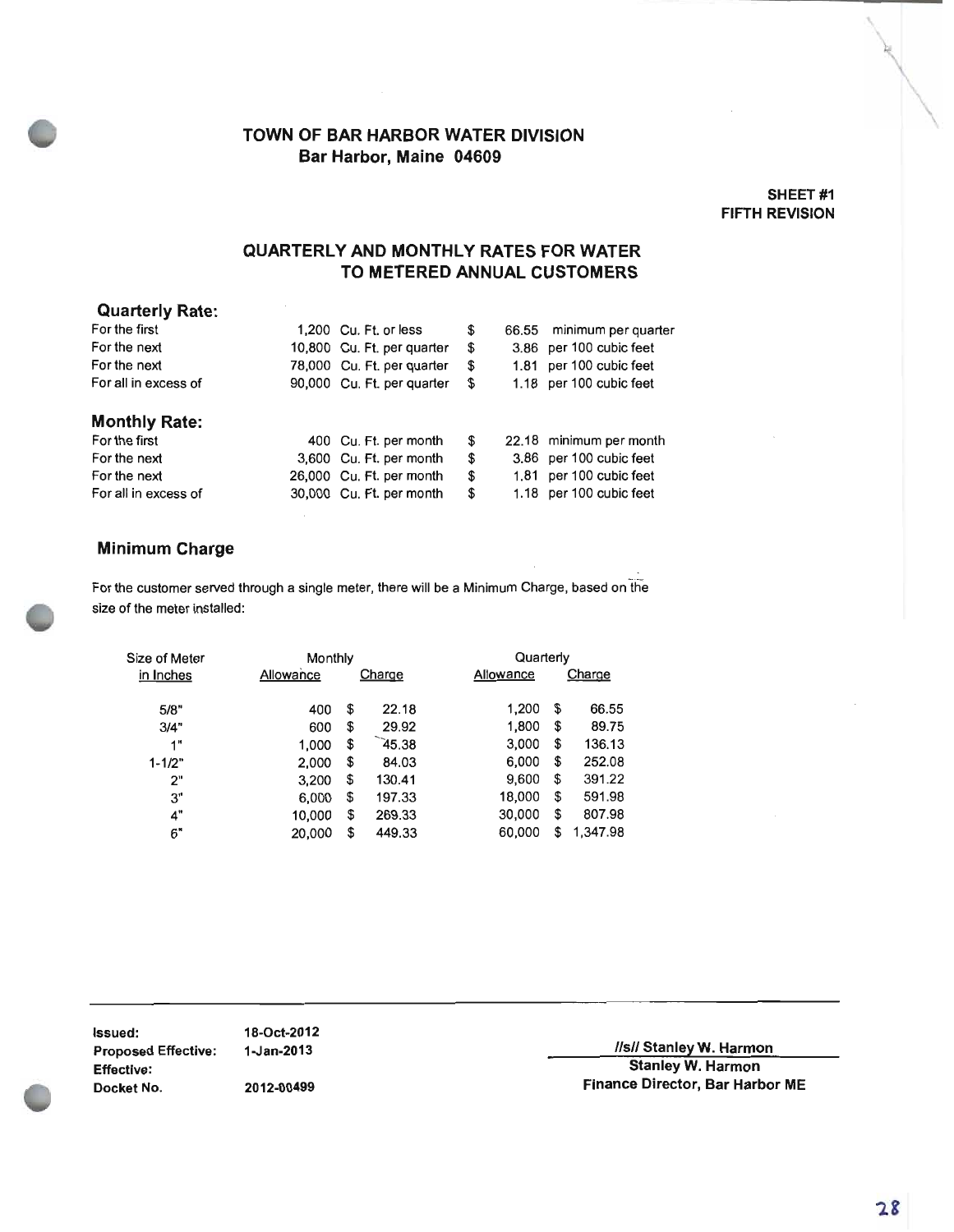

### SHEET #2 FIFTH REVISION

### SEASONAL RATES FOR WATER FOR METERED SEASONAL CUSTOMERS

### Seasonal Rate

| For the first        | 1,600 Cu. Ft. per season   |  | \$176.17 per season        |
|----------------------|----------------------------|--|----------------------------|
| For the next         | 10,400 Cu. Ft. per season  |  | \$7.75 per 100 cubic feet  |
| For the next         | 78,000 Cu. Ft. per season  |  | $$3.61$ per 100 cubic feet |
| For the next         | 300,000 Cu. Ft. per season |  | \$ 1.81 per 100 cubic feet |
| For all in excess of | 390,000 Cu. Ft. per season |  | \$ 1.38 per 100 cubic feet |

### Minimum Charge

| Size of Meter<br>Inches | <b>Water Allowance</b><br><b>Cubic Feet</b> |    | Minimum<br>Charge |
|-------------------------|---------------------------------------------|----|-------------------|
| 5/8"                    | 1,600                                       | \$ | 176.17            |
| 3/4"                    | 2,400                                       | \$ | 238.22            |
| 1"                      | 4,000                                       | \$ | 362.35            |
| $1 - 1/2"$              | 8,000                                       | \$ | 672.68            |
| 2"                      | 12,800                                      | \$ | 1,011.91          |
| 3"                      | 24,000                                      | \$ | 1,416.67          |
| 4"                      | 40,000                                      | \$ | 1,994.89          |
| 6"                      | 80,000                                      | S  | 3,440.45          |

| <b>Issued:</b>                 | 18-Oct-2012 |                                    |
|--------------------------------|-------------|------------------------------------|
| Proposed Effective: 1-Jan-2013 |             | <b>IsII Stanley W. Harmor</b>      |
| <b>Effective:</b>              |             | <b>Stanley W. Harmon</b>           |
| Docket No.                     | 2012-00499  | <b>Finance Director, Bar Harbo</b> |

 $\frac{1}{2}$ 

Finance Director, Bar Harbor ME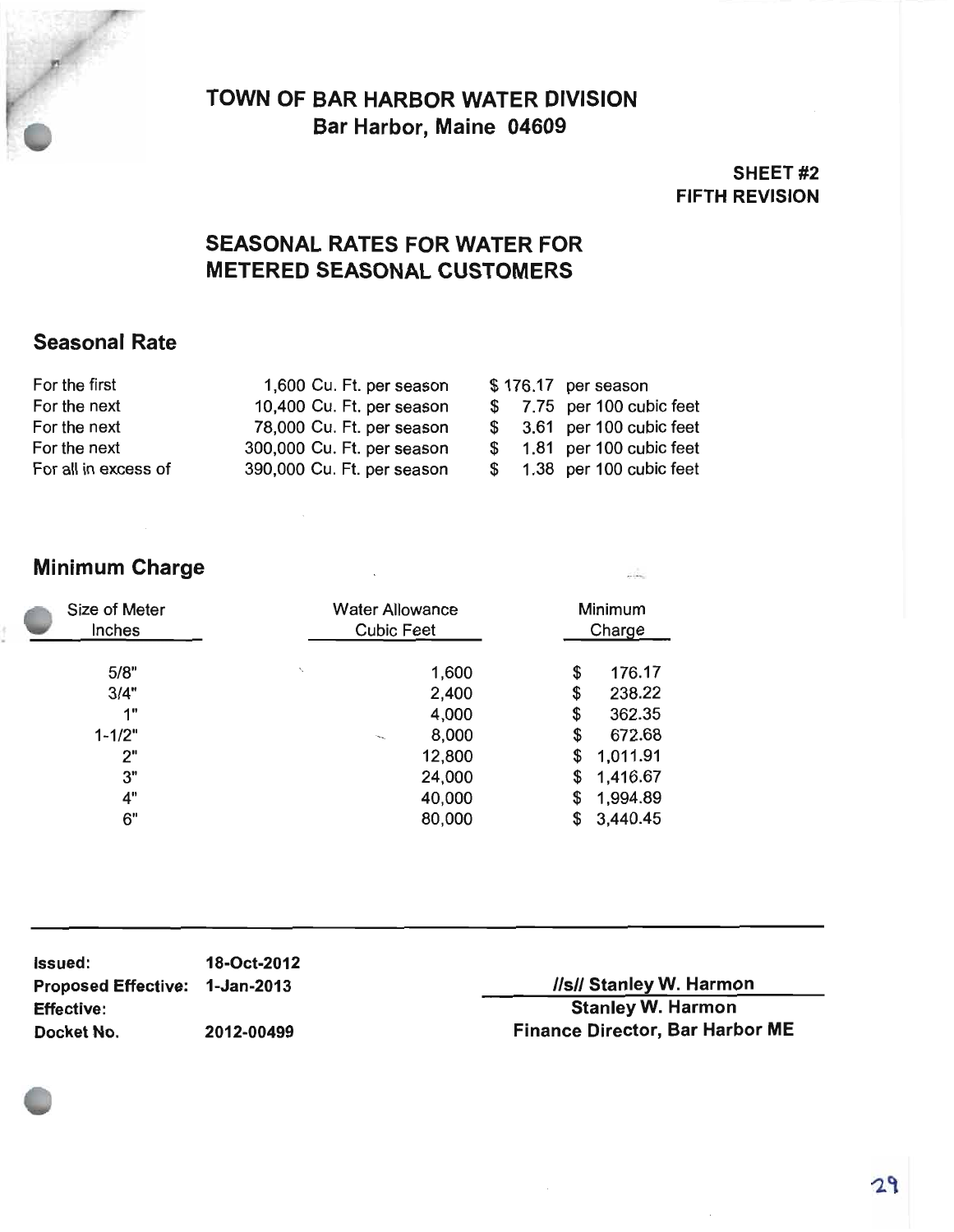### SHEET<sub>#3</sub> FIFTH REVISION

### PRIVATE FIRE PROTECTION

**Available:** To customers using the District's service for private fire protection. The following rates apply to fire protection only and include no allowance of water for other than fire fighting purposes.

fir

Rate: Each hydrant furnished, installed and maintained by the user for private fire protection, per year: 1,190.11

> Private fire service rate for automatic sprinklers, standpipes or hose connections to be use only for fire protection inside of buildings, a charge per inch of service pipe diamter, per year:  $$ 148.76$

Issued: 18-Oct-2012 Proposed Effective: 1-Jan-2013 and the same system of the USI/ Stanley W. Harmon Effective: Stanley W. Harmon

Docket No. 2012- 00499 Finance Director, Bar Harbor ME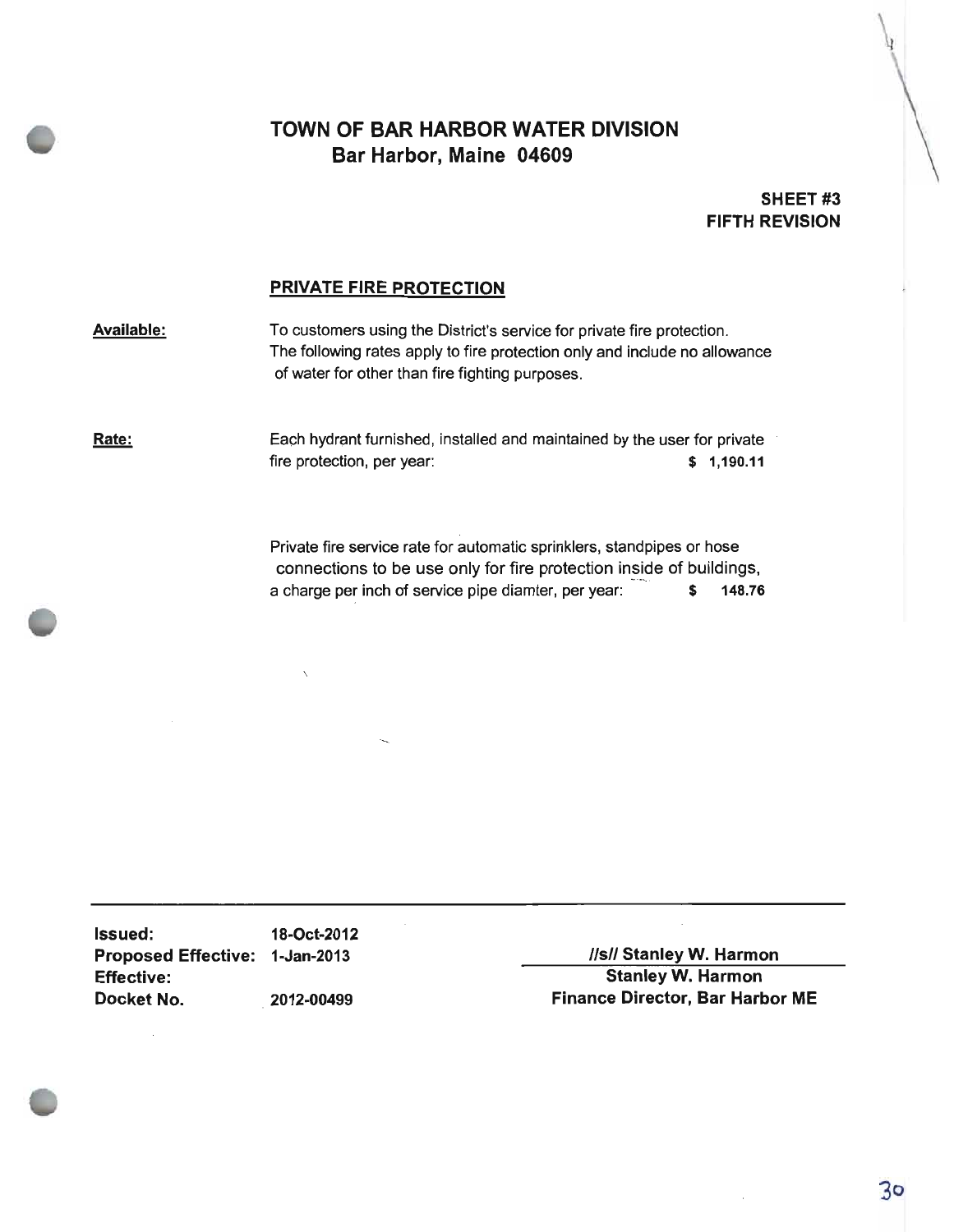SHEET #4 FIFTH REVISION

### PUBLIC FIRE PROTECTION

Available: To the Town of Bar Harbor for municipal fire protection.

Rate: For the existing one hundred five (105) hydrants as installed January 1, 2013, a total annual amount of: 480,468

Rates for hydrants installed after January 1, 2013, shall be determined in accordance with Chapter 690 of the Public Utilities Commission's Rules and Regulations.

**Issued:** 18-Oct-2012 Proposed Effective: 1-Jan-2013 Effective: s// Stanley W. Harmon

**No.** 

2012-00499 Stanley W. Harmon Finance Director, Bar Harbor ME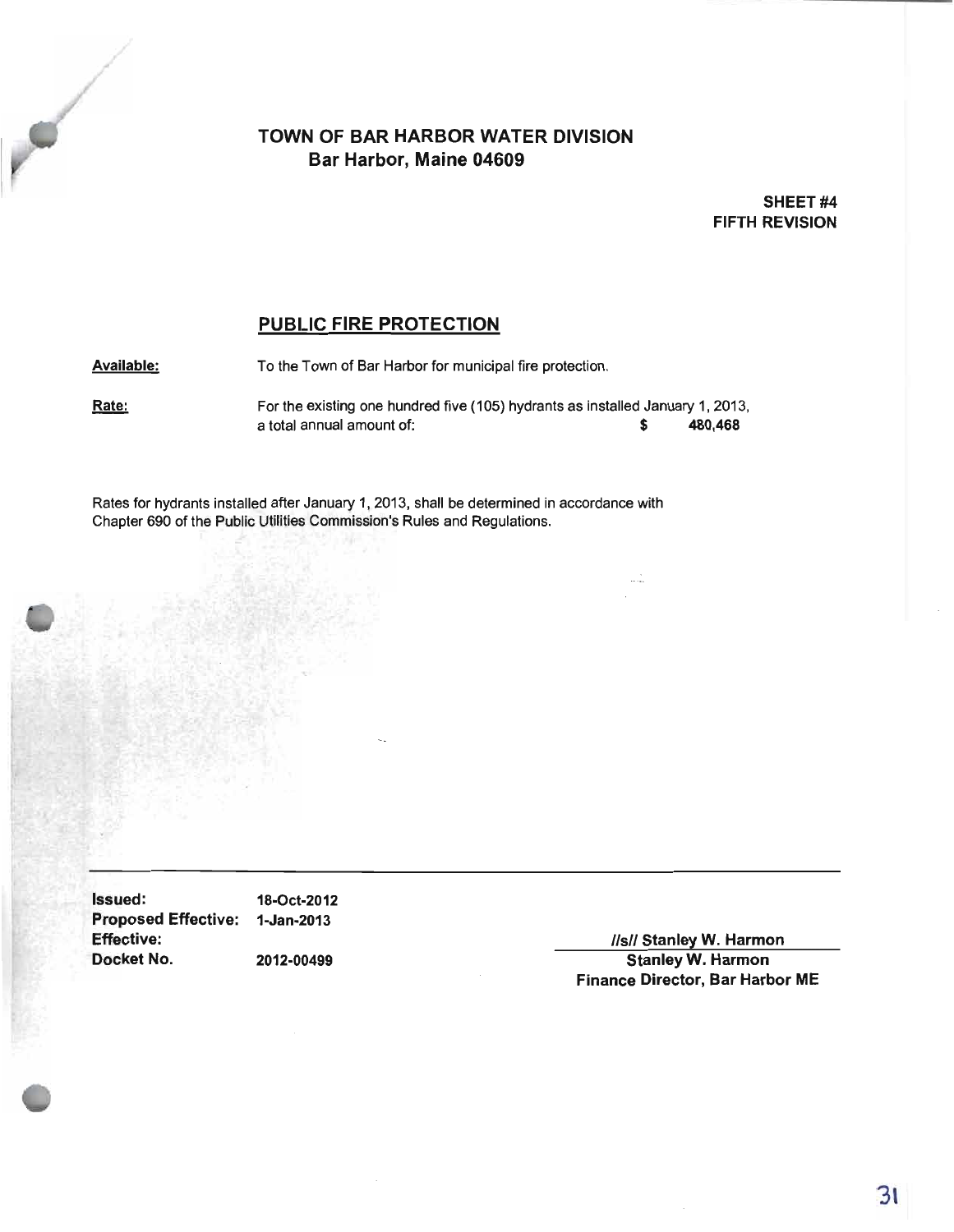

### Water Rates

|                                               | <b>Quarterly Rates</b> |                          |                |                  |                   |                   |                            |                                  |              |
|-----------------------------------------------|------------------------|--------------------------|----------------|------------------|-------------------|-------------------|----------------------------|----------------------------------|--------------|
| <b>Utility Name</b>                           | 1200 cu.<br>ft.        | 2000<br>cu.ft.           | 4000<br>cu.ft. | 50,000<br>cu.ft. | 150,000<br>cu.ft. | Ownership<br>Code | Annual<br><b>Flat Rate</b> | <b>Rates</b><br><b>Effective</b> | DocketNumber |
| Addison Point<br><b>Water District</b>        | -                      |                          |                |                  |                   | $\mathbf{1}$      | 390.00                     | 10/1/08                          | 2008-144     |
| Alfred Water<br>District                      | 97.13                  | 155.29                   | 300.69         | 2536.89          | 7056.89           | $\mathbf 1$       | None                       | 1/1/10                           | 2009-357     |
| Allen Water<br>Company                        | ×                      | $\overline{\phantom{a}}$ |                | L                |                   |                   | 102.00                     | 4/8/81                           | 1981-017     |
| Andover Water<br>District                     | 106.26                 | 140.50                   | 226.10         | 2194.90          | 6474.90           | $\mathbf 1$       | 425.04                     | 7/1/00                           | 2000-234     |
| Anson Water<br><b>District</b>                | 72.00                  | 90.64                    | 137.24         | 742.64           | 2012.64           | $\mathbf 1$       | None                       | 1/1/09                           | 2008-430     |
| Aqua Maine,<br><b>Bucksport</b><br>Division   | 72.59                  | 99.29                    | 162.07         | 1374.93          | 3916.33           | 2                 | None                       | 6/1/06                           | 2006-162     |
| Aqua Maine,<br>Camden<br>Division             | 70.92                  | 89.93                    | 137.46         | 810.02           | 1980.72           | $\overline{2}$    | None                       | 9/15/09                          | 2009-155     |
| Aqua Maine,<br>Freeport<br>Division           | 61.12                  | 80.28                    | 128.20         | 1190.46          | 3468.26           | 2                 | None                       | 2/1/04                           | 2004-001     |
| Aqua Maine,<br>Greenville<br>Division         | 83.62                  | 116.85                   | 197.39         | 2035.04          | 5960.52           | 2                 | None                       | 6/1/06                           | 2006-163     |
| Aqua Maine,<br>Hartland<br>Division           | 102.58                 | 128.90                   | 194.71         | 1566.88          | 4242.18           | 2                 | None                       | 11/1/07                          | 2007-353     |
| Aqua Maine,<br><b>Kezar Falls</b><br>Division | 102.39                 | 126.27                   | 185.97         | 1559.07          | 4544.07           | 2                 | None                       | 11/1/07                          | 2007-354     |
| Aqua Maine,<br>Millinocket<br>Division        | 68.99                  | 86.45                    | 150.01         | 1476.71          | 4256.21           | $\overline{2}$    | None                       | 6/1/07                           | 2006-021     |
| Aqua Maine,<br>Oakland<br>Division            | 82.17                  | 100.81                   | 147.41         | 1164.70          | 3332.80           | 2                 | None                       | 2/1/04                           | 2004-001     |
| Agua Maine,<br>Skowhegan<br>Division          | 57.65                  | 79.21                    | 131.59         | 1257.37          | 3689.37           | 2                 | None                       | 8/1/08                           | 2008-160     |
| Ashland Water<br>& Sewer<br>District          | 57.65                  | 87.25                    | 161.25         | 1863.25          | 5563.25           | 1                 | None                       | 1/1/97                           | 1996-464     |

 $\mathbb{C}$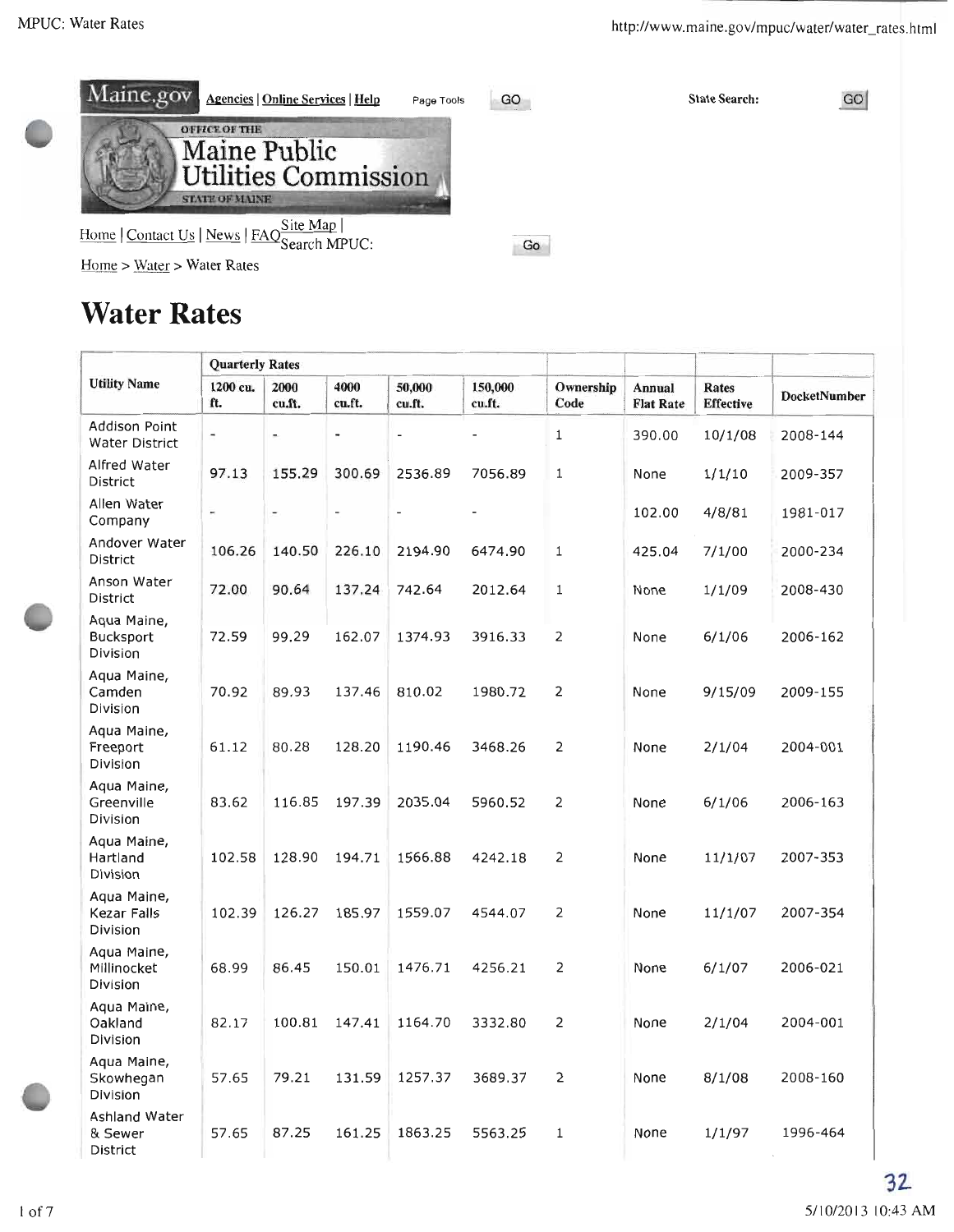| Auburn Water<br><b>District</b>                                    | 28.35  | 42.67  | 78.47  | 757.17   | 2107.17  | 1              | None    | 1/1/08  | 2007-466 |
|--------------------------------------------------------------------|--------|--------|--------|----------|----------|----------------|---------|---------|----------|
| Augusta Water<br>District                                          | 76.03  | 104.03 | 174.03 | 1784.03  | 5284.03  | $1\,$          | None    | 2/1/03  | 2002-641 |
| Baileyville<br>Utilities District                                  | 58.03  | 78.64  | 121.09 | 633.83   | 1616.33  | 1              | None    | 10/1/09 | 2009-135 |
| Bangor Water<br>District                                           | 35.91  | 51.91  | 91.91  | 942.31   | 2702.31  | $\mathbf{1}$   | 194.93  | 7/1/09  | 2009-131 |
| Bar Harbor<br>Water<br>Department                                  | 47.70  | 69.86  | 125.26 | 837.06   | 1863.06  | $1\,$          | None    | 1/1/09  | 2008-418 |
| <b>Bath Water</b><br><b>District</b>                               | 65.99  | 84.47  | 130.67 | 1193.27  | 3329.27  | $\mathbf{1}$   | None    | 4/1/07  | 2006-368 |
| <b>Belfast Water</b><br>District                                   | 58.50  | 73.46  | 110.86 | 971.06   | 2841.06  | $\mathbf{1}$   | None    | 10/1/09 | 2009-230 |
| Berwick Water<br>Department                                        | 81.29  | 112.09 | 189.09 | 1178.09  | 3188.09  | $1\,$          | None    | 7/1/08  | 2008-149 |
| <b>Bethel Water</b><br>District                                    | 78.63  | 107.67 | 180.27 | 1091.51  | 2961.51  | $\mathbf{1}$   | 253.60  | 10/1/08 | 2008-181 |
| Biddeford &<br>Saco Water<br>Company                               | 31.20  | 41.56  | 67.46  | 452.79   | 1048.55  | $\overline{2}$ | 124.94  | 8/29/08 | 2008-315 |
| Bingham Water<br>District                                          | 39.00  | 54.04  | 91.64  | 740.44   | 1540.44  | $1\,$          | 161.00  | 7/1/06  | 2005-612 |
| Boothbay<br>Region Water<br>District                               | 52.05  | 77.49  | 141.09 | 1417.69  | 4107.69  | $1\,$          | None    | 5/8/97  | 1997-222 |
| Bowdoinham<br>Water District                                       | 85.44  | 126.06 | 211.51 | 1689.59  | 3045.76  | $1\,$          | 1042.08 | 7/1/06  | 2006-116 |
| Brewer Water<br>Department                                         | 75.51  | 100.95 | 164.55 | 1399.85  | 3593.85  | $1\,$          | None    | 12/1/08 | 2008-377 |
| <b>Bridgton Water</b><br><b>District</b>                           | 72.92  | 106.44 | 185.84 | 1286.44  | 2595.44  | 1              | 457.96  | 1/1/04  | 2003-696 |
| Brownville<br>Water<br>Department                                  | 55.50  | 85.50  | 160.50 | 1885.50  | 5635.50  | $\mathbf{1}$   | None    | 1/10/99 | 1998-817 |
| Brunswick &<br>Topsham Water<br>District                           | 40.10  | 62.50  | 118.50 | 1386.00  | 4136.00  | 1              | None    | 5/1/09  | 2009-059 |
| <b>Buckfield</b><br>Village Corp<br>(equivalent<br>dwelling units) | 128.80 | 176.75 | 239.75 | 717.55   | 1327.55  |                | 644.00  | 4/1/08  | 2006-366 |
| Calais Water<br>Department                                         | 57.42  | 87.98  | 164.38 | 1,252.78 | 3,552.78 | $\mathbf{1}$   | None    | 4/1/06  | 2005-452 |
| Canton Water<br>District                                           | 105.27 | 134.07 | 186.57 | 1152.57  | 3252.57  | 1              | None    | 5/15/09 | 2009-047 |
| Caribou Utilities<br>District                                      | 62.10  | 87.70  | 151.70 | 1084.10  | 2684.10  | 1              | None    | 1/1/10  | 2009-354 |
| Castine Water<br><b>District</b>                                   | 114.80 | 180.40 | 366.80 | 4782.80  | 14382.80 | 1              | None    | 10/1/07 | 2007-341 |
| Clinton Water<br>District                                          | 58.00  | 79.00  | 131.50 | 1339.00  | 3964.00  | 1              | None    | 4/1/07  | 2007-046 |
| Corinna Water<br>District                                          | 60.52  | 79.88  | 128.28 | 1241.48  | 3661.48  | 1              | None    | 3/31/05 | 2005-012 |
| Cornish Water<br><b>District</b>                                   | 81.00  | 107.40 | 163.40 | 770.40   | 1970.40  | 1              | 313.00  | 6/14/03 | 2003-251 |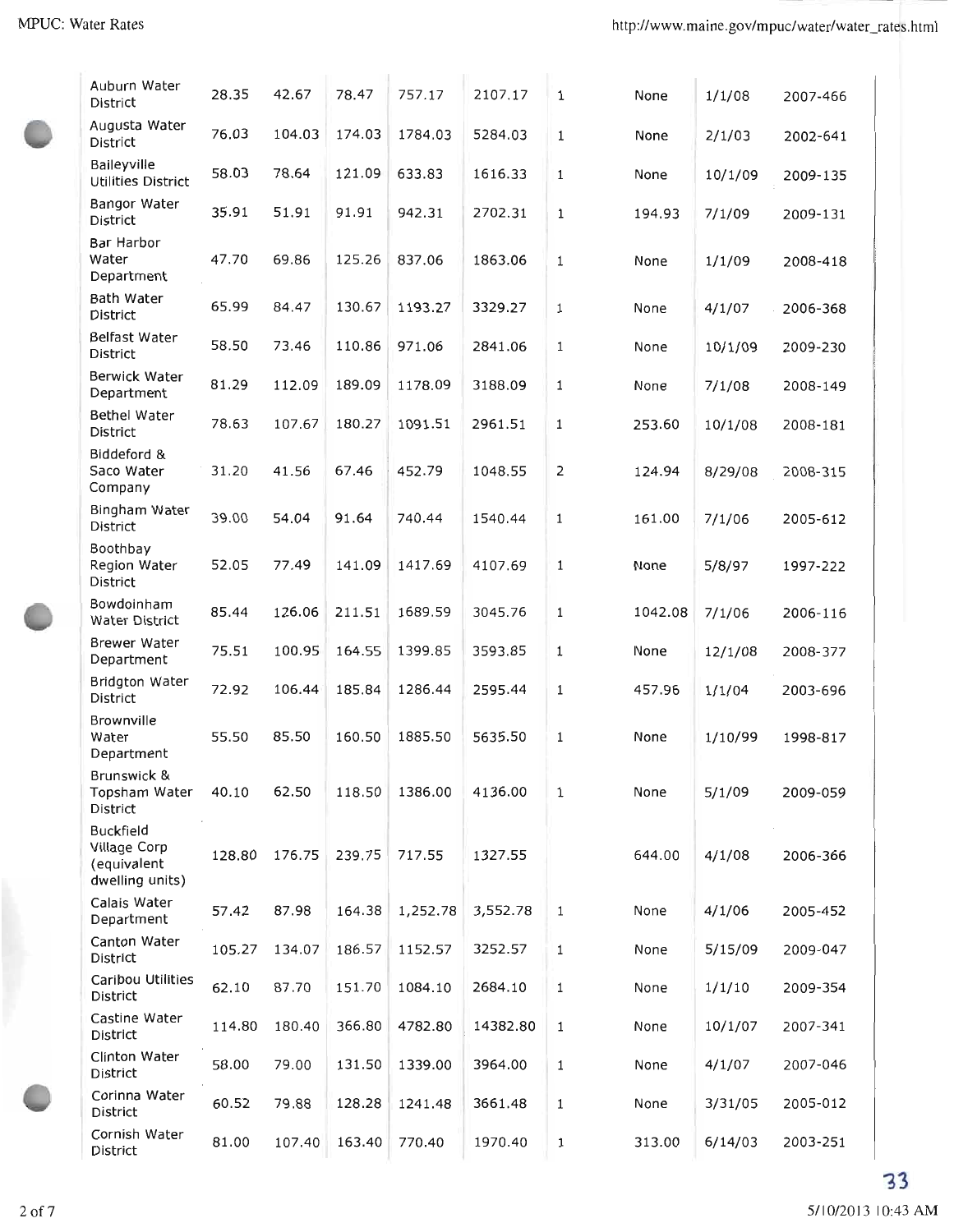| Danforth Water<br>District                            | 80.00  | 112.00 | 192.00 | 2032.00 | 6032.00  | 1              | 242.00 | 10/1/08  | 2008-268 |
|-------------------------------------------------------|--------|--------|--------|---------|----------|----------------|--------|----------|----------|
| Deer Isle<br>Consumer<br>Owned Water<br>Utility       | 264.97 | 374.95 | 649.90 | 6973.75 | 20721.25 | 1              | None   | 7/1/05   | 2005-182 |
| Dexter Utility<br>District                            | 65.00  | 98.76  | 183.16 | 1918.56 | 4038.56  | 1              | None   | 1/1/10   | 2009-353 |
| Dixfield Water<br>Department                          | 69.44  | 100.08 | 176.68 | 1266.48 | 2834.48  | 1              | 275.49 | 10/1/08  | 2008-157 |
| Dover &<br>Foxcroft Water<br>District                 | 83.42  | 109.50 | 174.70 | 1589.30 | 3969.30  | $\mathbf{1}$   | 286.28 | 1/1/10   | 2009-267 |
| Dresden Water<br>Department                           | 40.00  | 58.00  | 103.00 | 1138.00 | 3388.00  | $\mathbf{1}$   | None   | 7/28/97  | 1997-296 |
| Eagle Lake<br>Water & Sewer<br>District               | 52.39  | 87.31  | 174.71 | 2226.91 | 6736.91  | $\mathbf{1}$   | None   | 1/1/09   | 2008-417 |
| East Millinocket<br><b>Water District</b>             | 35.06  | 45.94  | 73.14  | 487.54  | 1016.54  | 1              | None   | 7/1/06   | 2006-195 |
| East Pittston<br><b>Water District</b>                | 33.00  | 55.00  | 110.00 | 1375.00 | 4125.00  | $\mathbf{1}$   | None   | 4/1/94   | 1993-198 |
| East Vassalboro<br>Water System                       | 65.68  | 79.92  | 115.52 | 934.32  | 2714.32  |                | None   | 10/1/94  | 1994-156 |
| Ellsworth Water<br>Department                         | 67.30  | 100.10 | 171.10 | 1414.10 | 3141.10  | $\mathbf{1}$   | None   | 11/1/08  | 2008-339 |
| Eustis Water<br>Department                            | 61.48  | 84.46  | 132.11 | 474.62  | 1029.62  | 1              | 244,80 | 1/1/01   | 2000-724 |
| Exeter Water<br>Department                            | 20.00  | 24.00  | 34.00  | 264.00  | 764.00   |                | None   | 12/29/95 | 1995-447 |
| Farmington<br>Falls Standard<br><b>Water District</b> | 77.80  | 96.88  | 146.38 | 1284.88 | 3759.88  | 1              | 366.25 | 1/1/10   | 2009-352 |
| Farmington<br>Village Corp.                           | 44.21  | 64.69  | 115.89 | 666.69  | 1646.69  | 1              | None   | 1/1/09   | 2008-376 |
| Fort Fairfield<br>Utilities District                  | 40.80  | 62.56  | 116.96 | 875.36  | 1674.36  | 1              | None   | 1/1/05   | 2004-717 |
| Fort Kent<br><b>Utilities District</b>                | 74.18  | 101.30 | 169.10 | 861.20  | 1573.70  | 1              | 218.70 | 1/31/02  | 2001-801 |
| Franklin Water<br>Department                          | 55.06  | 82.58  | 151.38 | 1733.78 | 5173.78  | $1\,$          | None   | 7/1/05   | 2005-255 |
| Friendship<br>Water<br>Department                     | 30.00  | 50.00  | 100.00 | 1250.00 | 3750.00  | $\mathbf{1}$   | None   | 1/1/09   | 2008-457 |
| Fryeburg Water<br>Company                             | 39.24  | 58.92  | 93.32  | 544.12  | 1290.12  | $\overline{2}$ | None   | 1/1/09   | 2008-489 |
| Gardiner Water<br>District                            | 44.50  | 68.34  | 127.94 | 856.90  | 2416.90  | 1              | None   | 9/1/07   | 2007-301 |
| Grand Isle<br>Water<br>Department                     | 80.00  | 120.00 | 220.00 | 2520.00 | 7520.00  | 1              | None   | 1/1/02   | 2001-667 |
| Gray Water<br>District                                | 46.50  | 68.82  | 124.62 | 1327.52 | 3422.52  | $\mathbf 1$    | 243.05 | 1/1/10   | 2009-324 |
| Great Salt Bay<br>Sanitary<br>District                | 99.46  | 150.74 | 278.94 | 1819.54 | 5029.54  | 1              | None   | 9/1/09   | 2008-419 |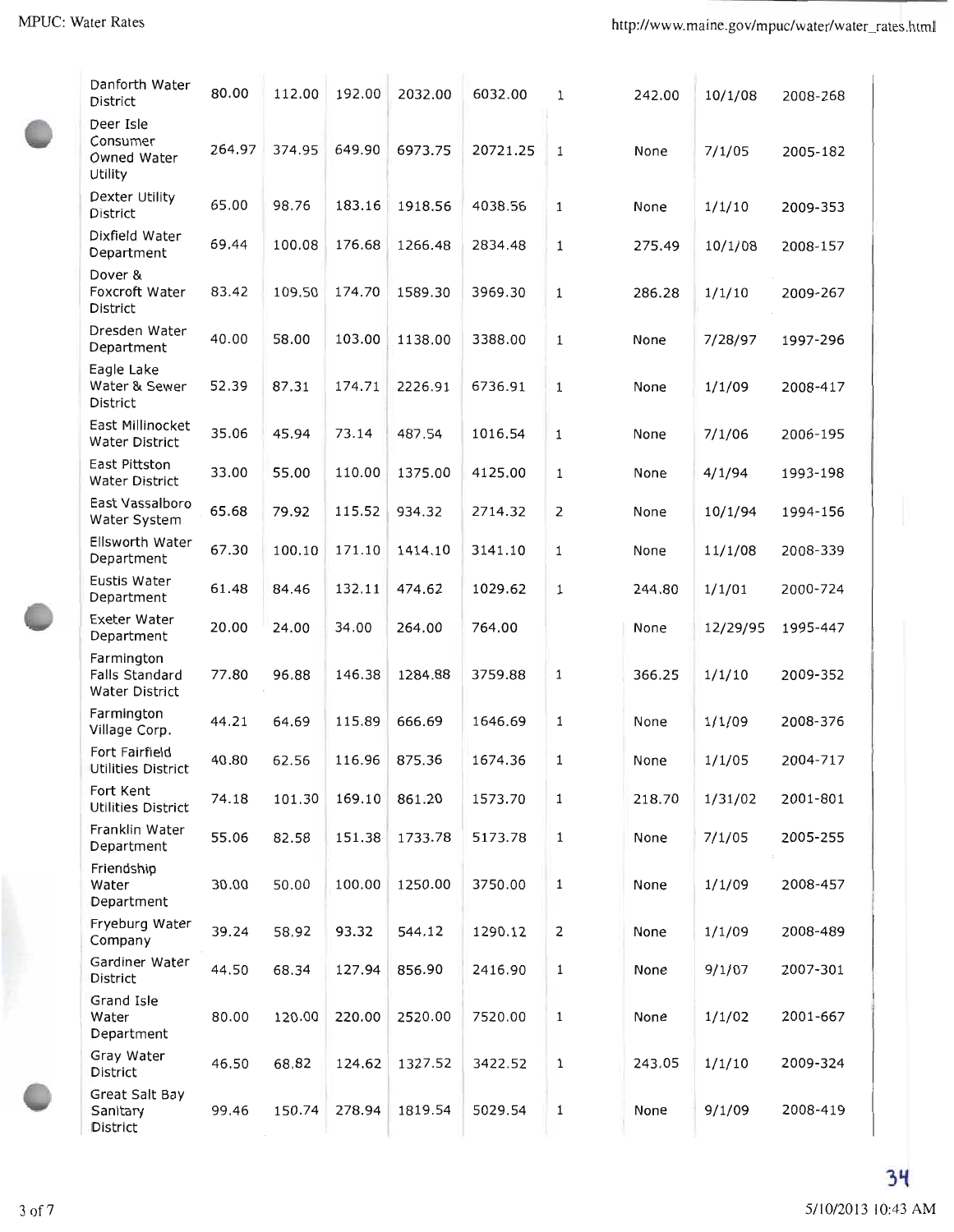| Guilford-<br>Sangerville<br><b>Water District</b>     | 70.14  | 99.90                    | 161.40                   | 562.80                   | 1192.80                  | $\mathbf 1$    | None   | 6/30/06  | 2006-223 |
|-------------------------------------------------------|--------|--------------------------|--------------------------|--------------------------|--------------------------|----------------|--------|----------|----------|
| <b>Hallowell Water</b><br><b>District</b>             | 47.20  | 63.20                    | 103.20                   | 786.00                   | 2188.00                  | 1              | None   | 9/1/08   | 2008-257 |
| Hampden<br><b>Water District</b>                      | 80.67  | 115.47                   | 202.47                   | 2203.47                  | 6553.47                  | 1              | None   | 4/1/08   | 2007-438 |
| Harrison Water<br>District                            | 74.09  | 103.36                   | 176.09                   | 507.66                   | 1030.00                  | 37             | 306.28 | 10/15/06 | 2006-317 |
| Hebron Water<br>Company                               |        | $\overline{\phantom{a}}$ | $\overline{\phantom{a}}$ | $\overline{\phantom{a}}$ | $\overline{\phantom{a}}$ | $\overline{2}$ | 280.00 | 3/1/99   | 1998-390 |
| Houlton Water<br>Company                              | 30.00  | 50.00                    | 100.00                   | 983.50                   | 2353.50                  | 1              | 180.00 | 2/1/98   | 1997-898 |
| Howland Water<br>Department                           | 51.00  | 76.76                    | 141.16                   | 1,622.36                 | 4,842.36                 | 1              | 152.00 | 4/4/06   | 2005-667 |
| <b>Island Falls</b><br>Water<br>Department            | 136.10 | 172.42                   | 263.22                   | 1717.62                  | 3087.62                  | $\mathbf{1}$   | None   | 10/1/09  | 2009-218 |
| Jackman Water<br>District                             | 59.50  | 83.50                    | 143.50                   | 1095.50                  | 3095.50                  | $\mathbf{1}$   | None   | 9/10/95  | 1995-233 |
| Jay Village<br><b>Water District</b>                  | 56.64  | 79.92                    | 138.12                   | 962.52                   | 2672.52                  | 1              | 187.20 | 3/31/02  | 2001-789 |
| Kennebec<br><b>Water District</b>                     | 71.71  | 83.50                    | 112.98                   | 791.02                   | 2265.02                  | $\mathbf{1}$   | None   | 1/1/07   | 2006-572 |
| Kennebunk,<br>Kbport., Wells<br><b>Water District</b> | 39.63  | 71.63                    | 171.63                   | 1131.63                  | 2631.63                  | $\mathbf{1}$   | None   | 4/1/09   | 2008-228 |
| Kingfield Water<br>District                           | 63.00  | 96.60                    | 173.60                   | 1197.20                  | 3366.40                  | 1              | 228.80 | 4/1/04   | 2004-036 |
| Kittery Water<br><b>District</b>                      | 29.40  | 45.40                    | 80.85                    | 695.12                   | 1935.12                  | 1              | None   | 11/1/07  | 2007-358 |
| Lewiston Public<br>Works, Water<br>Division           | 33.60  | 50.96                    | 94.36                    | 965.20                   | 2,815.20                 | 1              | None   | 7/1/07   | 2007-210 |
| Limerick Water<br><b>District</b>                     | 40.20  | 65.08                    | 127.28                   | 634.88                   | 1534.88                  | 1              | None   | 6/12/98  | 1998-326 |
| Limestone<br>Water & Sewer<br>District                | 64.20  | 88.20                    | 148.20                   | 1528.20                  | 4528.20                  | 1              | None   | 5/1/00   | 2000-138 |
| Lincoln Water<br>District                             | 46.00  | 61.44                    | 100.04                   | 492.44                   | 1082.44                  | 1              | None   | 4/1/08   | 2008-029 |
| Lisbon Water<br>Department                            | 33.04  | 42.16                    | 64.96                    | 589.36                   | 1,729.36                 | 1              | 139.08 | 12/1/05  | 2005-416 |
| Livermore Falls<br><b>Water District</b>              | 46.14  | 73.74                    | 142.74                   | 1010.06                  | 2472.06                  | $\mathbf{1}$   | 329.56 | 1/1/02   | 2001-636 |
| Long Pond<br><b>Water District</b>                    | 138.80 | 194.40                   | 333.40                   | 3530.40                  | 10480.40                 | $\mathbf{1}$   | 323.00 | 4/1/08   | 2008-026 |
| Lubec Water &<br><b>Electric District</b>             | 64.00  | 96.00                    | 138.00                   | 1058.00                  | 3058.00                  | 1              | None   | 3/1/09   | 2008-522 |
| Machias Water<br>Company                              | 58.50  | 76.90                    | 109.20                   | 537.00                   | 1467.00                  | 2              | None   | 4/1/08   | 2007-612 |
| Madawaska<br><b>Water District</b>                    | 89.65  | 123.58                   | 199.78                   | 1952.38                  | 5762.38                  | 1              | None   | 3/17/09  | 2008-399 |
| Madison Water<br><b>Dictrict</b>                      | 78.78  | 97.66                    | 144.86                   | 1230.46                  | 3590.46                  | $1\,$          | 265.22 | 10/1/09  | 2009-228 |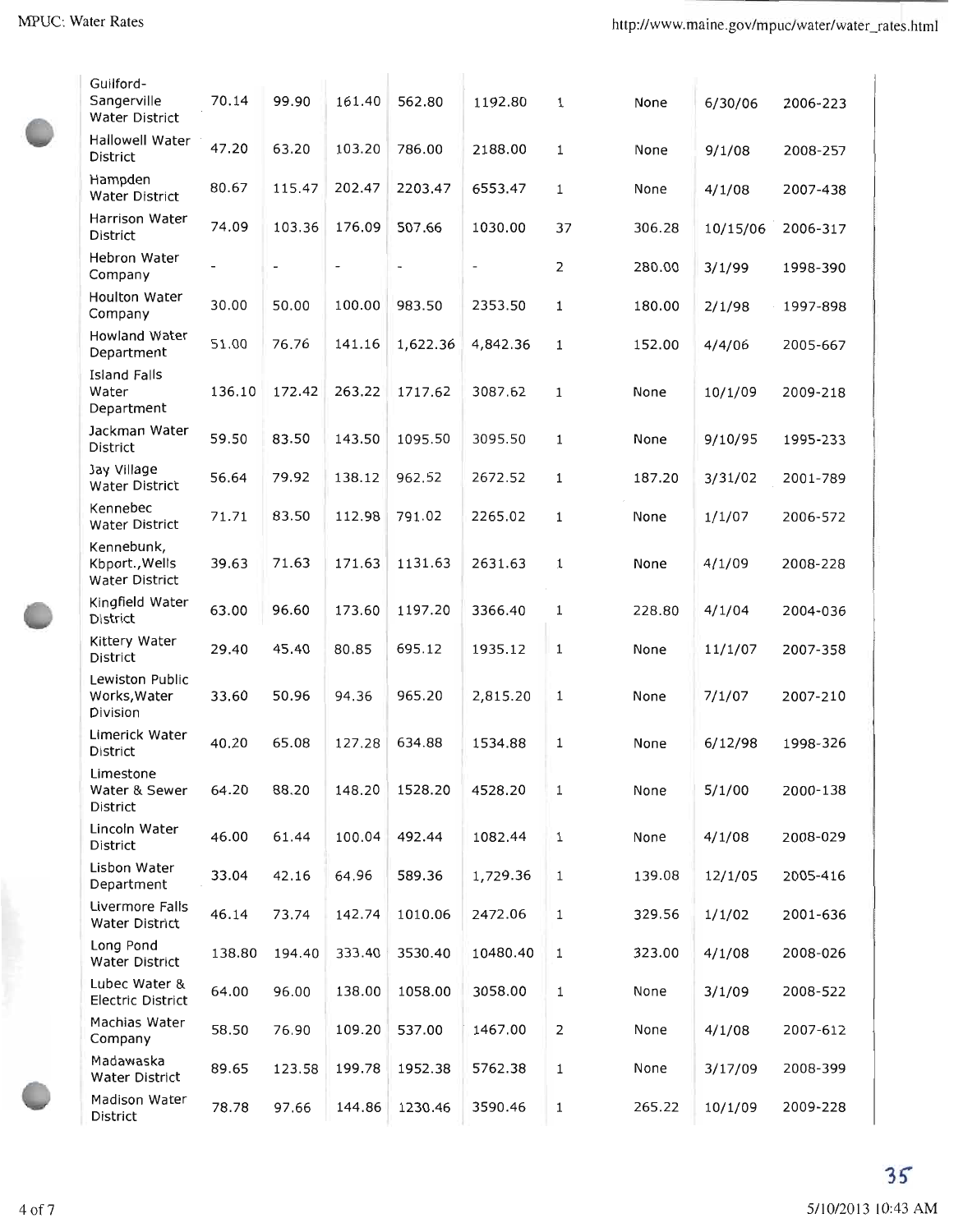| Mars Hill Utility<br>District                   | 77.00  | 100.60 | 159.60 | 1303.25  | 3403.25  | $\mathbf{1}$   | None   | 3/15/07  | 2007-004 |
|-------------------------------------------------|--------|--------|--------|----------|----------|----------------|--------|----------|----------|
| Mechanic Falls<br>Water<br>Department           | 54.50  | 81.70  | 149.70 | 1020.20  | 2520.20  | $\mathbf{1}$   | None   | 2/1/08   | 2007-592 |
| Mexico Water<br>District                        | 49.71  | 63.15  | 96.75  | 575.55   | 1415.55  | 1              | None   | 1/1/10   | 2009-290 |
| Milbridge Water<br><b>District</b>              | 58.80  | 98.00  | 196.00 | 1213.40  | 3413.40  | 1              | None   | 2/15/02  | 2001-833 |
| Milo Water<br>District                          | 63.00  | 85.00  | 140.00 | 1405.00  | 4155.00  | 1              | None   | 1/1/05   | 2004-205 |
| Monhegan<br>Water Company<br>(SEASONAL<br>ONLY) | 140.00 | 224.00 | 434.00 | 2564.00  | 15764.00 | 2              | None   | 5/1/05   | 2005-080 |
| Monson Utilities<br>District                    | 72.64  | 105.76 | 188.56 | 1675.26  | 4685.26  | $\mathbf 1$    | 288.60 | 7/1/09   | 2009-134 |
| Morrill Village<br><b>Water District</b>        | 118.10 | 176.30 | 321.80 | 3668.30  | 10943.30 | 1              | None   | 2/1/08   | 2007-575 |
| Moscow Water<br>District                        | 81.40  | 108.52 | 176.32 | 1735.72  | 5125.72  | $\mathbf{1}$   | 361.06 | 7/1/08   | 2007-530 |
| Mount Blue<br>Standard Water<br>District        | 73.20  | 109.12 | 198.92 | 1299.20  | 2827.20  | 2              | 236.00 | 4/1/08   | 2007-569 |
| Mount Desert<br><b>Water District</b>           | 63.00  | 75.80  | 107.80 | 843.80   | 2443.80  | $\overline{2}$ | 258.00 | 7/1/03   | 2003-288 |
| New Portland<br><b>Water District</b>           | 111.65 | 132.53 | 184.73 | 1,385.33 | 3,995.33 | 1              | None   | 7/1/09   | 2008-396 |
| New Sharon<br><b>Water District</b>             | 62.55  | 112.24 | 246.44 | 3333.04  | 10043.04 | 1              | None   | 4/1/05   | 2004-851 |
| Newport Water<br>District                       | 104.85 | 141.73 | 233.93 | 2066.53  | 5236.53  | 1              | None   | 9/1/09   | 2009-187 |
| Norridgewock<br><b>Water District</b>           | 56.00  | 70.24  | 105.84 | 492.64   | 1192.64  | 1              | 137.00 | 6/1/08   | 2007-588 |
| North Berwick<br>Water District                 | 43.20  | 72.00  | 144.00 | 1488.00  | 3888.00  | 1              | None   | 12/31/95 | 1995-381 |
| North Haven<br>Water<br>Department              | 73.50  | 115.42 | 220.22 | 2364.62  | 6844.62  | 1              | None   | 6/30/03  | 2003-287 |
| North Jay<br><b>Water District</b>              | 74.09  | 104.65 | 181.05 | 1107.75  | 2487.75  | 1              | 531.60 | 10/1/06  | 2006-011 |
| Northport<br>Village Corp.                      | 131.25 | 161.50 | 216.50 | 1481.50  | 4231.50  | 1              | None   | 10/1/05  | 2005-398 |
| Norway Water<br>District                        | 35.76  | 53.60  | 98.20  | 523.60   | 1083.60  | 1              | None   | 9/1/04   | 2004-330 |
| Old Town Water<br>District                      | 38.00  | 55.44  | 99.04  | 811.34   | 2161.34  | 1              | None   | 1/1/03   | 2002-619 |
| Oquossoc<br>Standard Water<br>District          | 37.50  | 37.50  | 37.50  | 37.50    | 37.50    | $\mathbf{1}$   | None   | 1/1/02   | 2001-850 |
| Orono-Veazie<br><b>Water District</b>           | 37.00  | 50.76  | 85.16  | 523.76   | 1383.76  | 1              | None   | 3/1/08   | 2007-628 |
| Oxford Water<br>District                        | 51.30  | 64.10  | 96.10  | 544.10   | 1244.10  | 1              | None   | 1/1/97   | 1996-508 |
| Paris Utilities<br>District                     | 42.97  | 62.33  | 110.37 | 813.53   | 2153.53  | 1              | None   | 7/1/06   | 2006-225 |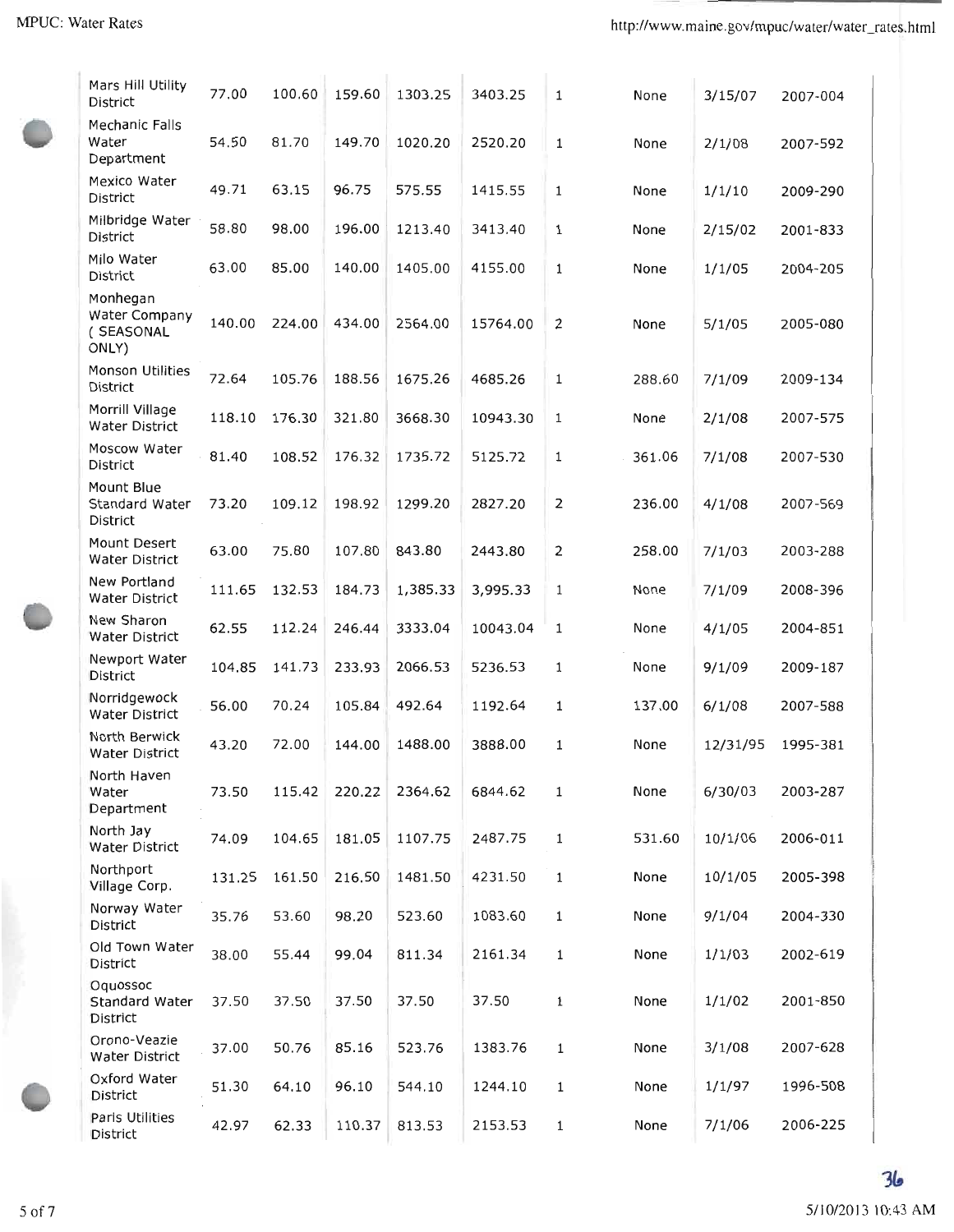lir

| Passamaquoddy<br>Water District                                | 93.60                    | 150.08 | 291.28                   | 2162.88                  | 4922.88                  | $\mathbf{1}$   | None   | 1/1/08  | 2007-338   |
|----------------------------------------------------------------|--------------------------|--------|--------------------------|--------------------------|--------------------------|----------------|--------|---------|------------|
| Patten Water<br>Department                                     | 60.00                    | 84.00  | 144.00                   | 1524.00                  | 4524.00                  | 1              | 140.00 | 3/13/93 | 1992-352   |
| Pine Springs<br>Road and Water -<br>LLC                        |                          |        | $\overline{\phantom{a}}$ | L,                       | $\overline{\phantom{a}}$ | $\overline{2}$ | 750.00 | 8/28/07 | 2006-534   |
| Pittsfield Water<br>Works - Town                               | 40.20                    | 52.20  | 82.20                    | 469.20                   | 1174.20                  | $\mathbf{1}$   | None   | 12/1/09 | 2009-294   |
| Plymouth Water<br><b>District</b>                              |                          |        |                          |                          |                          |                |        |         | <b>DEP</b> |
| Port Clyde<br>Water District                                   | 172.50                   | 232.50 | 382.50                   | 3832.50                  | 11332.50                 | 1              | None   | 3/1/10  | 2009-418   |
| Portland Water<br>District                                     | 44.70                    | 60.30  | 95.10                    | 722.90                   | 1492.90                  | 1              | None   | 1/1/09  | 2008-423   |
| Presque Isle<br><b>Water District</b>                          | 39.60                    | 66.00  | 132.00                   | 1173.50                  | 2593.50                  | 1              | None   | 11/1/07 | 2007-306   |
| Princeton Water<br>District                                    | 105.00                   | 175.00 | 350.00                   | 4375.00                  | 13125.00                 | 1              | None   | 6/30/09 | 2009-205   |
| Quantabacook<br>Water District                                 | 96.20                    | 160.36 | 320.76                   | 4009.96                  | 12029.96                 | 1              | 355.64 | 1/1/09  | 2008-388   |
| Rangeley Water<br>District                                     | 93.36                    | 132.40 | 230.00                   | 1340.80                  | 2980.80                  | 1              | 361.81 | 1/1/07  | 2006-571   |
| Richmond<br><b>Utilities District</b>                          | 51.16                    | 74.38  | 132.43                   | 912.58                   | 2165.08                  | 1              | None   | 7/1/06  | 2006-238   |
| Rumford Water<br>District                                      | 38.04                    | 63.40  | 126.80                   | 1182.50                  | 3202.50                  | 1              | None   | 1/10/10 | 2009-247   |
| Sabattus<br>Sanitary<br>District                               | 52.50                    | 60.74  | 81.34                    | 555.14                   | 1585.14                  | 1              | None   | 10/1/06 | 2006-380   |
| Sandy Point<br>Water Company                                   |                          |        | $\overline{\phantom{a}}$ | $\overline{\phantom{m}}$ | $\overline{\phantom{a}}$ | $\overline{2}$ | 700.00 | 1/1/10  | 2009-270   |
| Sanford Water<br>District                                      | 49.68                    | 66.56  | 101.26                   | 656.86                   | 1666.86                  | $\mathbf{1}$   | None   | 9/17/07 | 2007-316   |
| Searsport<br><b>Water District</b>                             | 86.40                    | 128.00 | 232.00                   | 1,537.20                 | 4,267.20                 | 1              | None   | 1/1/10  | 2009-364   |
| Small Point<br>Water Company                                   | $\overline{\phantom{a}}$ |        |                          | ۰                        | $\overline{\phantom{0}}$ | 2              | 396.00 | 1/1/03  | 2002-714   |
| Solon Water<br>District                                        | 44.00                    | 52.58  | 74.03                    | 309.38                   | 736.88                   | $\mathbf{1}$   | None   | 7/1/07  | 2007-199   |
| South Berwick<br>Water District                                | 62.00                    | 102.00 | 202.00                   | 2502.00                  | 7502.00                  | $\mathbf 1$    | None   | 6/1/05  | 2005-188   |
| South Freeport<br>Water District                               | 40.65                    | 53.69  | 86.29                    | 643.59                   | 1723.59                  | 1              | None   | 8/31/03 | 2003-455   |
| Southport<br>Water System<br>(SEASONAL<br>ONLY) Min<br>2400 cf | 135.00                   | 225.00 | 384.56                   | 2,817.36                 | 5,194.56                 | $\mathbf{1}$   | None   | 4/1/05  | 2005-027   |
| Southwest<br>Harbor Water<br>Dept.                             | 59.71                    | 88.27  | 159.67                   | 1801.87                  | 5371.87                  | $\mathbf{1}$   | None   | 8/1/04  | 2004-333   |
| St. Francis<br><b>Water District</b>                           |                          |        | $\overline{\phantom{a}}$ | $\overline{\phantom{a}}$ |                          | 1              | 336.00 | 5/1/05  | 2005-115   |
| Starks Water<br>District                                       |                          |        | $\overline{\phantom{0}}$ |                          | $\overline{\phantom{0}}$ | $\mathbf{1}$   | 236.00 | 8/1/98  | 1998-328   |

tily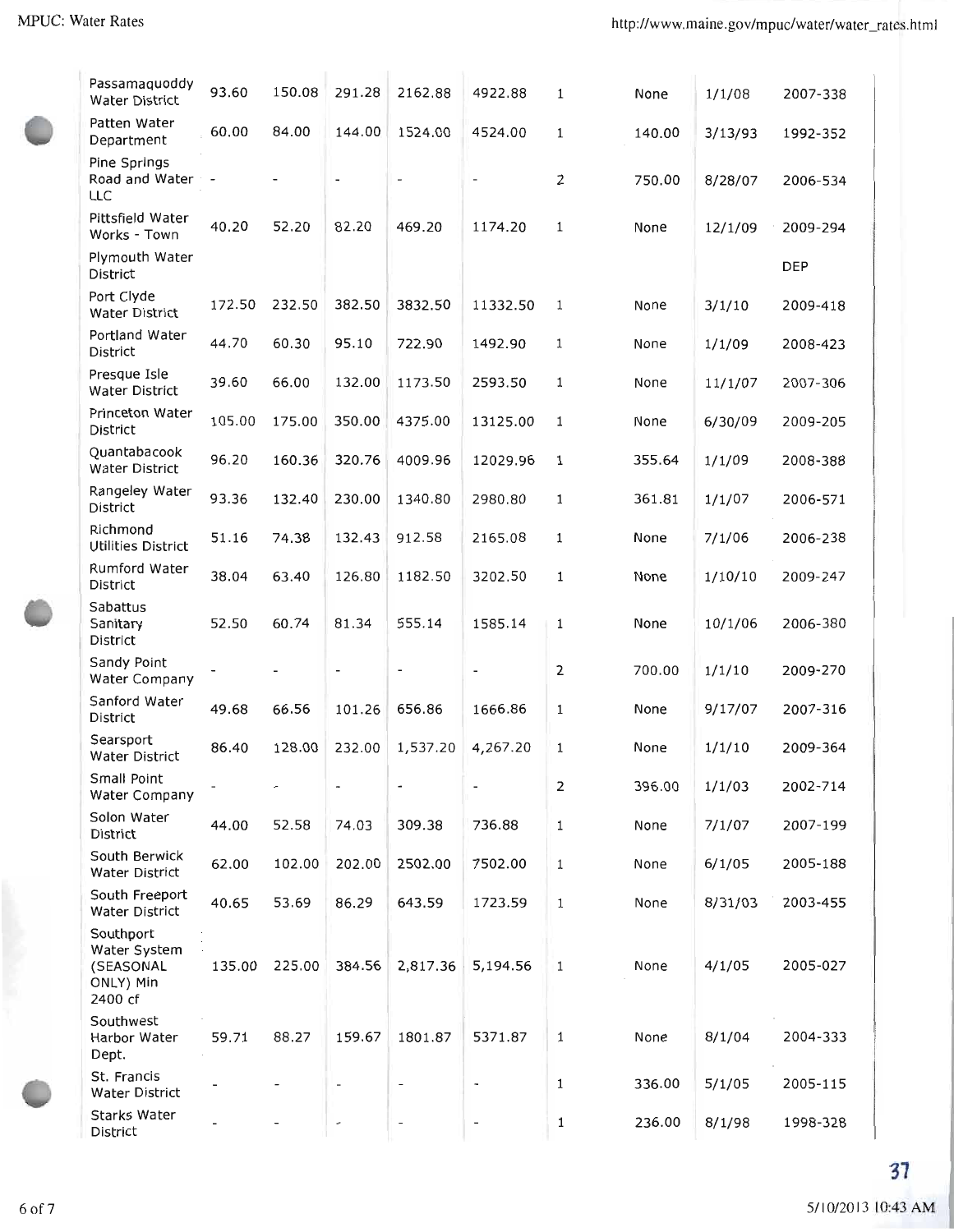| Stonington<br>Water Company            | 62.00  | 118.00 | 258.00 | 3,478.00 | 10,478.00 | 1              | None   | 1/1/06   | 2005-609 |
|----------------------------------------|--------|--------|--------|----------|-----------|----------------|--------|----------|----------|
| Strong Water<br>District               | 63.31  | 77.15  | 111.75 | 907.55   | 2637.55   | 1              | None   | 1/1/10   | 2009-348 |
| Tenants Harbor<br>Water District       | 51.25  | 75.25  | 135.25 | 1515.25  | 4515.25   | 1              | None   | 4/29/02  | 2002-170 |
| Van Buren<br>Water District            | 50.00  | 70.08  | 120.28 | 882.88   | 1768.88   | 1              | 185.21 | 10/1/06  | 2006-347 |
| Vinalhaven<br>Water District           | 109.80 | 136.20 | 202.20 | 1720.20  | 5020.20   | 1              | None   | 6/1/06   | 2006-145 |
| Waldoboro<br>Water<br>Department       | 68.52  | 94.92  | 160.92 | 1373.02  | 3343.02   | $\overline{2}$ | None   | 3/1/05   | 2004-622 |
| Washburn<br>Water<br>Department        | 92.05  | 116.69 | 178.29 | 1058.59  | 2288.59   | $\mathbf{1}$   | 329.05 | 1/1/07   | 2006-618 |
| Waterboro<br>Water<br>Department       | 40.83  | 56.83  | 96.83  | 929.33   | 2554.33   | $\,1\,$        | None   | 12/31/92 | N/A      |
| <b>West Paris</b><br>Water District    | 51.26  | 71.02  | 114.42 | 678.22   | 1708.22   | $\mathbf{1}$   | 476.00 | 7/1/05   | 2005-256 |
| Wilton Water<br>Department             | 48.30  | 66.54  | 112.14 | 763.34   | 1583.34   | 1              | None   | 7/2/93   | 1993-094 |
| Winter Harbor<br><b>Water District</b> | 74.00  | 114.20 | 206.90 | 1273.10  | 3335.60   | $\overline{2}$ | 243.60 | 10/1/99  | 1998-966 |
| Winterport<br>Water District           | 92.32  | 139.60 | 257.80 | 2976.40  | 8886.40   | 1              | 412.41 | 1/1/06   | 2005-417 |
| Winthrop Water<br>District             | 67.28  | 101.36 | 176.06 | 1473.26  | 3993.26   | 1              | None   | 1/1/05   | 2004-727 |
| Wiscasset<br>Water District            | 52.00  | 84.00  | 164.00 | 1740.00  | 5140.00   | 1              | None   | 9/1/06   | 2006-352 |
| Yarmouth<br>Water District             | 28.80  | 47.60  | 78.40  | 543.60   | 1443.60   | 1              | None   | 9/1/05   | 2005-342 |
| York Water<br>District                 | 69.33  | 112.53 | 200.73 | 986.13   | 2186.13   | 1              | None   | 3/31/08  | 2008-039 |

Maine.gov | MPUC Home | Site Policies Copyright© 2008 All rights reserved.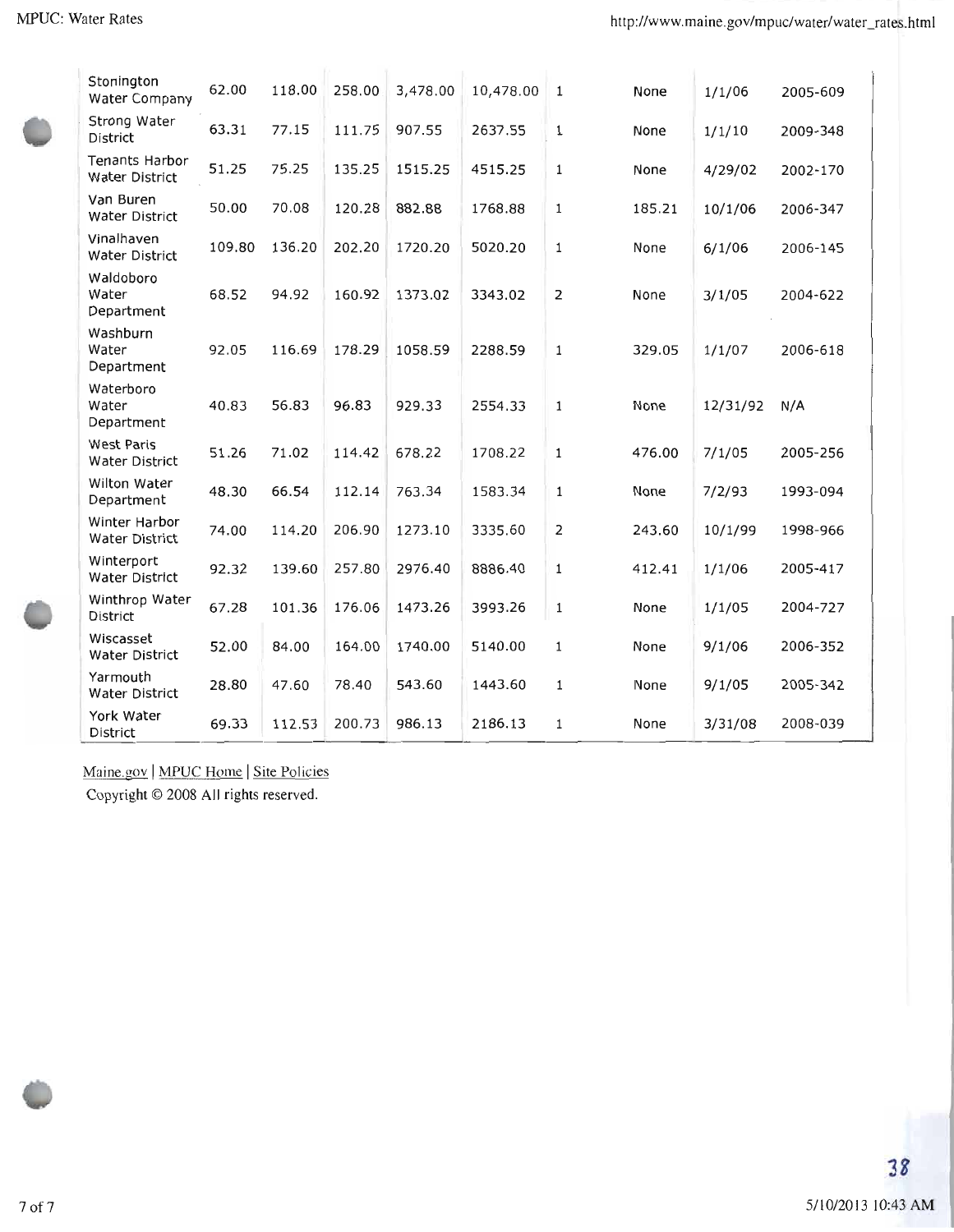ID

### 114/2013 **FY14** Budget Page DD-4

### Debt Service Chart DD

A Responsibility of the Finance Department 1084-xxxx

### Bond Issue J UNDERGROUND WATER TANK PURCHASE

Original Principal = \$750,000 Lender: Maine Bond Bank/State Revolving Fund - DHS Issued February 15, 2002<br>
Effective Interest Rate = 2.673% Cannot be refinanced. Effective Interest Rate =  $2.673%$ 

Payment Dates: April 1 (interest only) October 1 (principal and interest)

Although these are general obligation bonds, all payments will be made from Water Fund revenues.

| FY              | Date:   | Effective<br>Intrest.Rate | Principal<br>Payment | Interest<br>Payment | Payment<br>Total | Water Fund<br>FY Total |
|-----------------|---------|---------------------------|----------------------|---------------------|------------------|------------------------|
| 14 <sup>°</sup> | 10/1/13 | 2.67%                     | 38,192.25            | 6,151.70            | 44,343.95        |                        |
|                 | 4/1/14  | 2.67%                     |                      | 3,819.01            | 3,819.01         | 48,162.96              |
| 15              | 10/1/14 | 2.67%                     | 39,215.03            | 5,779.76            | 44,994.79        |                        |
|                 | 4/1/15  | 2.67%                     |                      | 3,384.60            | 3,384.60         | 48,379.39              |
| 16              | 10/1/15 | 2.67%                     | 40,265.21            | 5,397.86            | 45,663.07        |                        |
|                 | 4/1/16  | 2.67%                     |                      | 2,938.56            | 2,938.56         | 48,601.63              |
| 17              | 10/1/16 | 2.67%                     | 41,343.51            | 5,005.74            | 46,349.25        |                        |
|                 | 4/1/17  | $2.67\%$                  |                      | 2,480.58            | 2,480.58         | 48,829.83              |
| 18              | 10/1/17 | 2.67%                     | 42,450.69            | 4,603.12            | 47,053.81        |                        |
|                 | 4/1/18  | 2.67%                     |                      | 2,010.34            | 2,010.34         | 49,064.15              |
| 19              | 10/1/18 | 2.67%                     | 43,587.52            | 4,189.72            | 47,777.24        |                        |
|                 | 4/1/19  | 2.67%                     |                      | 1,527.50            | 1,527.50         | 49,304.74              |
| 20              | 10/1/19 | 2.67%                     | 44,754.80            | 3,765.24            | 48,520.04        |                        |
|                 | 4/1/20  | 2.67%                     |                      | 1,031.73            | 1,031.73         | 49,551.77              |
| 21              | 10/1/20 | 2.67%                     | 45,953.33            | 3,329.40            | 49,282.73        |                        |
|                 | 4/1/21  | 2.67%                     |                      | 522.68              | 522.68           | 49,805.41              |
| 22              | 10/1/21 | 2.67%                     | 47,184.05            | 2,881.88            | 50,065.93        | 50,065.93              |
|                 | Totals  |                           | 382,946.39           | 58,819.42           | 441,765.81       | 441,765.81             |

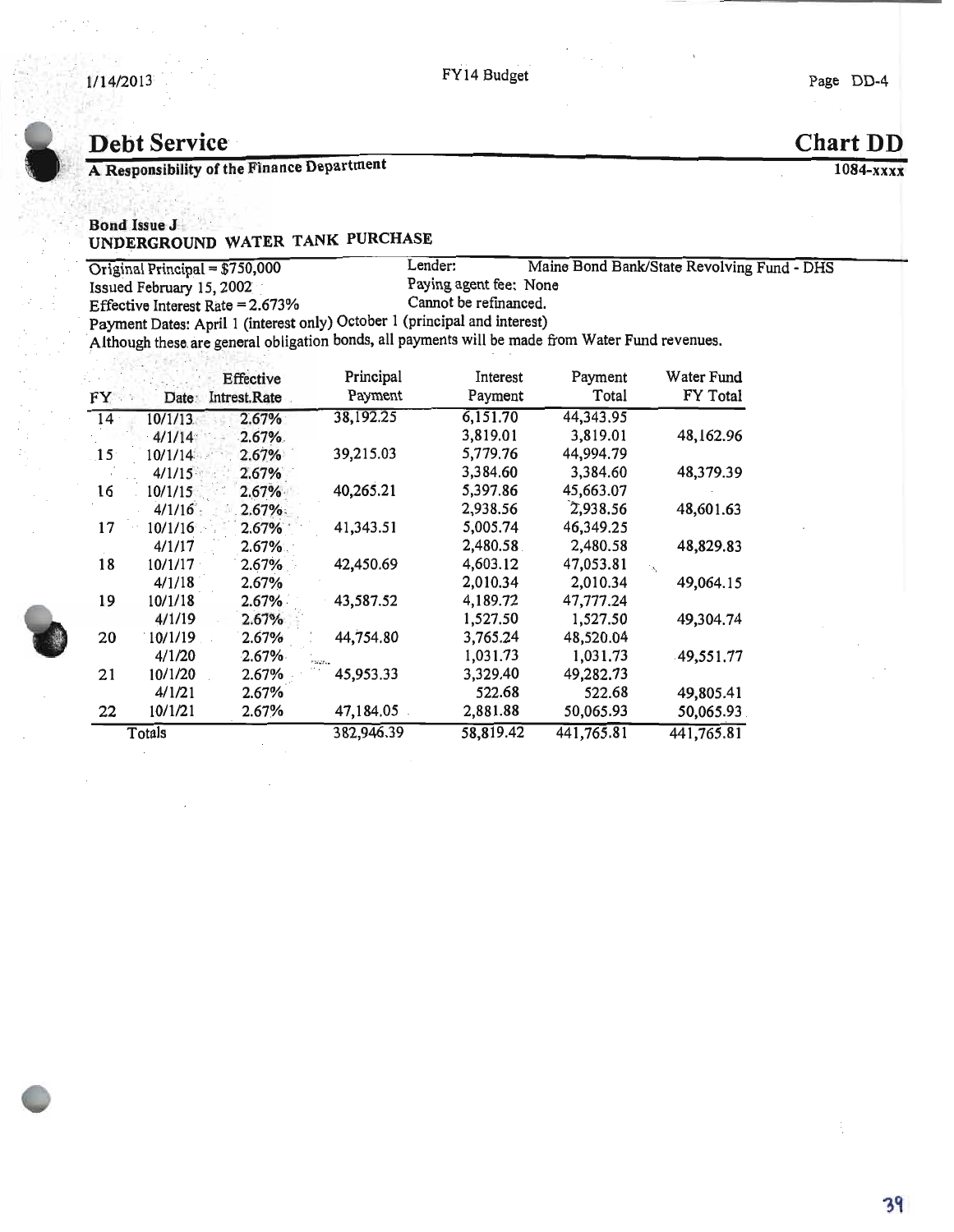| <b>Debt Service</b>                                                                                                                     | <b>Chart DD</b> |
|-----------------------------------------------------------------------------------------------------------------------------------------|-----------------|
| $\mathbf{a}$ , $\mathbf{a}$ , $\mathbf{a}$ , $\mathbf{a}$ , $\mathbf{a}$ , $\mathbf{a}$ , $\mathbf{a}$ , $\mathbf{a}$<br>$\overline{1}$ |                 |

### A Responsibility of the Finance Department Bond Issue P 1084-xxxx PUBLIC WORKS PROJECTS: FY10

| Original Principal = $$4,300,000*$ | Lender: | Hutchinson, Shockey, Erly & Co. |
|------------------------------------|---------|---------------------------------|

\*Original Authorization = \$5,140, 947, but reduced when CSO postponed. Issued:  $5/1/10$ 

Interest Rate =  $2.0\% - 4.0\%$  (Avg.-3.42%) Agent Fee: None<br>
Payment Split: CIP Fund =  $86\%$  Water Fund =  $14\%$  Can be Refinanced after Feb. 2021

Payment Split: CIP Fund =  $86\%$  Water Fund =  $14\%$ Payment Dates: May 1 (principal and interest) & November 1 (interest only)

Paying Agent: Bank of New York Mellon<br>Agent Fee: None

| FY              | Date                          | Interest<br>Rate | Principal<br>Payment | Interest<br>Payment | Payment<br>Total | Water Fund<br>FY Total | FY              |
|-----------------|-------------------------------|------------------|----------------------|---------------------|------------------|------------------------|-----------------|
| $\overline{14}$ | 11/1/13                       | 2.00%            | 0.00                 | 8,362.50            | 8,362.50         |                        |                 |
|                 | 5/1/14                        | 2.50%            | 30,000.00            | 8,362.50            | 38,362.50        | 46,725.00              | 14              |
| 15              | 11/1/14                       | 2.50%            | 0.00                 | 7,987.50            | 7,987.50         |                        |                 |
|                 | 5/1/15                        | 2.50%            | 30,000.00            | 7,987.50            | 37,987.50        | 45,975.00              | 15              |
| 16              | 11/1/15                       | 2.50%            | 0.00                 | 7,612.50            | 7,612.50         |                        |                 |
|                 | 5/1/16                        | 2.50%            | 30,000.00            | 7,612.50            | 37,612.50        | 45,225.00              | 16              |
| 17              | 11/1/16                       | 2.50%            | 0.00                 | 7,237.50            | 7,237.50         |                        |                 |
|                 | 5/1/17                        | 2.75%            | 30,000.00            | 7,237.50            | 37,237.50        | 44,475.00              | 17              |
| 18              | 11/1/17                       | 2.75%            | 0.00                 | 6,825.00            | 6,825.00         |                        |                 |
|                 | 5/1/18                        | 3.00%            | 30,000.00            | 6,825.00            | 36,825.00        | 43,650.00              | 18              |
| 19              | 11/1/18                       | 3.00%            | 0.00                 | 6,375.00            | 6,375.00         |                        |                 |
|                 | 5/1/19                        | 3.00%            | 30,000.00            | 6,375.00            | 36,375.00        | 42,750.00              | 19              |
| 20              | 11/1/19                       | 3.00%            | 0.00                 | 5,925.00            | 5,925.00         |                        |                 |
|                 | 5/1/20                        | 3.00%            | 30,000.00            | 5,925.00            | 35,925.00        | 41,850.00              | 20              |
| 21              | 11/1/20                       | 3.00%            | 0.00                 | 5,475.00            | 5,475.00         | $\mathcal{O}$          |                 |
|                 | 5/1/21                        | 3.00%            | 30,000.00            | 5,475.00            | 35,475.00        | 40,950.00              | 21              |
| 22              | 11/1/21                       | 3.00%            | 0.00                 | 5,025.00            | 5,025.00         |                        |                 |
|                 | 5/1/22                        | 3.20%            | 30,000.00            | 5,025.00            | 35,025.00        | 40,050.00              | 22              |
| 23              | 11/1/22                       | 3.20%            | 0.00                 | 4,545.00            | 4,545.00         |                        |                 |
|                 | 5/1/23                        | 3.30%            | 30,000.00<br>days -- | 4,545.00            | 34,545.00        | 39,090.00              | 23              |
| 24              | 11/1/23                       | 3.30%            | 0.00                 | 4,050.00            | 4,050.00         |                        |                 |
|                 | 5/1/24                        | 3.50%            | 30,000.00            | 4,050.00            | 34,050.00        | 38,100.00              | 24              |
| 25              | 11/1/24                       | 3.50%            | 0.00                 | 3,525.00            | 3,525.00         |                        |                 |
|                 | 5/1/25                        | 3.50%            | 30,000.00            | 3,525.00            | 33,525.00        | 37,050.00              | 25              |
| 26              | 11/1/25                       | 3.50%            | 0.00                 | 3,000.00            | 3,000.00         |                        |                 |
|                 | 5/1/26                        | 4.00%            | 30,000.00            | 3,000.00            | 33,000.00        | 36,000.00              | 26              |
| 27              | 11/1/26                       | 4.00%            | 0.00                 | 2,400.00            | 2,400.00         |                        |                 |
|                 | 5/1/27                        | 4.00%            | 30,000.00            | 2,400.00            | 32,400.00        | 34,800.00              | 27              |
| 28              | 11/1/27                       | 4.00%            | 0.00                 | 1,800.00            | 1,800.00         |                        |                 |
|                 | 5/1/28                        | 4.00%            | 30,000.00            | 1,800.00            | 31,800.00        | 33,600.00              | 28              |
| $29 -$          | 11/1/28                       | 4.00%            | 0.00                 | 1,200.00            | 1,200.00         |                        |                 |
|                 | 5/1/29                        | 4.00%            | 30,000.00            | 1,200.00            | 31,200.00        | 32,400.00              | 29              |
| 30              | 11/1/29                       | 4.00%            | 0.00                 | 600.00              | 600.00           |                        |                 |
|                 | 5/1/30                        | 4.00%            | 30,000.00            | 600.00              | 30,600.00        | 31,200.00              | 30              |
|                 | <b>Total Water Fund Share</b> |                  | 510,000.00           | 163,890.00          | 673,890.00       | 673,890.00             | $\overline{17}$ |



ci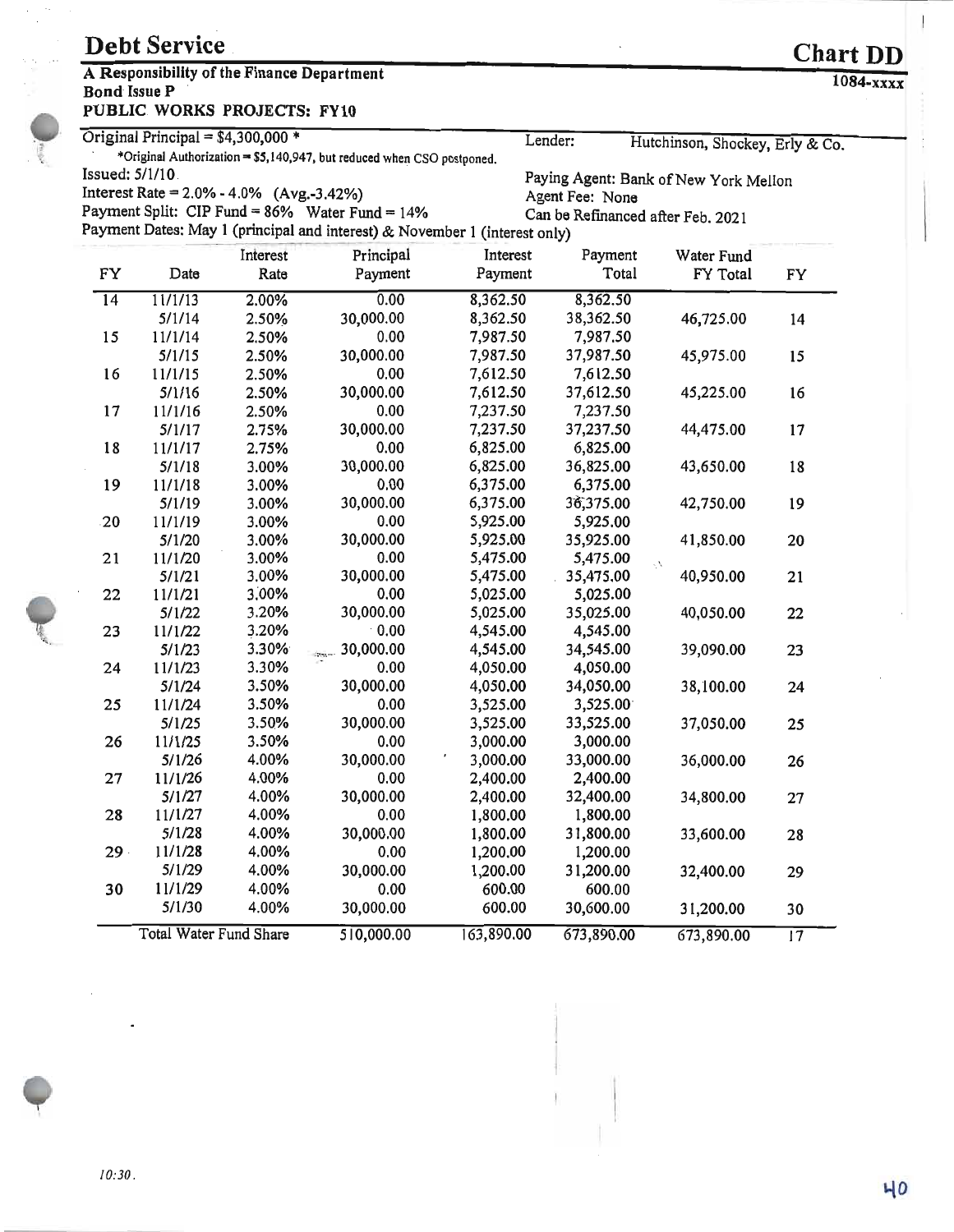### Debt Service Chart DD

### A Responsibility of the Finance Department<br>Bond Issue R<br> $\frac{1084 - xxx}{x}$

### WATER SYSTEM IMPROVEMENTS: 2011

Original Principal: Lender: Morgan Stanley& Co 1, 224,000 Approved by Voters June 2011 for Duck Brook Pump Station Upgrade and Watermain Replacement 2,515, 000 Approved by Council to Refinance 2001 Bond issued for purchase of Water Company 3,739,000 Total

Interest Rate =  $2.0\% - 3.50\%$  (Avg. - 2.29%)

Date of Issue:  $9/15/11$ <br>Date of Issue:  $9/15/11$ <br>Paying agent: Bank of New York/ Mellon Trust<br>Agent fee: None<br>Agent fee: None

Payment Dates: December 1 (principal and interest) & June 1 (interest only)

|                 |          | Interest | Principal    | Interest   | Payment      | Fiscal Year  |
|-----------------|----------|----------|--------------|------------|--------------|--------------|
| <b>FY</b>       | Date     | Rate     | Payment      | Payment    | Total        | Total        |
| $\overline{14}$ | 12/01/13 | 2.00%    | 260,853.00   | 39,283.95  | 300,136.95   |              |
|                 | 06/01/14 |          |              | 36,675.42  | 36,675.42    | 336,812.37   |
| 15              | 12/01/14 | 2.00%    | 268,550.00   | 36,675.42  | 305,225.42   |              |
|                 | 06/01/15 |          |              | 33,989.92  | 33,989.92    | 339,215.34   |
| 16              | 12/01/15 | 2.00%    | 273,550.00   | 33,989.92  | 307,539.92   |              |
|                 | 06/01/16 |          |              | 31,254.42  | 31,254.42    | 338,794.34   |
| 17              | 12/01/16 | 2.00%    | 281,247.00   | 31,254.42  | 312,501.42   |              |
|                 | 06/01/17 |          |              | 28,441.95  | 28,441.95    | 340,943.37   |
| 18              | 12/01/17 | 2.00%    | 281,247.00   | 28,441.95  | 309,688.95   |              |
|                 | 06/01/18 |          |              | 25,629.48  | 25,629.48    | 335,318.43   |
| 19              | 12/01/18 | 2.00%    | 286,247.00   | 25,629.48  | 311,876.48   |              |
|                 | 06/01/19 |          |              | 22,767.01  | 22,767.01    | 334,643.49   |
| 20              | 12/01/19 | 2.00%    | 293,944.00   | 22,767.01  | 316,711.01   |              |
|                 | 06/01/20 |          |              | 19,827.57  | 19,827.57    | 336,538.58   |
| 21              | 12/01/20 | 2.50%    | 306,642.00   | 19,827.57  | 326,469.57   |              |
|                 | 06/01/21 |          |              | 15,994.54  | 15,994.54    | 342,464.11   |
| 22              | 12/01/21 | 3.00%    | 311,642.00   | 15,994.54  | 327,636.54   |              |
|                 | 06/01/22 |          |              | 11,319.91  | 11,319.91    | 338,956.45   |
| 23              | 12/01/22 | 3.00%    | 59,339.00    | 11,319.91  | 70,658.91    |              |
|                 | 06/01/23 |          |              | 10,429.83  | 10,429.83    | 81,088.74    |
| 24              | 12/01/23 | 3.00%    | 62,036.00    | 10,429.83  | 72,465.83    |              |
|                 | 06/01/24 |          |              | 9,499.29   | 9,499.29     | 81,965.12    |
| 25              | 12/01/24 | 3.00%    | 64,733.00    | 9,499.29   | 74,232.29    |              |
|                 | 06/01/25 |          |              | 8,528.29   | 8,528.29     | 82,760.58    |
| 26              | 12/01/25 | 3.00%    | 67,431.00    | 8,528.29   | 75,959.29    |              |
|                 | 06/01/26 |          |              | 7,516.83   | 7,516.83     | 83,476.12    |
| 27              | 12/01/26 | 3.00%    | 70,128.00    | 7,516.83   | 77,644.83    |              |
|                 | 06/01/27 |          |              | 6,464.91   | 6,464.91     | 84,109.74    |
| 28              | 12/01/27 | 3.125%   | 72,825.00    | 6,464.91   | 79,289.91    |              |
|                 | 06/01/28 |          |              | 5,327.02   | 5,327.02     | 84,616.93    |
| 29              | 12/01/28 | 3.25%    | 75,522.00    | 5,327.02   | 80,849.02    |              |
|                 | 06/01/29 |          |              | 4,099.78   | 4,099.78     | 84,948.80    |
| 30              | 12/01/29 | 3.25%    | 78,219.00    | 4,099.78   | 82,318.78    |              |
|                 | 06/01/30 |          |              | 2,828.72   | 2,828.72     | 85,147.50    |
| 31              | 12/01/30 | 3.375%   | 80,917.00    | 2,828.72   | 83,745.72    |              |
|                 | 06/01/31 |          |              | 1,463.25   | 1,463.25     | 85,208.97    |
| 32              | 12/01/31 | 3.50%    | 83,614.00    | 1,463.25   | 85,077.25    |              |
|                 | 06/01/32 |          |              |            |              | 85,077.25    |
|                 | Totals   |          | 3,278,686.00 | 603,400.23 | 3,882,086.23 | 3,882,086.23 |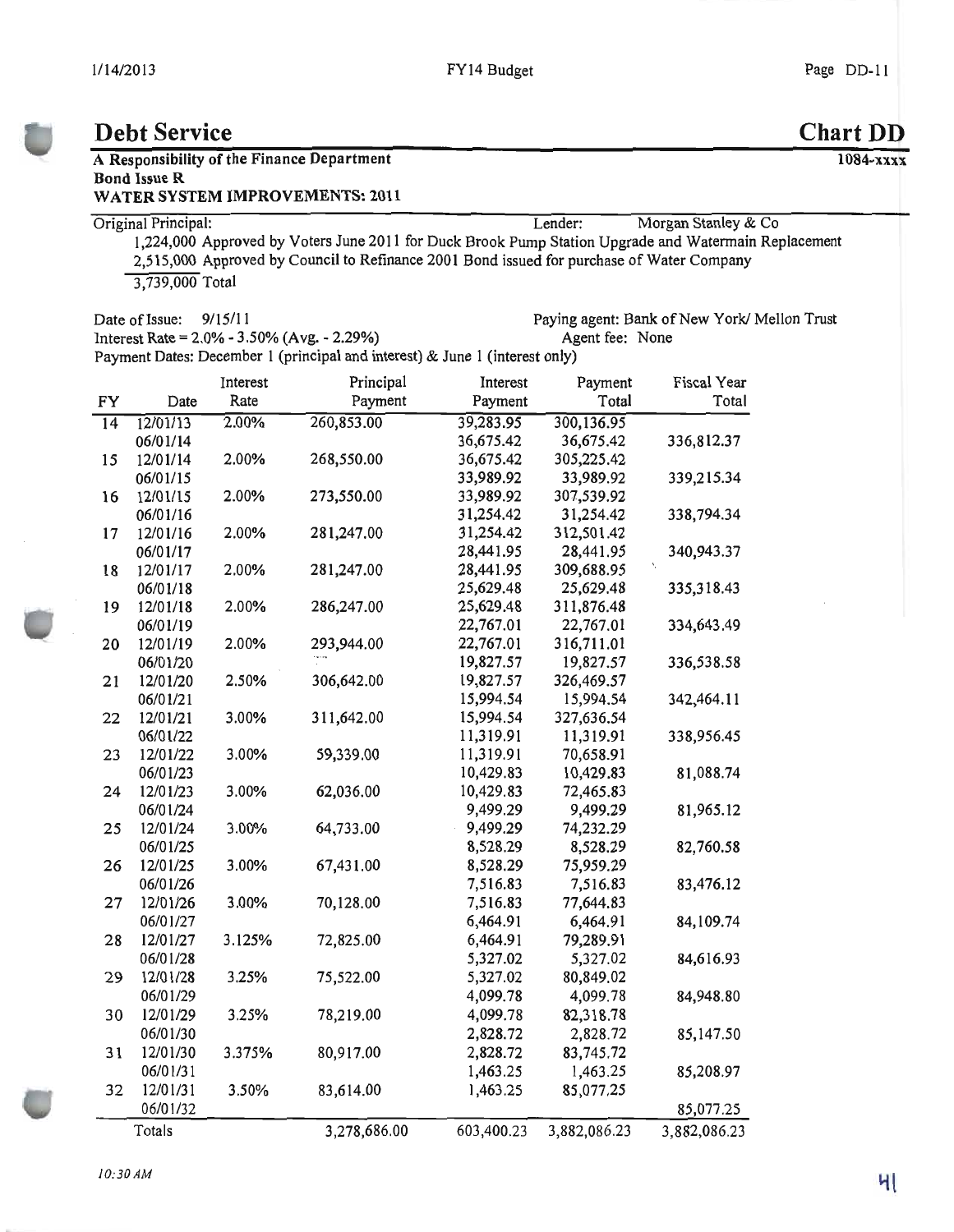### Debt Service Chart DD A Responsibility of the Finance Department 1084-xxxx<br>Bond Issue S WATER SYSTEM IMPROVEMENTS: 2012- SRF Duck Brook Water Pumping Station renovations, water treatment system improvements and watermain replacements. To be financed by the Maine Drinking Water Program's State Revolving Loan Fund( SRF). General Obligation (GO) notes, but to be repaid by the Water Fund from user fees.<br>Original Principal = \$2.662.957 Original Principal =  $$2, 662, 957$ <br>Date of Issue:  $10/1/12$ Agent fee: None Average Interest Rate =  $1.5%$ Payment Dates: October 1 (principal and interest) & April 1 (interest only)<br>Fiscal Principal Interest Payment Fiscal Year<br>Payment Payment Total Total Year Date Payment Payment Total Total  $\overline{13,980.56}$   $\overline{13,980.56}$   $\overline{13,980.56}$   $\overline{13,980.56}$   $\overline{13,980.56}$ 14 10/01/13 120,939.00 20,027.51 140,966.51<br>14 04/01/14 0.00 13,345.63 13,345.63 14 04/01/14 0.00 13,345.63 13,345.63 154,312.14 15 10/01/14 122,148.00 19,453.03 141,601.03<br>15 04/01/15 0.00 12,704.35 12,704.35 15 04/01/15 0.00 12, 704.35 12, 704.35 154,305.38 16 10/01/15 123,370.00 18,872.85 142,242.85<br>16 04/01/16 0.00 12,056.66 12,056.66 16 04/01/16 0.00 12,056.66 12,056.66 154,299.51 17 10/01/16 124,604.00 18,286.86 142,890.86<br>17 04/01/17 0.00 11,402.49 11,402.49 17 04/01/17 0.00 11,402.49 11,402.49 154,293.35 18 10/01/17 125,850.00 17,694.99 143,544.99<br>18 04/01/18 0.00 10,741.77 10,741.77 18 04/01/18 0.00 10,741.77 10,741.77 154,286.76 19 10/01/18 127,108.00 17,097.17 144,205.17<br>19 04/01/19 0.00 10,074.46 10,074.46 19 04/01/19 0.00 10,074.46 10,074.46 154,279.63 20 10/01/19 128,379.00 16,493.41 144,872.41<br>20 04/01/20 ... 0.00 9,400.46 9,400.46 20 04/01/20 0.00 9,400.46 9,400.46 154,272.87 21 10/01/20 129,663.00 15,883.61 145,546.61 21 04/01/21 0.00 8,719.73 8,719.73 154,266.34 22 10/01/21 130,960.00 15,267.73 146,227.73 22 04/01/22 0.00 8,032.19 8,032.19 154,259.92 23 10/01/22 132,269.00 14,645.64 146,914.64 23 04/01/23 0.00 7,337.77 7,337.77 154,252.4 24 10/01/23 133, 592.00 14, 017.37 147, 609.37 24 04/01/24 0.00 6,636.41 6,636.41 154,245.78 25 10/01/24 134, 928.00 13, 382.81 148, 310.81 25 04/01/25 0.00 5,928.04 5,928.04 154,238.8 26 10/01/25 136,277.00 12,741.89 149,018.89 26 04/01/26 0.00 5,212.58 5,212.58 154,231.4 27 10/01/26 137,640.00 12,094.58 149,734.5 27 04/01/27 0.00 4,489.97 4,489.97 154,224.5 28 10/01/27 139,016.00 11,440.77 150,456.77<br>28 04/01/28 0.00 3,760.13 3,760.13 28 04/01/28 0.00 3,760.13 3,760.13 154,216.9 29 10/01/28 140,406.00 10,780.43 151,186.43<br>29 04/01/29 3.023.00 3.023.00 29 04/01/29 3,023.00 3,023.00 154,209.4 30 10/01/29 141,811.00 10,113.55 151,924.55 30 04/01/30 0.00 2,278.49 2,278.49 154,203.0 31 10/01/30 143, 229.00 9, 439.94 152, 668.94 31 04/01/31 0.00 1,526.53 1,526.53 154,195.4 32 10/01/31 144, 660.00 8, 759.53 153, 419.53 32 04/01/32 0.00 767.07 767.07 154,186.6 33 10/01/32 146, 108.00 8, 072.47 154, 180.47 154, 180.4 Totals 2, 662, 957.00 435, 984. 43 3, 098, 941. 43 3, 098, 941. 43